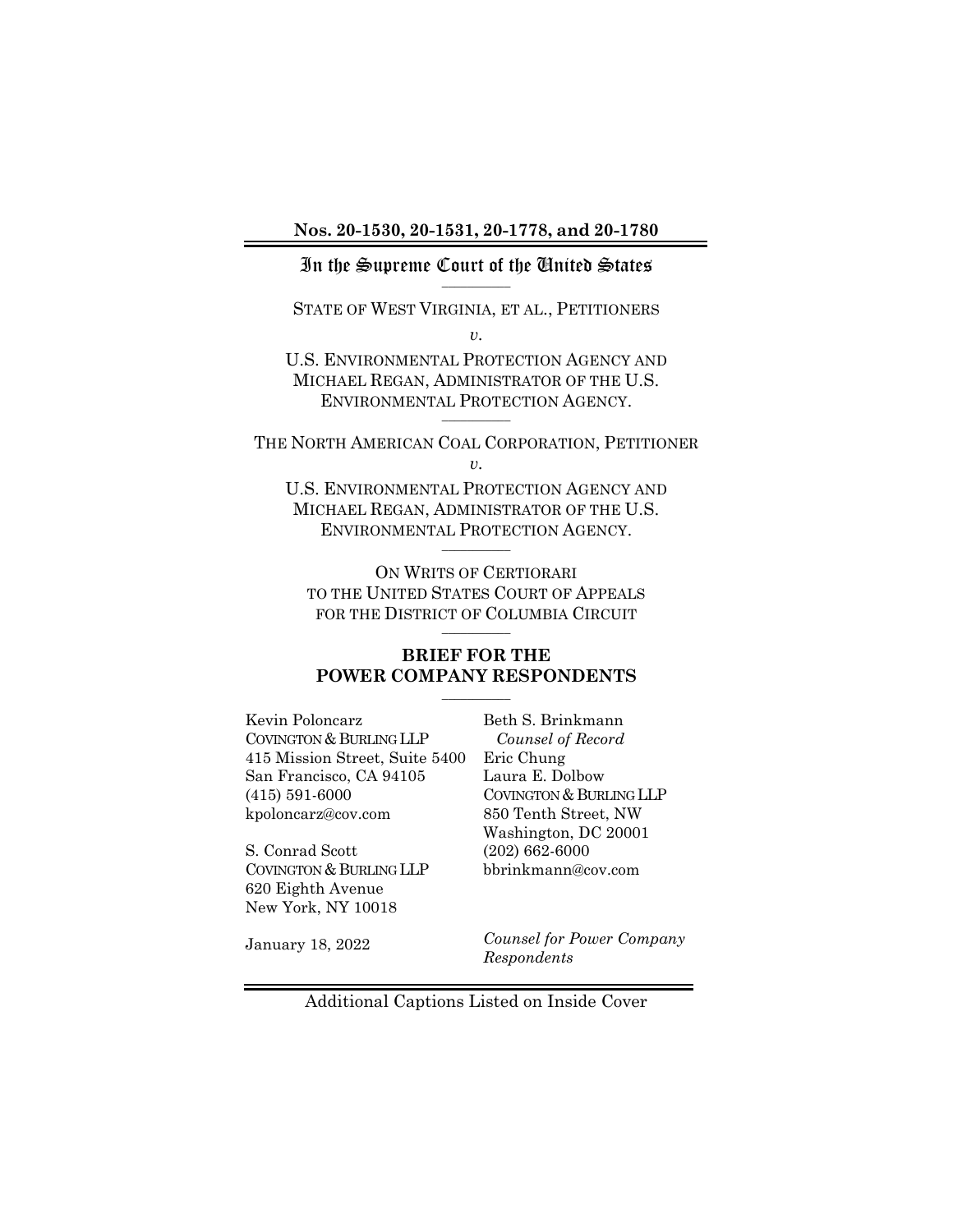WESTMORELAND MINING HOLDINGS LLC, PETITIONER

*v.*

U.S. ENVIRONMENTAL PROTECTION AGENCY AND MICHAEL REGAN, ADMINISTRATOR OF THE U.S. ENVIRONMENTAL PROTECTION AGENCY.  $\frac{1}{2}$ 

> NORTH DAKOTA, PETITIONER *v.*

U.S. ENVIRONMENTAL PROTECTION AGENCY AND MICHAEL REGAN, ADMINISTRATOR OF THE U.S. ENVIRONMENTAL PROTECTION AGENCY.  $\overline{\phantom{a}}$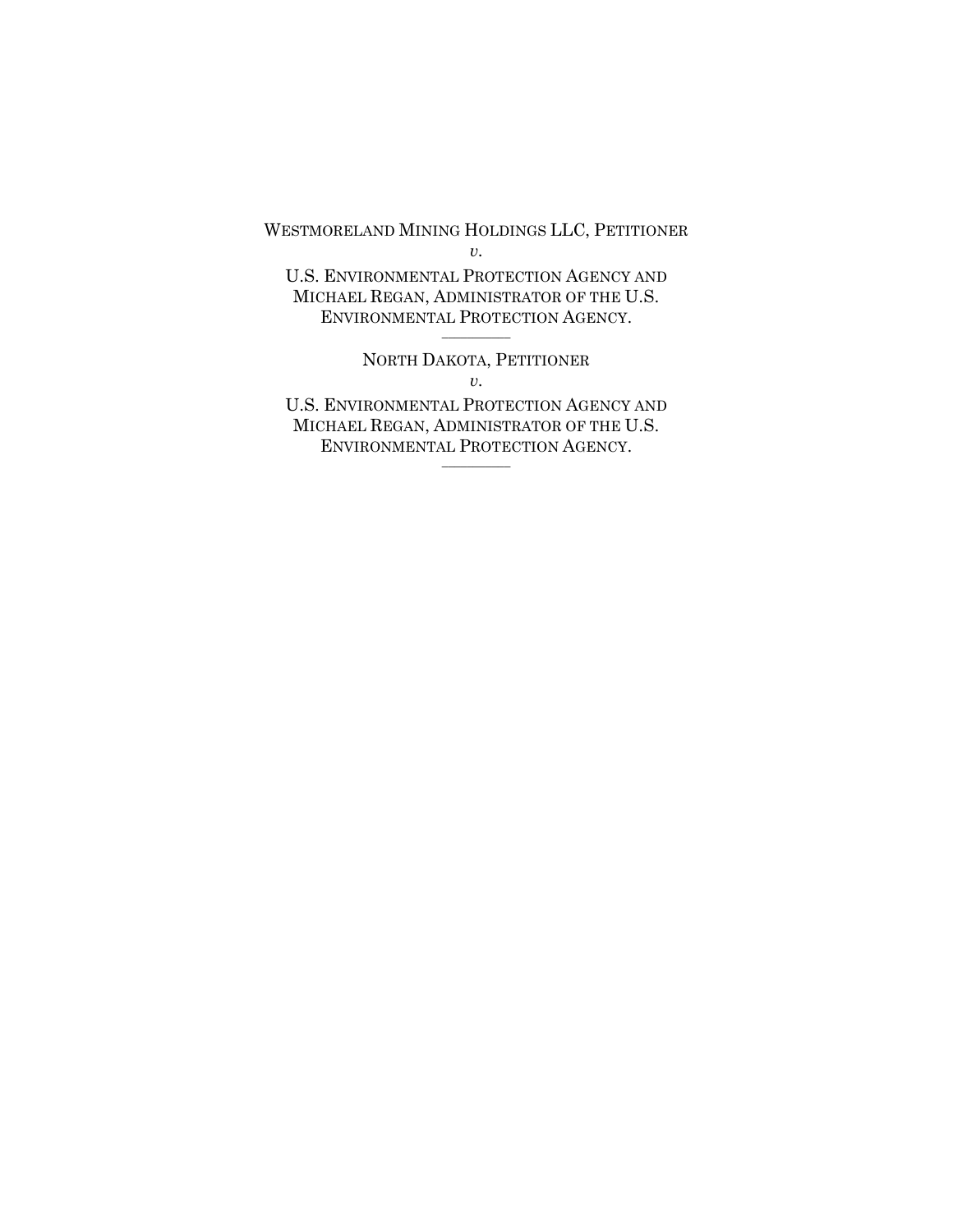## <span id="page-2-1"></span>**QUESTION PRESENTED**

<span id="page-2-0"></span>Whether the Clean Air Act, 42 U.S.C. § 7401 *et seq.*, unambiguously restricts the Environmental Protection Agency to considering only measures that can be applied "at and to" individual power plants, when EPA determines the "best system of emission reduction [BSER]," § 7411(a)(1), that has been adequately demonstrated for reducing carbon dioxide from the listed existing stationary source category of fossil fuelfired power plants (which must be reflected in the relevant standards of performance developed by States,  $§ 7411(d)$ .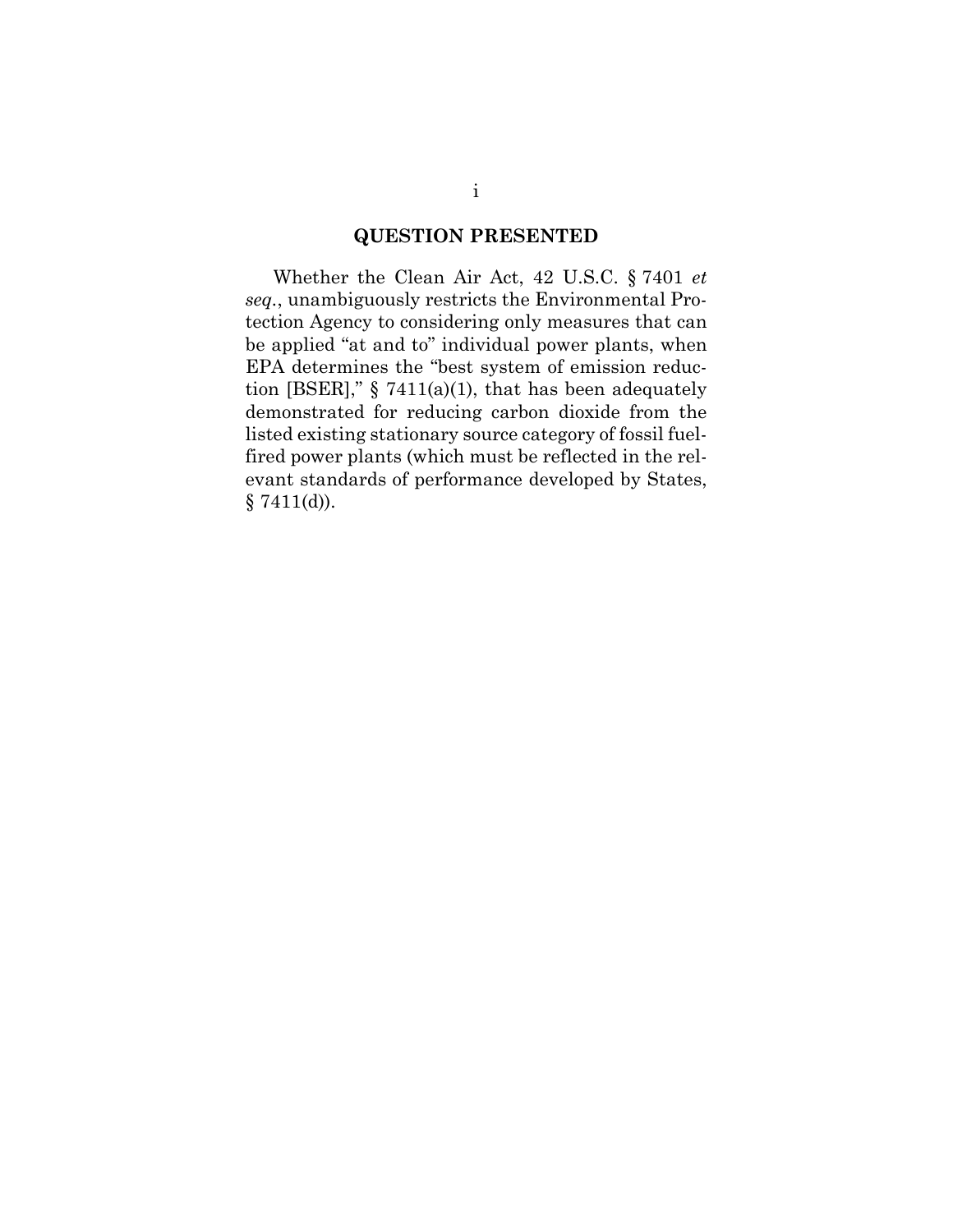### <span id="page-3-0"></span>**AMENDED CORPORATE DISCLOSURE STATEMENTS**

Pursuant to this Court's Rule 29.6, Power Company Respondents—Consolidated Edison, Inc., Exelon Corporation, National Grid USA, New York Power Authority, Power Companies Climate Coalition, and Sacramento Municipal Utility District—provide the following disclosure statements.

**Consolidated Edison, Inc.** states that it is a holding company that has outstanding shares and debt held by the public and may issue additional securities to the public. It has no parent corporation and no publicly held company owns 10 percent or more of its stock.

**Exelon Corporation** states that it is a holding company. It has no parent corporation and no publicly held company owns 10 percent or more of its stock.

**National Grid USA** states that it is a holding company. All of the outstanding shares of common stock of National Grid North America Inc. are owned by National Grid (US) Partner 1 Limited. All of the outstanding ordinary shares of National Grid (US) Partner 1 Limited are owned by National Grid (US) Investments 4 Limited. All of the outstanding ordinary shares of National Grid (US) Investments 4 Limited are owned by National Grid (US) Holdings Limited. All of the outstanding ordinary shares of National Grid (US) Holdings Limited are owned by National Grid plc. National Grid plc is a public limited company organized under the laws of England and Wales. No publicly held corporation directly owns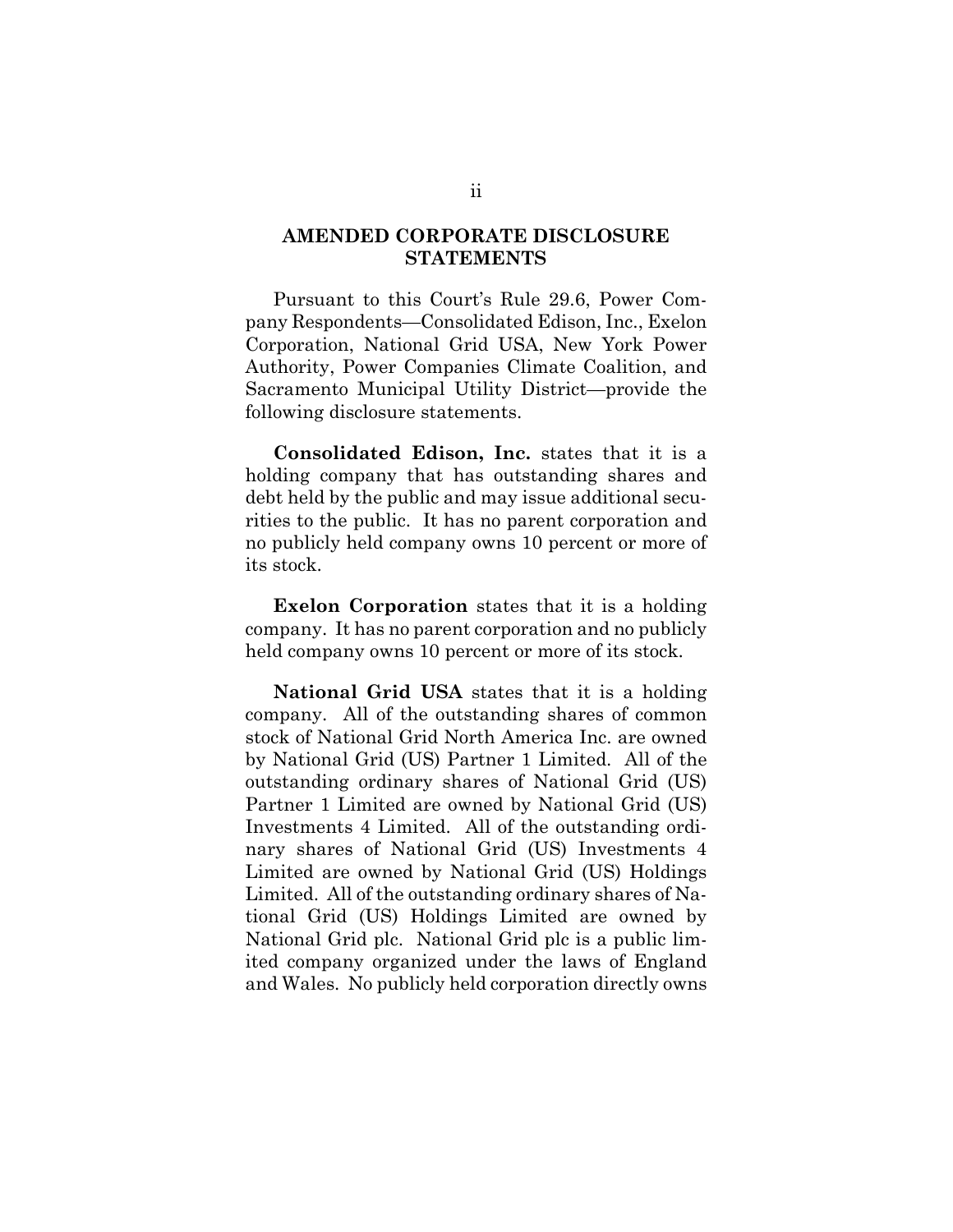10 percent or more of National Grid plc's outstanding ordinary shares.

**New York Power Authority** states that it is a New York State public-benefit corporation. It has no parent corporation and no publicly held company owns 10 percent or more of its stock.

**Sacramento Municipal Utility District** states that it is a community-owned, not-for-profit electric service provider, has no parent corporation and no publicly held company owns 10 percent or more of its stock.

**Power Companies Climate Coalition** states that it is an unincorporated association of companies engaged in the generation and distribution of electricity and natural gas. Its members include, in addition to each of the foregoing Respondents, the following entities:

**Los Angeles Department of Water and Power** states that it is a vertically integrated publicly owned electric utility of the City of Los Angeles.

**Pacific Gas and Electric Company** states that it is a public utility incorporated in the state of California and a wholly owned subsidiary of PG&E Corporation. No publicly held corporation directly owns more than 10 percent of PG&E Corporation's shares.

**Puget Sound Energy, Inc.** states that it is a public utility incorporated in the State of Washington. All of the outstanding shares of voting stock of Puget Sound Energy, Inc. are held by Puget Energy, Inc. All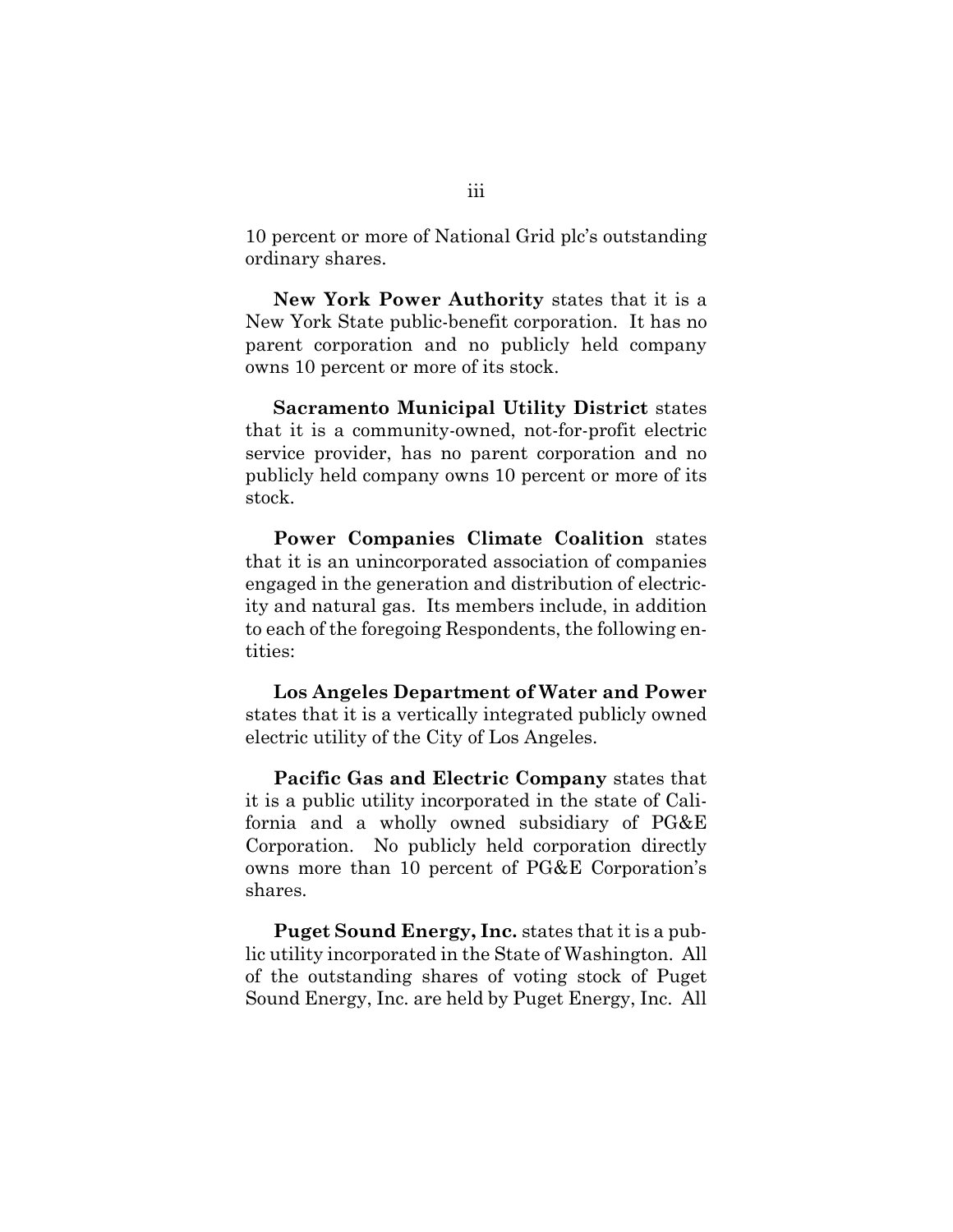of the outstanding shares of voting stock of Puget Energy, Inc. are held by Puget Equico, LLC, an indirect wholly-owned subsidiary of Puget Holdings LLC. No publicly held corporation directly owns more than 10 percent of Puget Holdings LLC.

**Seattle City Light** states that it is a public utility providing electricity to Seattle, Washington, and parts of its metropolitan area and is a department of the City of Seattle.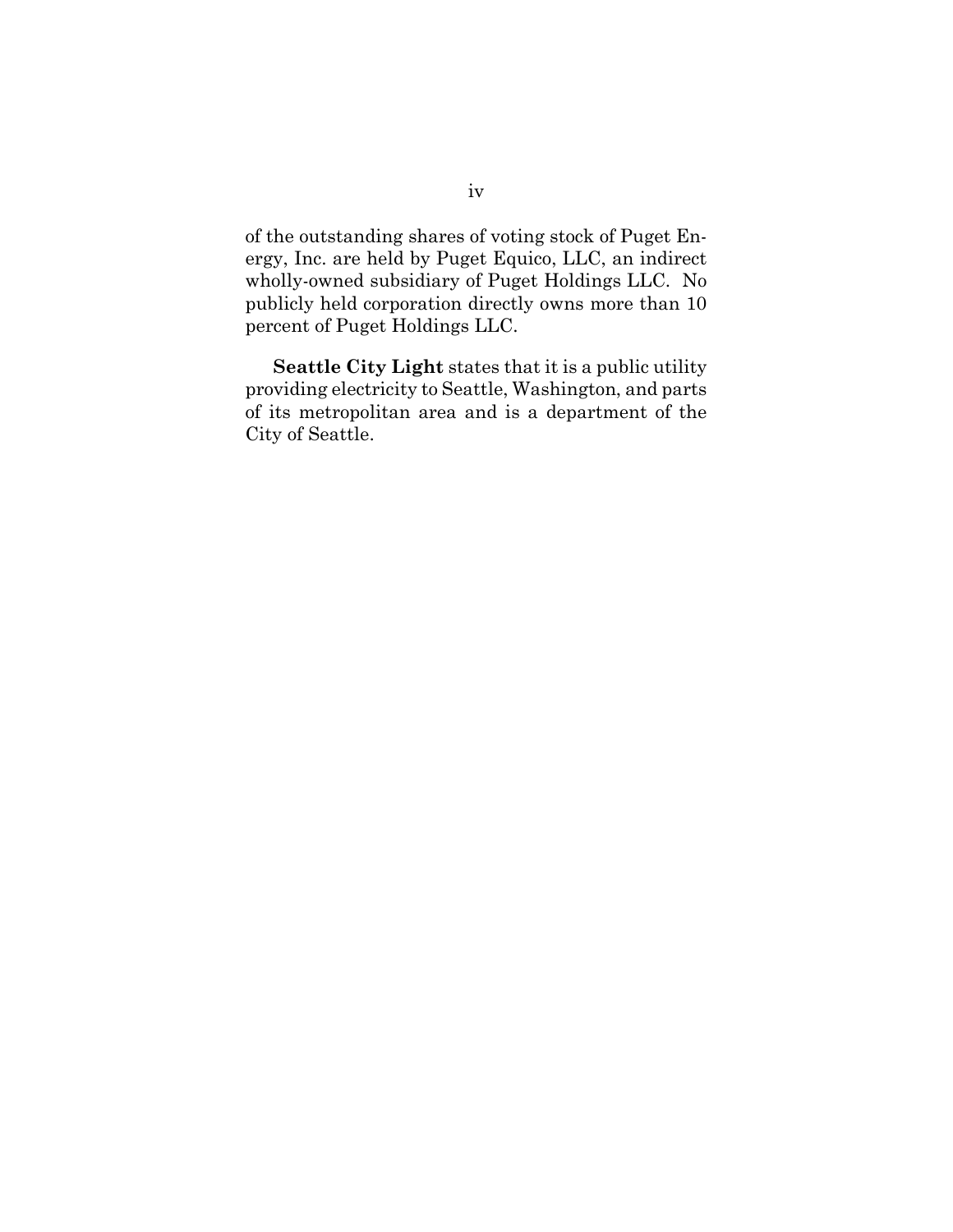# **TABLE OF CONTENTS**

| AMENDED CORPORATE DISCLOSURE                                                                                                                                           |
|------------------------------------------------------------------------------------------------------------------------------------------------------------------------|
|                                                                                                                                                                        |
|                                                                                                                                                                        |
|                                                                                                                                                                        |
|                                                                                                                                                                        |
|                                                                                                                                                                        |
|                                                                                                                                                                        |
| 1. Regulation Under Section 7411 of<br>Greenhouse Gases Emitted by Stationary                                                                                          |
| 2. Promulgation of the Clean Power Plan                                                                                                                                |
| 3. Promulgation of the Affordable Clean<br>Energy ("ACE") Rule13                                                                                                       |
| 4. Lower Court Proceedings15                                                                                                                                           |
| SUMMARY OF ARGUMENT17                                                                                                                                                  |
|                                                                                                                                                                        |
| The Major Questions Doctrine Is Inapposite<br>I.<br>in the Circumstances of These Cases20                                                                              |
| A. Application of the Doctrine Here Would Be<br>Based on Speculation and Yield an<br>Advisory Opinion Because There Is No<br>Agency Action in Effect or Proposed to Go |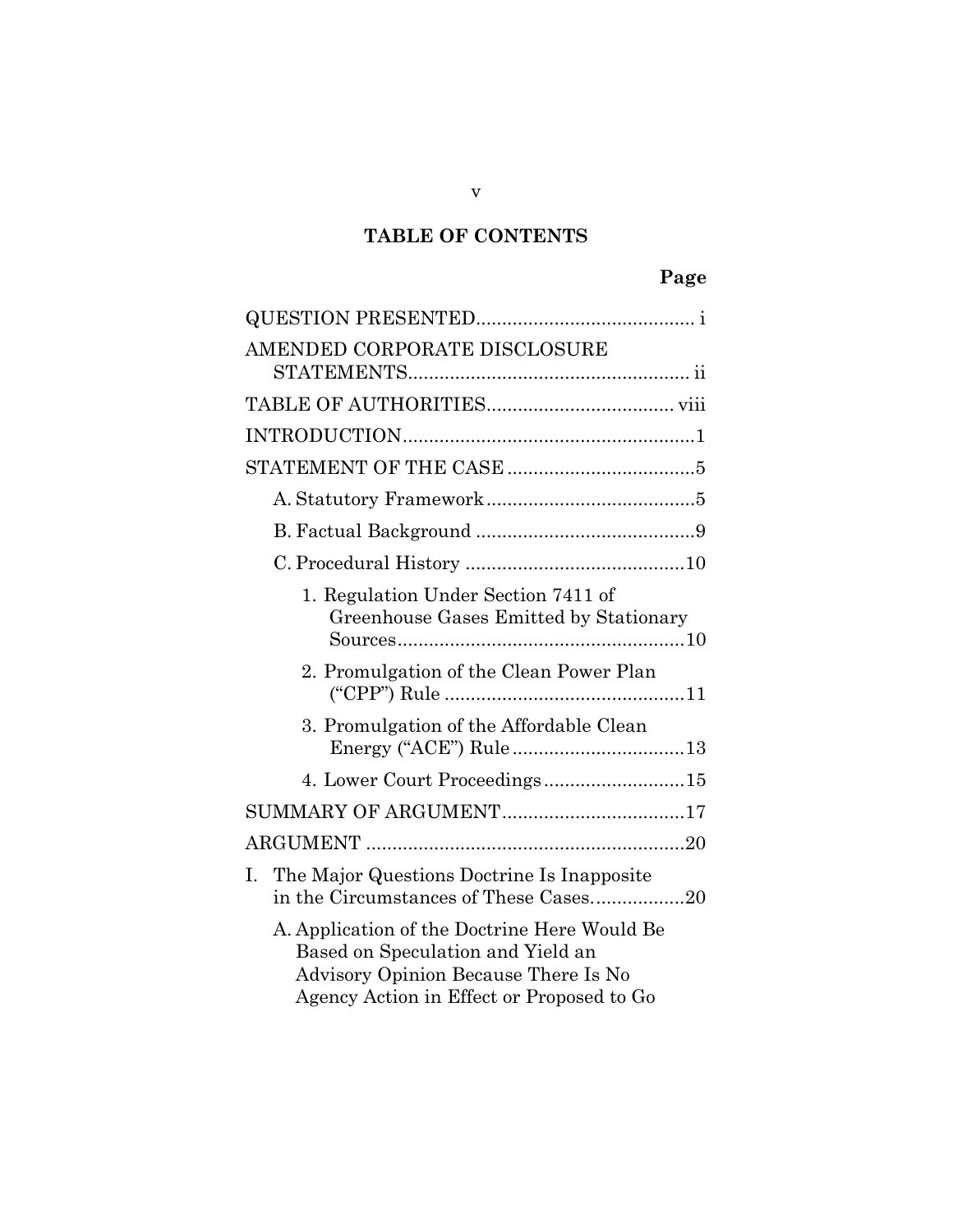| Into Effect That Adopts Any Purportedly<br>Overbroad Statutory Interpretation20                                                                                                                                                                           |
|-----------------------------------------------------------------------------------------------------------------------------------------------------------------------------------------------------------------------------------------------------------|
| B. Application of the Doctrine Absent an<br>Agency Action Claiming Overbroad<br><b>Authority Would Depart from Precedent</b><br>and Pose Administrability Problems21                                                                                      |
| C. Sections $7411(a)$ and $7411(d)$ Do Not, on<br>Their Face, Implicate the Major Questions                                                                                                                                                               |
| D. The Emission Reduction Envisioned by the<br>CPP Rule Occurred a Decade Early<br>Without the Rule Taking Effect, Defeating<br>Any Major Questions Concern. 26                                                                                           |
| II. The Clean Air Act Does Not Unambiguously<br>Require That, in Determining the BSER,<br>EPA Consider Only Measures Applied "at                                                                                                                          |
| A. The Statute's Use of "System" in Section<br>7411 Demonstrates That EPA's BSER<br>Determination Is Not Limited to Measures<br>"at and to" an Individual Plant27                                                                                         |
| B. The Statutory Text Requiring That EPA<br>Determine the BSER That Is "Adequately<br>Demonstrated" Establishes That EPA<br>Looks to Means Already Used for the<br>Source Category and, for Fossil Fuel-Fired<br>Plants, Those Are Not Limited to "at and |
| C. The ACE Rule's Interpretation Would<br>Undermine the Statutory Purpose of                                                                                                                                                                              |

vi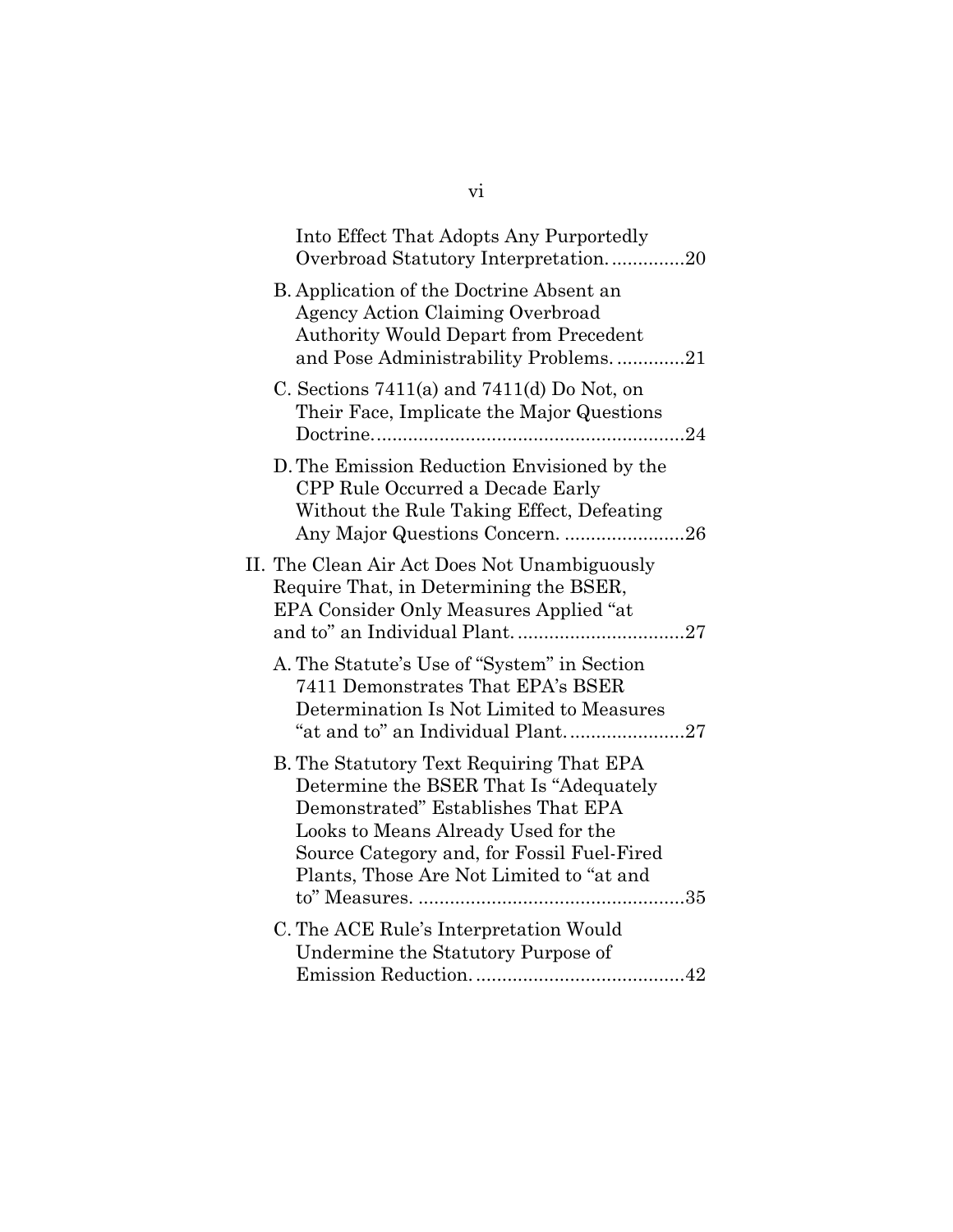| D. The ACE Rule's Grammatical Theory of                                                                                                                            |  |
|--------------------------------------------------------------------------------------------------------------------------------------------------------------------|--|
| E. The ACE Rule Compounded Its Erroneous<br>Reading by Unnecessarily Expanding It to<br>Eliminate the Flexibility Congress<br>Accorded States and Power Plants. 45 |  |
| III. The Court Need Not Adopt an Artificially<br>Narrow Reading of Section 7411 to Avoid                                                                           |  |
| Violation of the Nondelegation Doctrine47                                                                                                                          |  |
|                                                                                                                                                                    |  |

# vii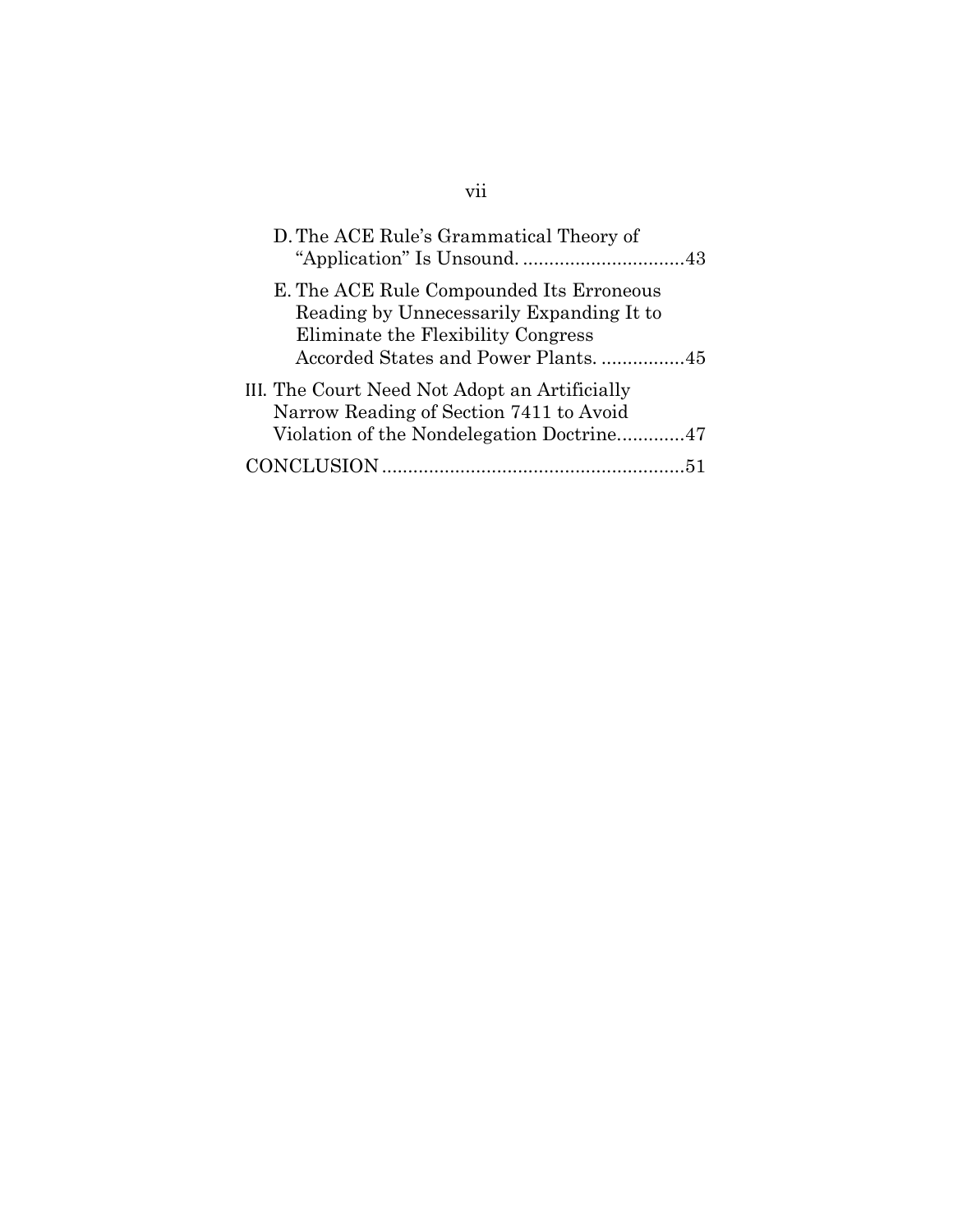# <span id="page-9-1"></span>**TABLE OF AUTHORITIES**

<span id="page-9-0"></span>**Cases** 

# **Page(s)**

| Abbott Labs. v. Gardner,                                       |
|----------------------------------------------------------------|
| Ala. Ass'n of Realtors v. Dep't of Health $\&$<br>Hum. Servs., |
| Am. Elec. Power Co. v. Connecticut,                            |
| Biden v. Missouri,<br>No. 21A240, 2022 WL 120950               |
| Food & Drug Admin. v. Brown &<br>Williamson Tobacco Corp.,     |
| Gen. Motors Corp. v. United States,                            |
| Gonzales v. Oregon,                                            |
| Gregory v. Ashcroft,                                           |
| Gundy v. United States,                                        |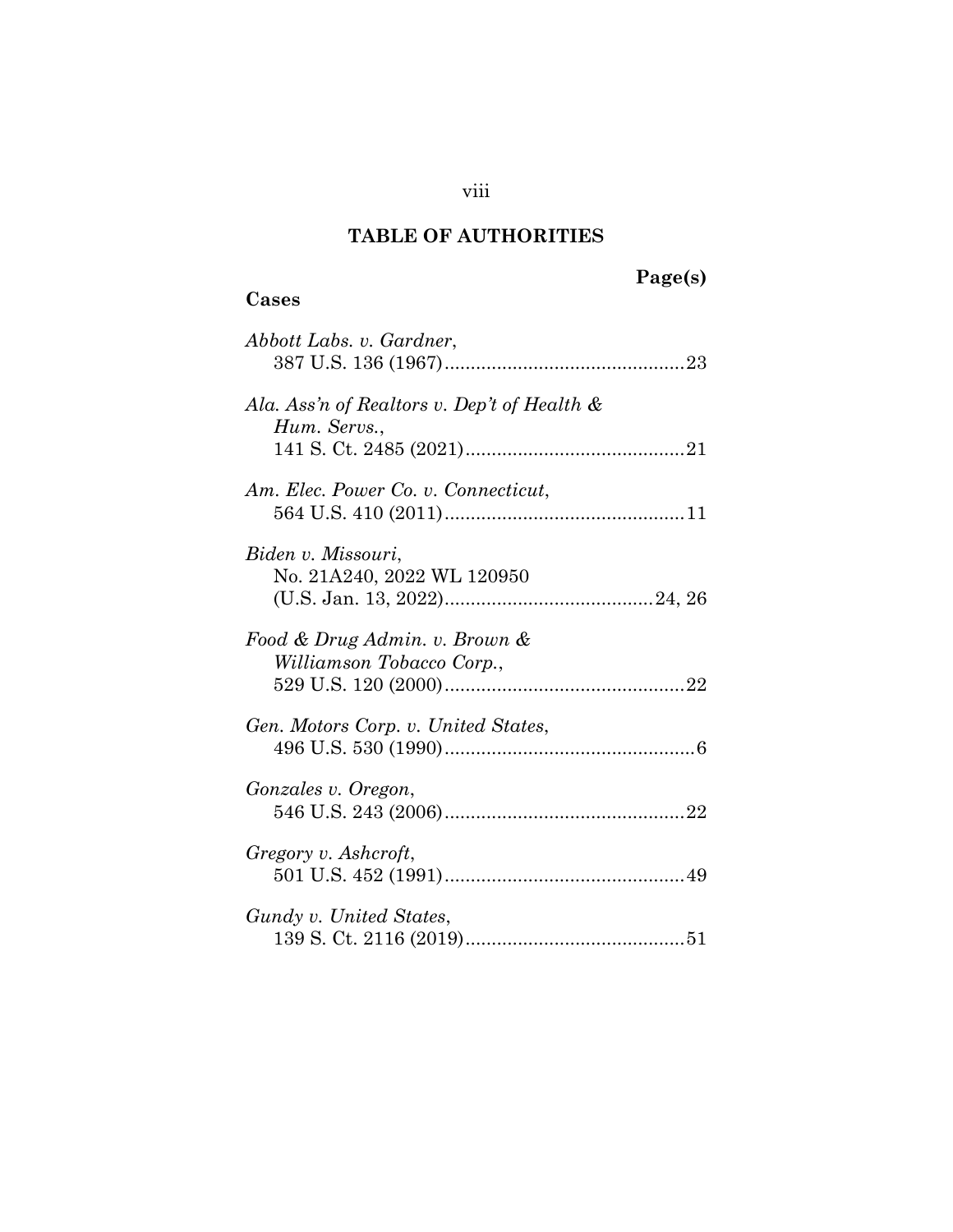| Johnson v. United States,                                    |
|--------------------------------------------------------------|
| King v. Burwell,                                             |
| Massachusetts v. EPA,                                        |
| MCI Telecommc'ns Corp. v. Am. Tel. & Tel.<br>Co.,            |
| Mistretta v. United States,                                  |
| Nat'l Park Hospitality Ass'n v. Dep't of<br><i>Interior,</i> |
| Negusie v. Holder,                                           |
| New Jersey v. EPA,<br>517 F.3d 574 (D.C. Cir. 2008) 39, 40   |
| New York v. FERC,                                            |
| $NFIB$ v. Dep't of Labor,<br>No. 21A244, 2022 WL 120952      |
| Sandifer v. U.S. Steel Corp.,                                |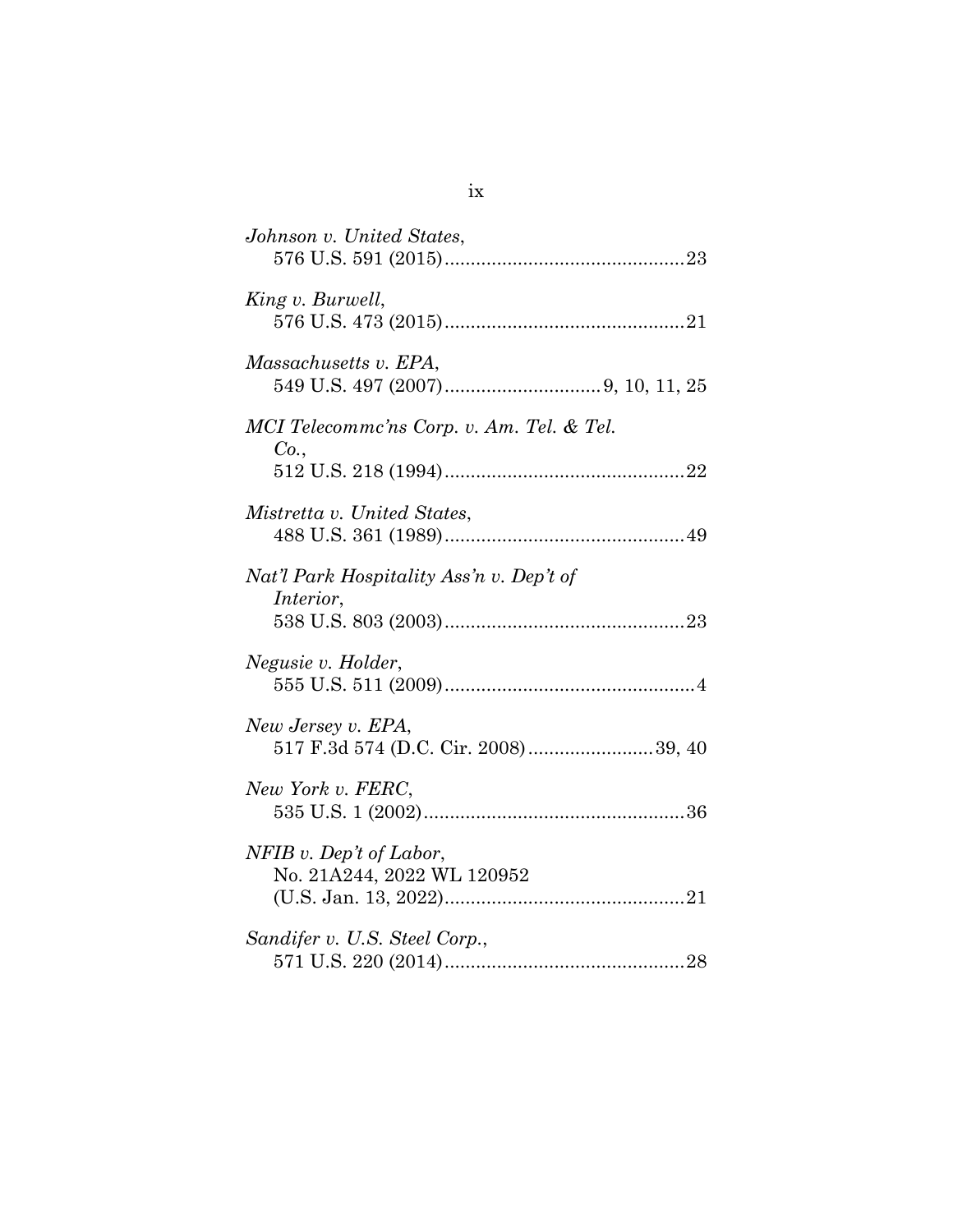| SEC v. Chenery Corp.,                  |
|----------------------------------------|
| Train v. Nat. Res. Def. Council, Inc., |
| Union Elec. Co. v. EPA,                |
| Util. Air Regul. Grp. v. EPA,          |
| Welch v. United States,                |
| West Virginia v. EPA,                  |
| Whitman v. Am. Trucking Assns., Inc.,  |
| <b>Federal Statutes</b>                |
|                                        |
|                                        |
|                                        |
|                                        |
| 42 U.S.C. § 7410                       |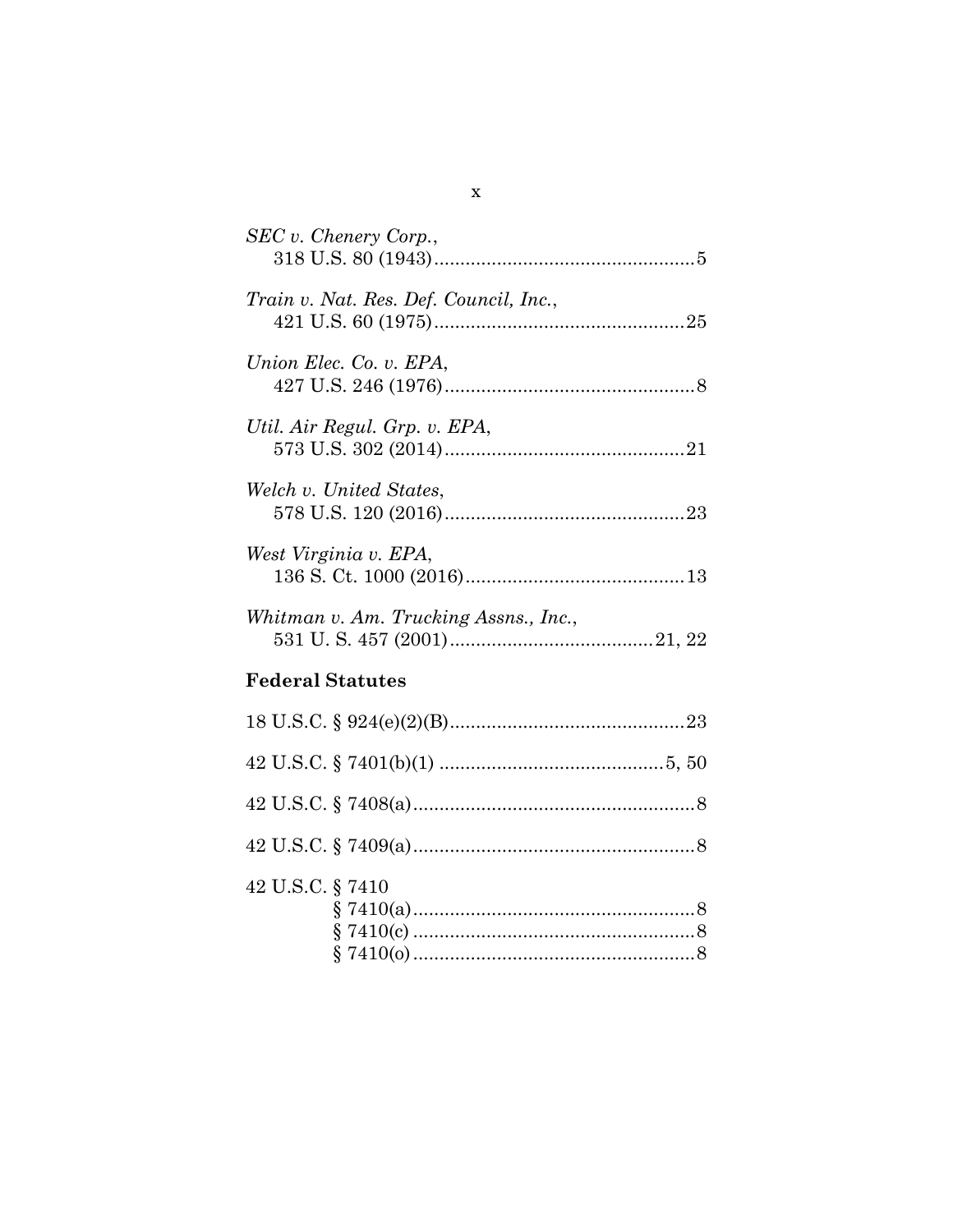| 42 U.S.C. § 7411 |                                                |
|------------------|------------------------------------------------|
|                  |                                                |
|                  |                                                |
|                  |                                                |
|                  |                                                |
|                  |                                                |
|                  |                                                |
|                  |                                                |
|                  |                                                |
|                  |                                                |
|                  |                                                |
|                  |                                                |
|                  |                                                |
|                  |                                                |
|                  |                                                |
|                  |                                                |
|                  |                                                |
| 42 U.S.C. § 7412 |                                                |
|                  |                                                |
|                  |                                                |
|                  |                                                |
|                  |                                                |
|                  | Air Quality Act of 1967, Pub. L. 90-148, 81    |
|                  |                                                |
|                  |                                                |
|                  | Clean Air Act of 1963, Pub. L. 88-206, 77      |
|                  |                                                |
|                  | Clean Air Act Amendments of 1977, Pub. L.      |
|                  | 95-95, § 109, 91 Stat. 685, 699-701  6, 30, 31 |
|                  |                                                |
|                  | Clean Air Act Amendments of 1990, Pub. L.      |
|                  | 101-549, § 403(a), 104 Stat. 2399, 2631 6, 31  |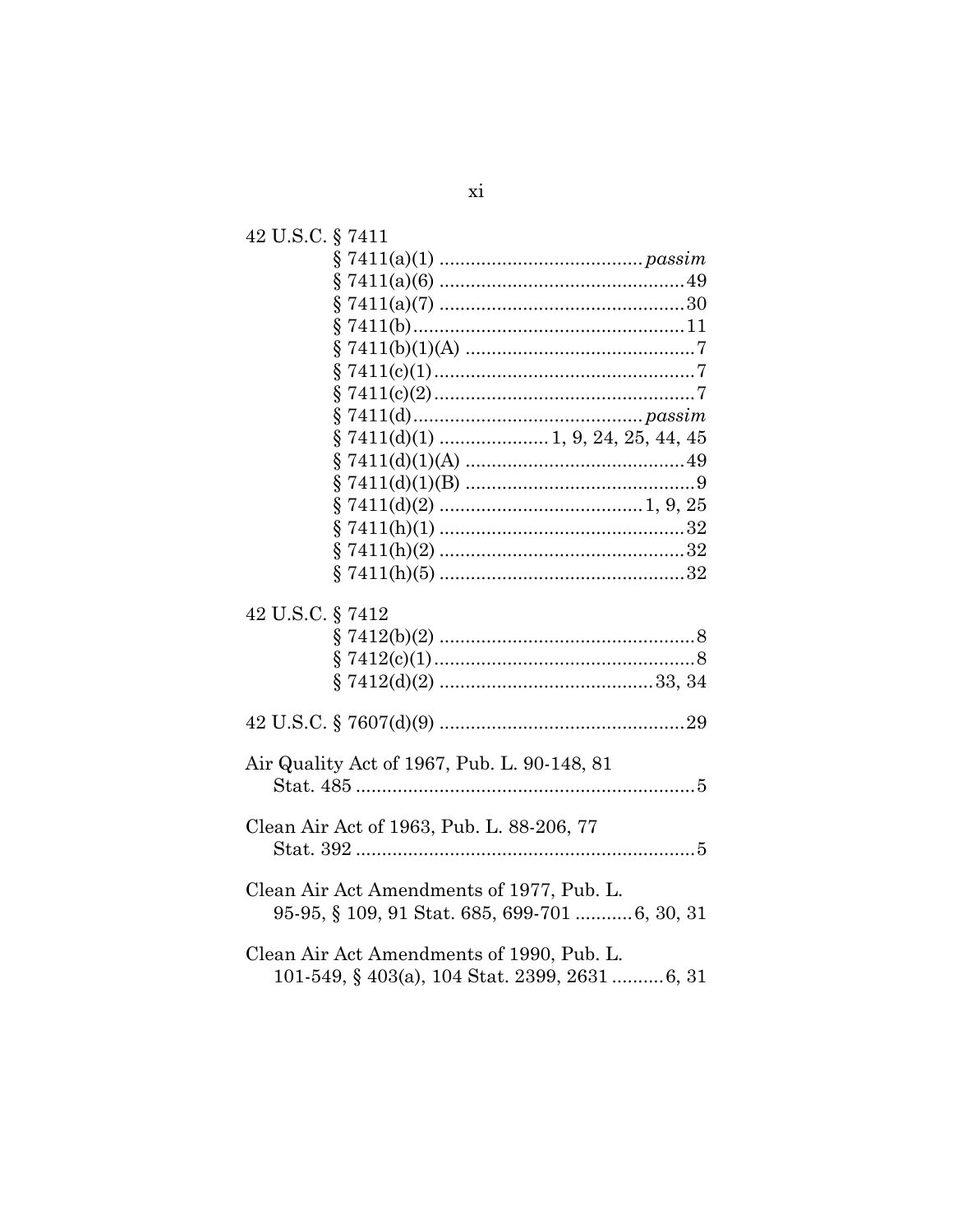| Clean Air Amendments of 1970, Pub. L. 91- |  |
|-------------------------------------------|--|
| Safe Drinking Water Amendments of 1977,   |  |
| Pub. L. No. 95-190, § 14(8), 91 Stat.     |  |

# **Regulations**

| Air Pollution Prevention & Control: List of<br>Categories of Stationary Sources, 36                                                                                                                                  |
|----------------------------------------------------------------------------------------------------------------------------------------------------------------------------------------------------------------------|
| Carbon Pollution Emission Guidelines for<br><b>Existing Stationary Sources: Electric</b><br>Utility Generating Units, 80 Fed. Reg.<br>64,662 (Oct. 23, 2015) ("CPP Rule")<br>(reproduced in Joint Appendix at JA273- |
| Endangerment and Cause or Contribute<br>Findings for Greenhouse Gases Under<br>Section 202(a) of the Clean Air Act, 74                                                                                               |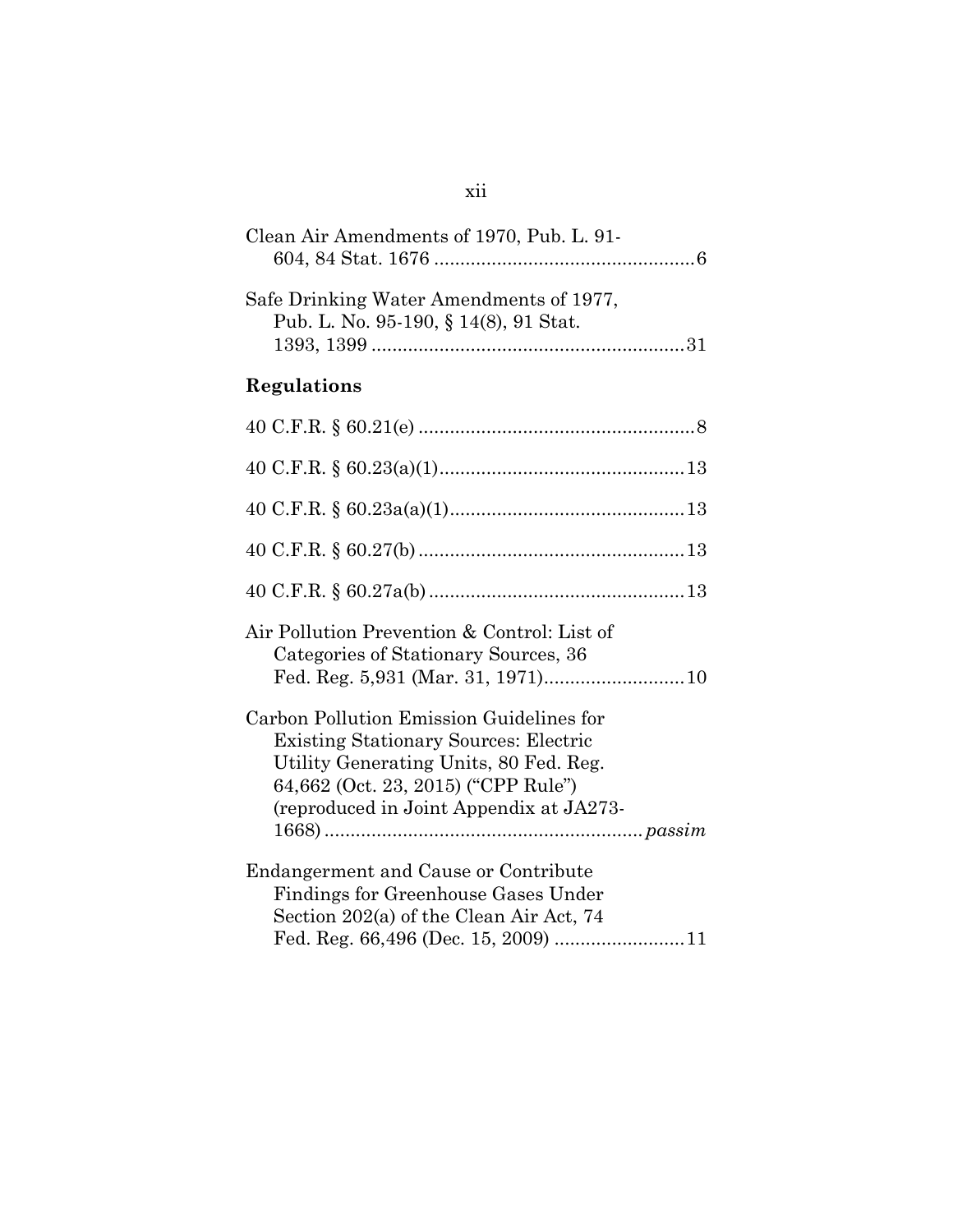| National Emission Standards for<br>Hazardous Air Pollutants from Coal and<br>Oil-Fired Electric Utility Steam<br>Generating Units and Standards of<br>Performance for Fossil-Fuel-Fired<br>Electric Utility, Industrial-Commercial-<br>Institutional, and Small Industrial-                       |
|---------------------------------------------------------------------------------------------------------------------------------------------------------------------------------------------------------------------------------------------------------------------------------------------------|
| Commercial-Institutional Steam                                                                                                                                                                                                                                                                    |
| Generating Units, 77 Fed. Reg. 9,304                                                                                                                                                                                                                                                              |
|                                                                                                                                                                                                                                                                                                   |
| Repeal of the Clean Power Plan; Emission<br>Guidelines for Greenhouse Gas Emis-<br>sions From Existing Electric Utility<br>Generating Units; Revisions to Emission<br>Guidelines Implementing Regulations,<br>84 Fed. Reg. 32,520 (July 8, 2019) ("ACE<br>Rule") (reproduced in Joint Appendix at |
| <b>Standards of Performance for Greenhouse</b><br>Gas Emissions From New, Modified, and<br><b>Reconstructed Stationary Sources:</b><br>Electric Utility Generating Units, 80                                                                                                                      |
| Standards of Performance for New and<br><b>Existing Stationary Sources: Electric</b><br>Utility Steam Generating Units, 70 Fed.<br>Reg. 28,606 (May 18, 2005) ("Clean Air                                                                                                                         |

xiii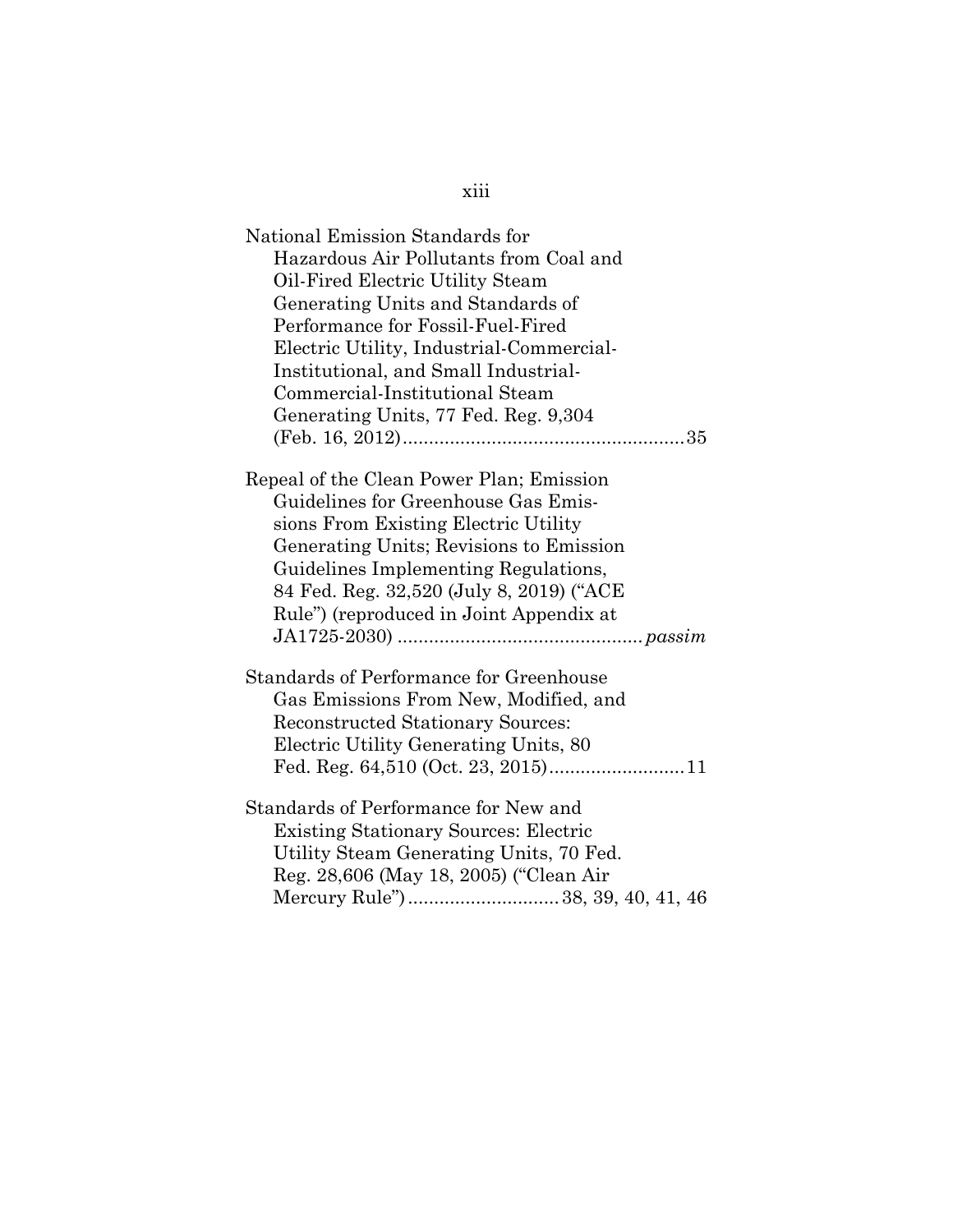| Standards of Performance for New<br><b>Stationary Sources and Emission</b><br>Guidelines for Existing Sources:<br>Municipal Waste Combustors, 60 Fed.   |
|---------------------------------------------------------------------------------------------------------------------------------------------------------|
| <b>Other Materials</b>                                                                                                                                  |
| EPA, 2020 Greenhouse Gas Emissions from<br>Large Facilities, https://www.epa.gov/                                                                       |
| EPA, NAAQS Table, https://www.epa.gov/<br>criteria-air-pollutants/naaqs-table (last                                                                     |
| EPA, Overview of Greenhouse Gases,<br>https://www.epa.gov/ghgemissions/over-<br>view-greenhouse-gases (last visited Jan.                                |
| EPA, Sources of Greenhouse Gas Emis-<br>sions, https://www.epa.gov/<br>ghgemissions/sources-greenhouse-gas-<br>emissions (last visited Jan. 14, 2022)10 |
| Intergovernmental Panel on Climate<br>Change, Climate Change 2021: The                                                                                  |
| System, Merriam-Webster,<br>https://www.merriam-webster.com/<br>dictionary/system (last visited Jan. 14,                                                |

xiv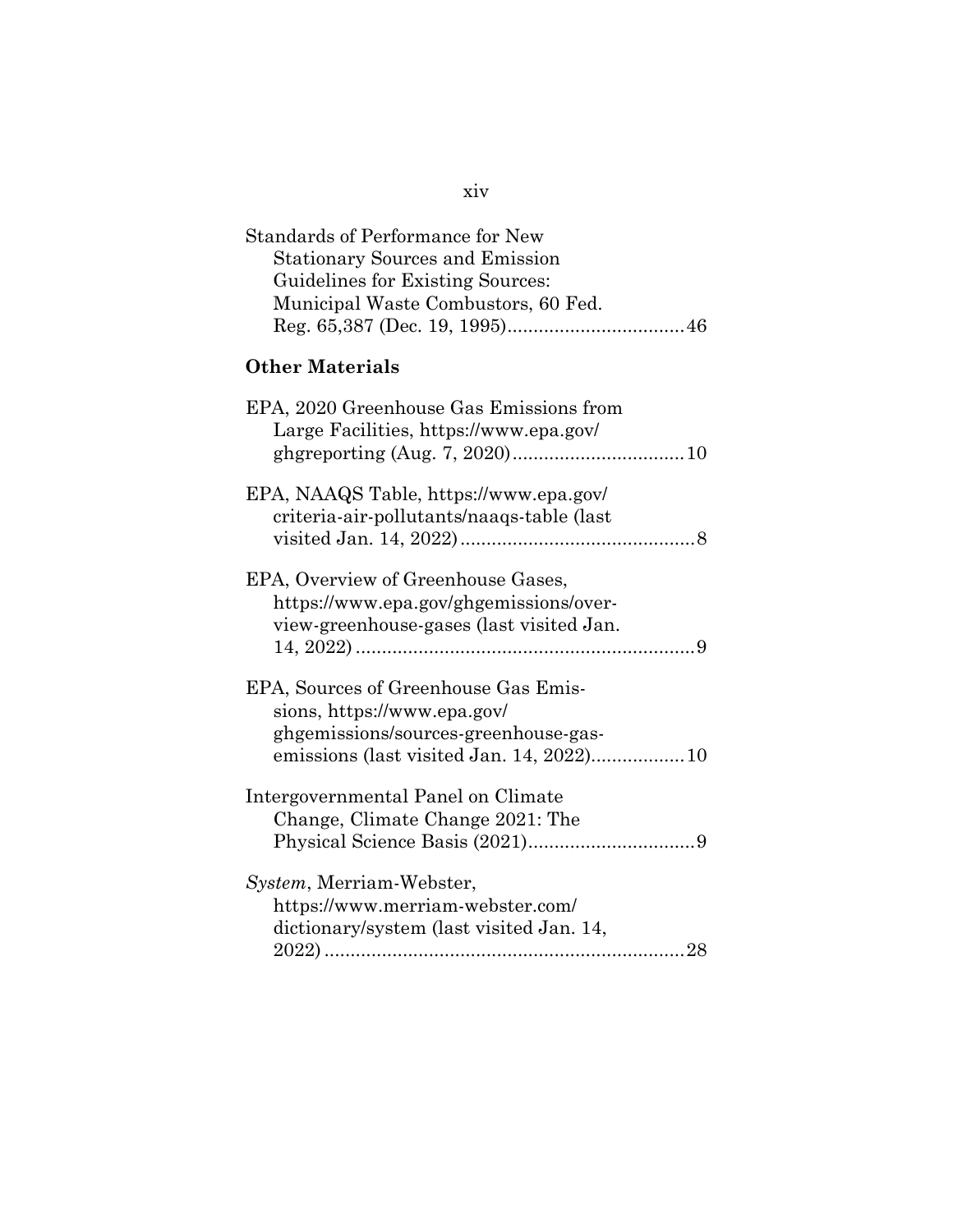| U.S. Energy Info. Admin., FAQs: What is   |  |
|-------------------------------------------|--|
| U.S. electricity generation by energy     |  |
| source? (last updated Nov. 2, 2021),      |  |
| https://www.eia.gov/tools/faqs/faq.php?id |  |
|                                           |  |
|                                           |  |
| U.S. Global Change Res. Prog., Fourth Na- |  |
|                                           |  |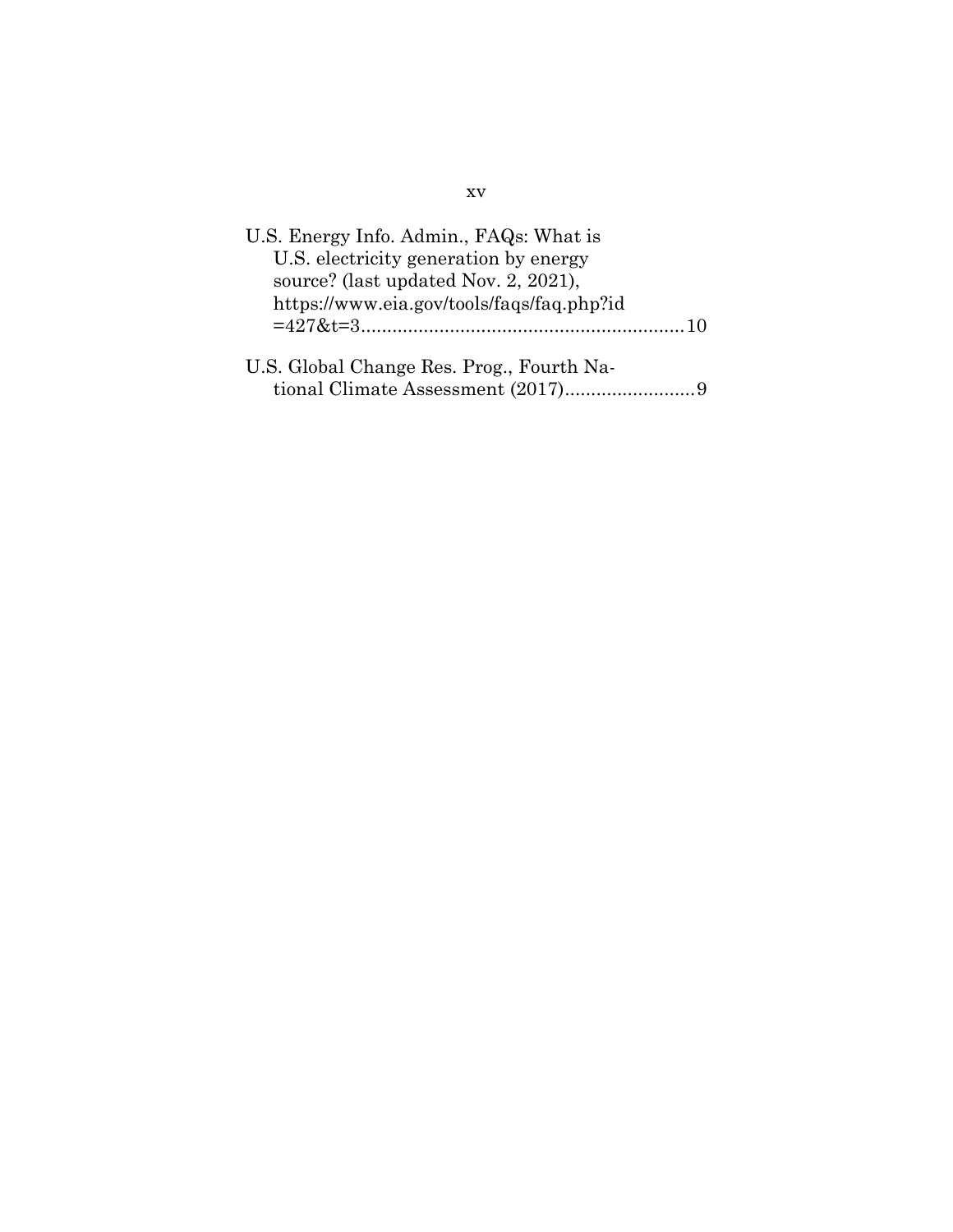#### **INTRODUCTION**

<span id="page-17-0"></span>Section 111(d) of the Clean Air Act, 42 U.S.C. § 7411(d), creates a framework under which the Environmental Protection Agency ("EPA") and States work together to limit emissions of greenhouse gases and certain other air pollutants emitted by categories of existing stationary sources listed by EPA, including fossil fuel-fired power plants.

<span id="page-17-1"></span>Under that framework, States are responsible for "establish[ing] standards of performance for any existing source" for such pollutants and "provid[ing] for the implementation and enforcement of such standards."  $42 \text{ U.S.C.}$  §  $7411(d)(1)$ . Those standards must "reflect[] the degree of emission limitation achievable through the application of the best system of emission reduction ["BSER"] which," taking into account cost and other factors, EPA "determines has been adequately demonstrated."  $§ 7411(a)(1)$ . EPA may establish standards of performance if a State fails to submit a satisfactory plan or to enforce its plan.  $§ 7411(d)(2).$ 

<span id="page-17-2"></span>In 2019, EPA promulgated the Affordable Clean Energy ("ACE") Rule.<sup>[1](#page-17-3)</sup> The ACE Rule repealed a prior rule issued in 2015, the Clean Power Plan ("CPP") Rule, which was stayed by this Court and never went

<span id="page-17-3"></span><sup>1</sup> Repeal of the Clean Power Plan; Emission Guidelines for Greenhouse Gas Emissions From Existing Electric Utility Generating Units; Revisions to Emission Guidelines Implementing Regulations, 84 Fed. Reg. 32,520 (July 8, 2019) (JA1725).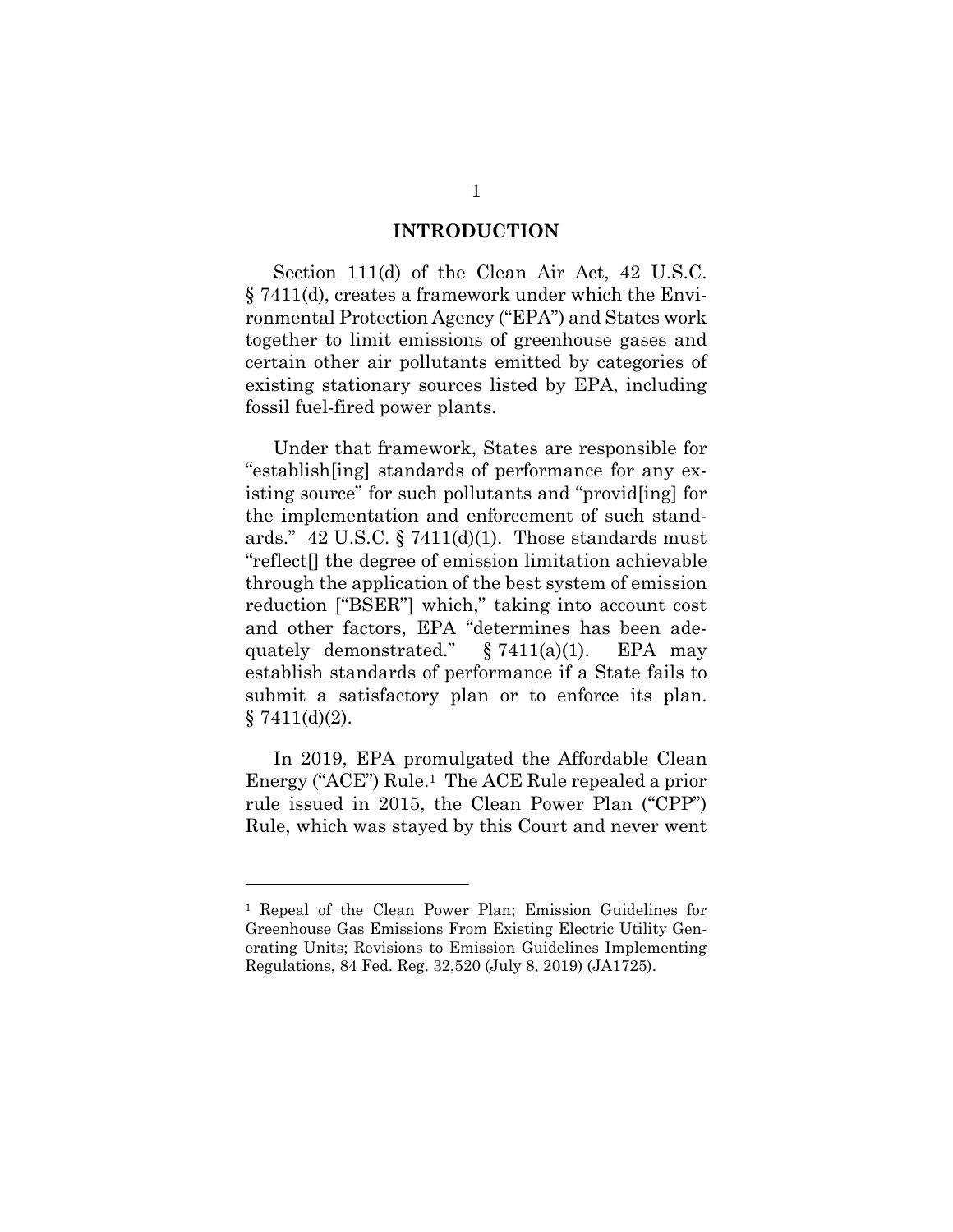into effect.[2](#page-18-0) The CPP Rule would have prescribed guidelines for carbon dioxide emissions for the source category of fossil fuel-fired power plants.

The ACE Rule's repeal of the CPP Rule was not attributed to a shift in policy or to revised scientific or technical judgment, but instead relied on the view that EPA was legally compelled to withdraw the CPP Rule. JA1746. The CPP Rule had identified the "best system of emission reduction [BSER]" for fossil fuelfired power plants as encompassing emissions trading and other strategies that incentivize power producers to scale up generation by cleaner natural gas-fired and renewable sources, while reducing generation from more carbon-intensive sources. The ACE Rule concluded, however, that the statutory text of the Clean Air Act unambiguously prohibits EPA from considering such means as part of the BSER for the source category because it viewed the statute to limit the BSER to considering only technologies and techniques that can be implemented *at* and *to* each individual source. Indeed, the ACE Rule went further, prohibiting States themselves from allowing producers and utilities such as the Power Company Respondents the flexibility even to *comply with* standards of performance by obtaining emissions credits or taking other actions not confined to measures "at and to" an individual source. JA1893.

The Power Company Respondents here include several of the nation's largest public and private

<span id="page-18-0"></span><sup>2</sup> Carbon Pollution Emission Guidelines for Existing Stationary Sources: Electric Utility Generating Units, 80 Fed. Reg. 64,662 (Oct. 23, 2015) (JA273).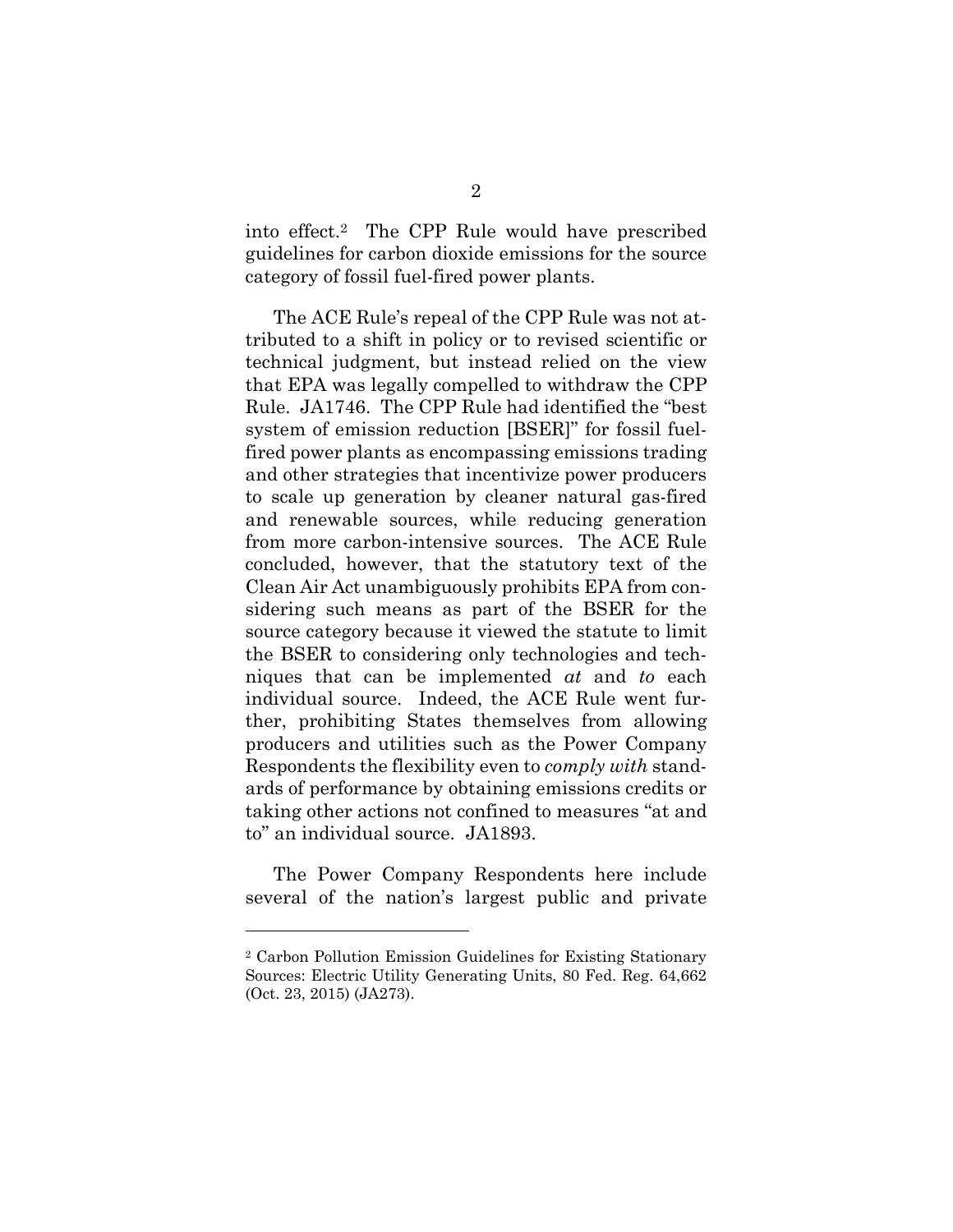power companies. They collectively own or operate nearly 75,000 megawatts of electric generating-capacity from coal, oil, natural gas, nuclear, wind, solar, hydropower, geothermal and biofuel resources. They have operations in 49 States and the District of Columbia, and collectively provide electricity service to more than 20 million homes and businesses, amounting to a total service population of more than 40 million. The Power Company Respondents petitioned for judicial review of the ACE Rule in the U.S. Court of Appeals for the D.C. Circuit.

The court of appeals held that EPA erred in concluding that the Clean Air Act unambiguously limits the agency's determination of the BSER to only measures that can be installed "at and to" each individual power plant. None of the seven merits briefs for or supporting Petitioners identifies any statutory text that could clearly limit the BSER to such sourcespecific measures. And for good reason—the statutory text and structure do not support such a limitation. To the contrary, the language of Sections 7411(a) and 7411(d) contrasts sharply with neighboring provisions of the Clean Air Act—notably, with Section 7412, which regulates stationary-source emissions of certain air pollutants listed as "hazardous"—that have long been understood to require source-specific measures. The language here also contrasts sharply with other provisions of Section 7411 that specify that, in circumstances not applicable here, EPA may prescribe a standard reflecting the "best *technological*  system of continuous emission reduction" § 7411(h)(i) (emphasis added). An "at and to" limitation also would undermine the Act's purpose and fail to reflect the reality of what systems of emission reduction are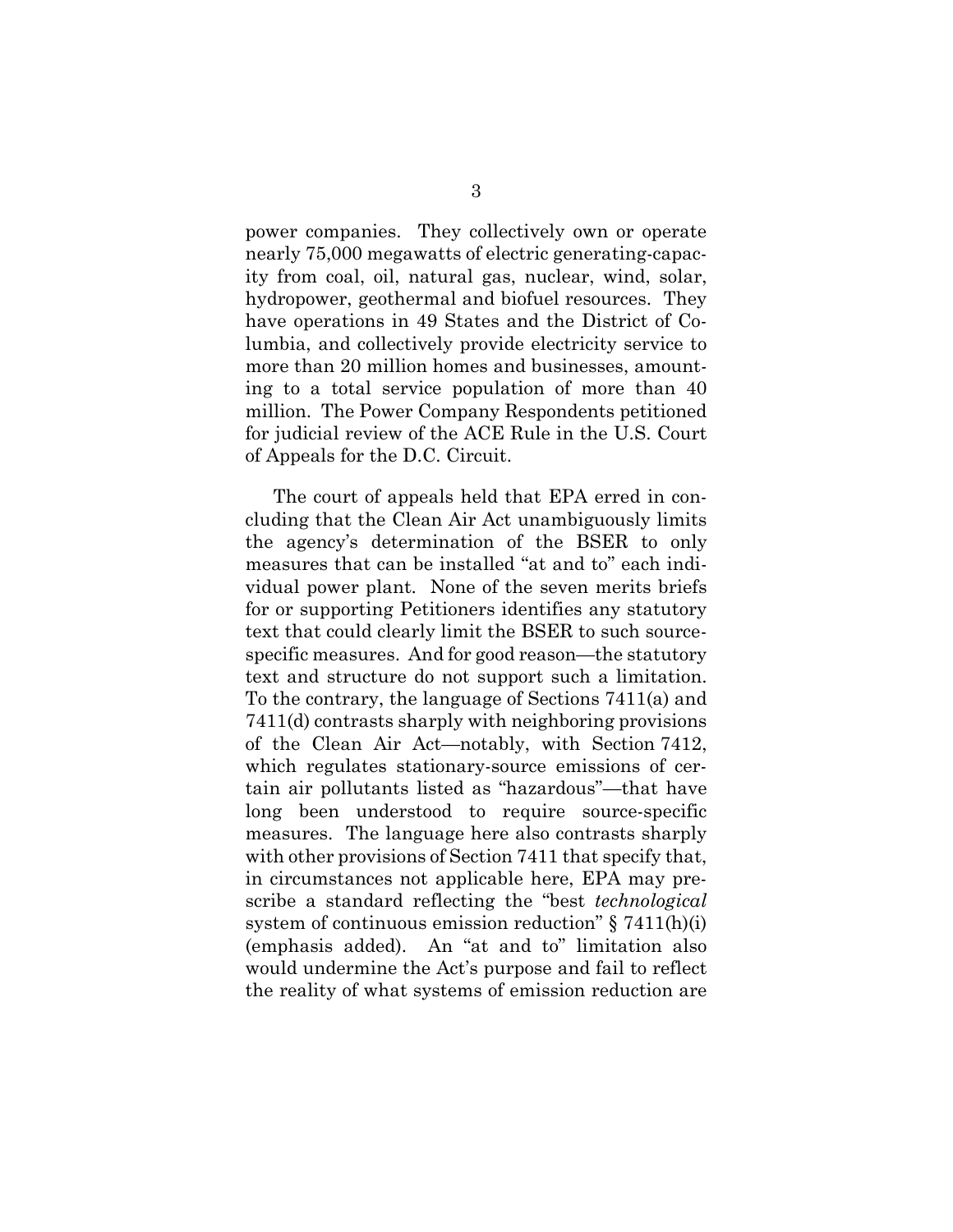"adequately demonstrated" in the market for electric power. Electricity producers do not operate in isolation, but regularly work together with grid operators to satisfy real-time consumer demand at the lowest cost, shifting between producers at different times.

These cases do not require the Court to opine on the legality of the CPP Rule or to demarcate the outer bounds of EPA's authority under Section 7411(d) questions on which the Power Company Respondents take no position. EPA does not challenge the judgment below, and has indicated that it does not intend to implement the CPP Rule (which is, in any event, a nullity given the extent to which market participants already have achieved the emission reduction that Rule contemplated). The agency has not issued a new rule or other agency action embodying a particular view of the agency's authority under Section 7411(d).

<span id="page-20-0"></span>Indeed, there are, at a minimum, serious questions about whether appellate standing remains because of the lack of injury to Petitioners from the judgment below. Before it was repealed by the ACE Rule, the CPP Rule was stayed and did not go into effect, and there is no indication that it will be resurrected. The court of appeals' vacatur of the ACE Rule and remand to the agency to reconsider its authority under Section 7411(d) did not ratify the CPP or require EPA to adopt any view of its authority that would injure Petitioners. Even if these cases remain justiciable, affirmance of the court of appeals' judgment vacating the ACE Rule and remanding it to the EPA is appropriate because the Rule had relied on the erroneous view that the statute unambiguously limits the BSER to "at and to" measures. *See Negusie v. Holder*, 555 U.S. 511,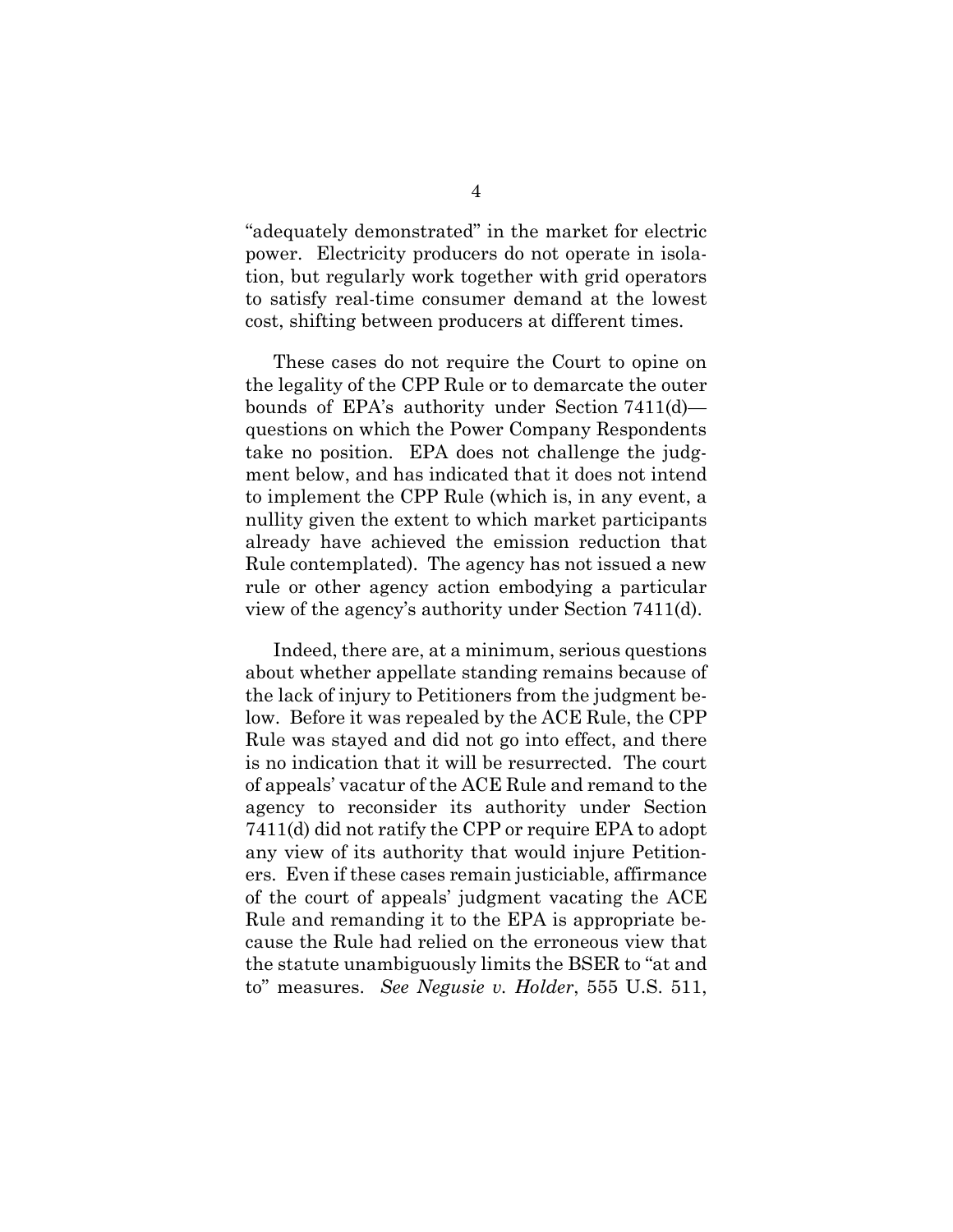<span id="page-21-2"></span>522-23 (2009); *SEC v. Chenery Corp.*, 318 U.S. 80, 95 (1943). Vacatur and remand is especially appropriate because the agency does not view the ACE Rule interpretation as accurate, and it is considering anew its responsibilities under Section 7411(d).

To affirm the judgment below, the Court need recognize only that Sections 7411(a) and 7411(d) do not *unambiguously* restrict the BSER to "at and to" measures at individual plants. The Power Company Respondents urge the Court to reject Petitioners' request that the Court issue an advisory opinion about whether speculative abuses of power by an imagined future EPA Administrator would fall within the powers Congress lawfully granted to the agency.

#### **STATEMENT OF THE CASE**

#### <span id="page-21-1"></span><span id="page-21-0"></span>**A. Statutory Framework**

Electrification transformed American life by powering factories, lighting and cooling homes, and enabling now-omnipresent electronic consumer appliances and entertainment devices. Generation of the power that fueled that transformation—along with the adoption of the automobile—also filled the country's air with smog and other airborne pollutants.

<span id="page-21-5"></span><span id="page-21-4"></span><span id="page-21-3"></span>In response to adverse public health and environmental consequences caused by these emissions, Congress adopted and has repeatedly strengthened the Clean Air Act "to protect and enhance the quality of the Nation's air resources so as to promote the public health and welfare and the productive capacity of its population." 42 U.S.C. § 7401(b)(1); *see also* Clean Air Act of 1963, Pub. L. 88-206, 77 Stat. 392; Air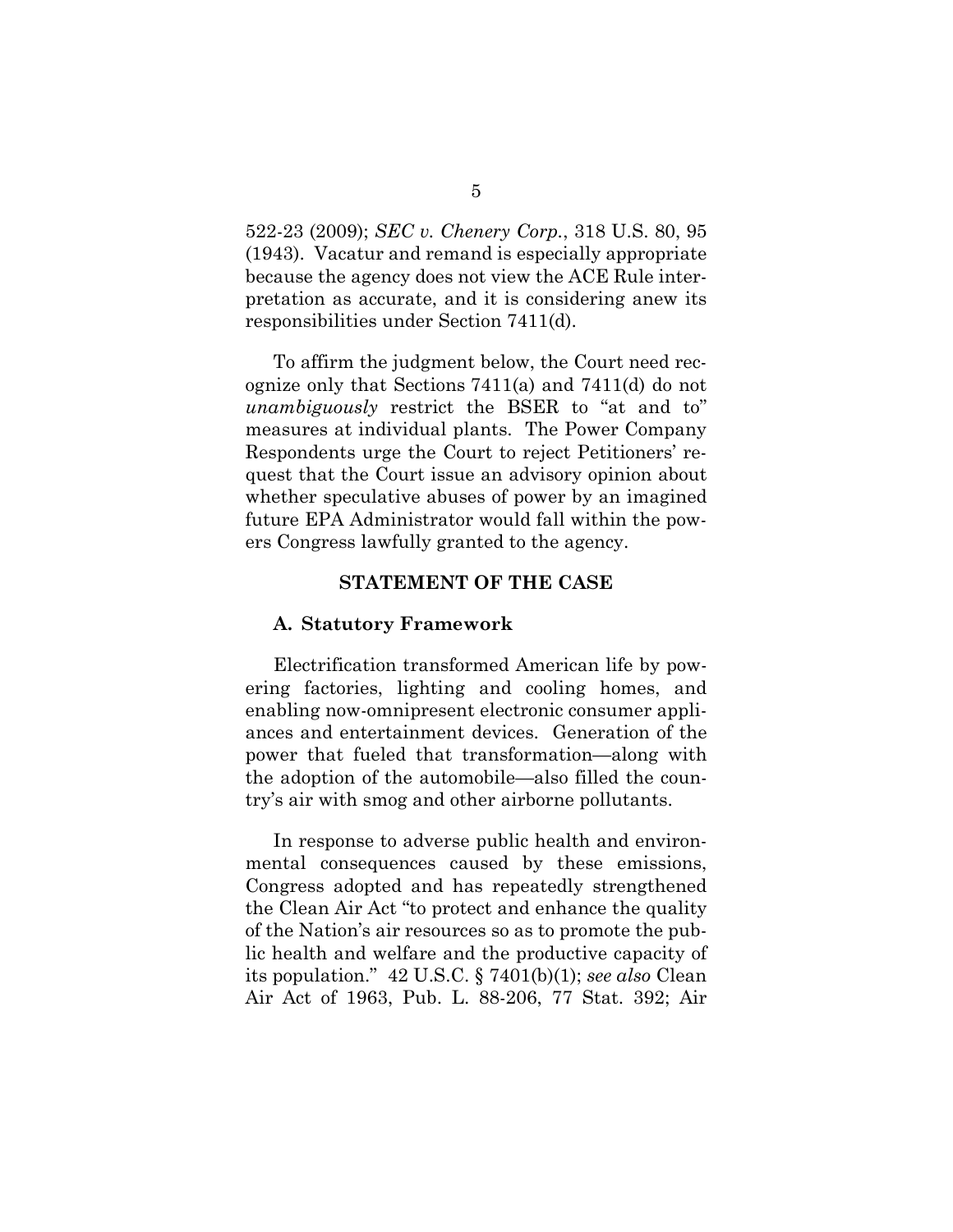<span id="page-22-2"></span><span id="page-22-1"></span>Quality Act of 1967, Pub. L. 90-148, 81 Stat. 485; Clean Air Amendments of 1970, Pub. L. 91-604, 84 Stat. 1676; Clean Air Act Amendments of 1977, Pub. L. 95-95, 91 Stat. 685; Clean Air Act Amendments of 1990, Pub. L. 101-549, 104 Stat. 2399.

<span id="page-22-0"></span>The Act, one of the pillars of American environmental law, created "a comprehensive national program that made the States and the Federal Government partners in the struggle against air pollution." *Gen. Motors Corp. v. United States*, 496 U.S. 530, 532 (1990).

The Clean Air Act provides for an interlocking set of programs for controlling emission of air pollutants through a range of regulatory authorities. Among other things, the Act addresses airborne concentrations of "criteria" pollutants in 42 U.S.C. §§ 7408- 7409; emissions by mobile sources such as motor vehicles and airplanes, as well as fuels and additives, in §§ 7521-7590; and emissions by stationary sources of certain "hazardous air pollutants" in § 7412.

The statute also addresses emissions by certain listed categories of stationary sources (such as factories and power plants) in 42 U.S.C. § 7411, which is the provision at issue here. Section 7411 "ensure[s] that the Act achieves comprehensive pollution control by guaranteeing that there are 'no gaps in control activities pertaining to stationary source emissions that pose any significant danger to public health or welfare.'" JA119 (quoting S. Rep. No. 91-1196, at 20 (1970)).

Under Section 7411, EPA must publish a list of each category of stationary source that "causes, or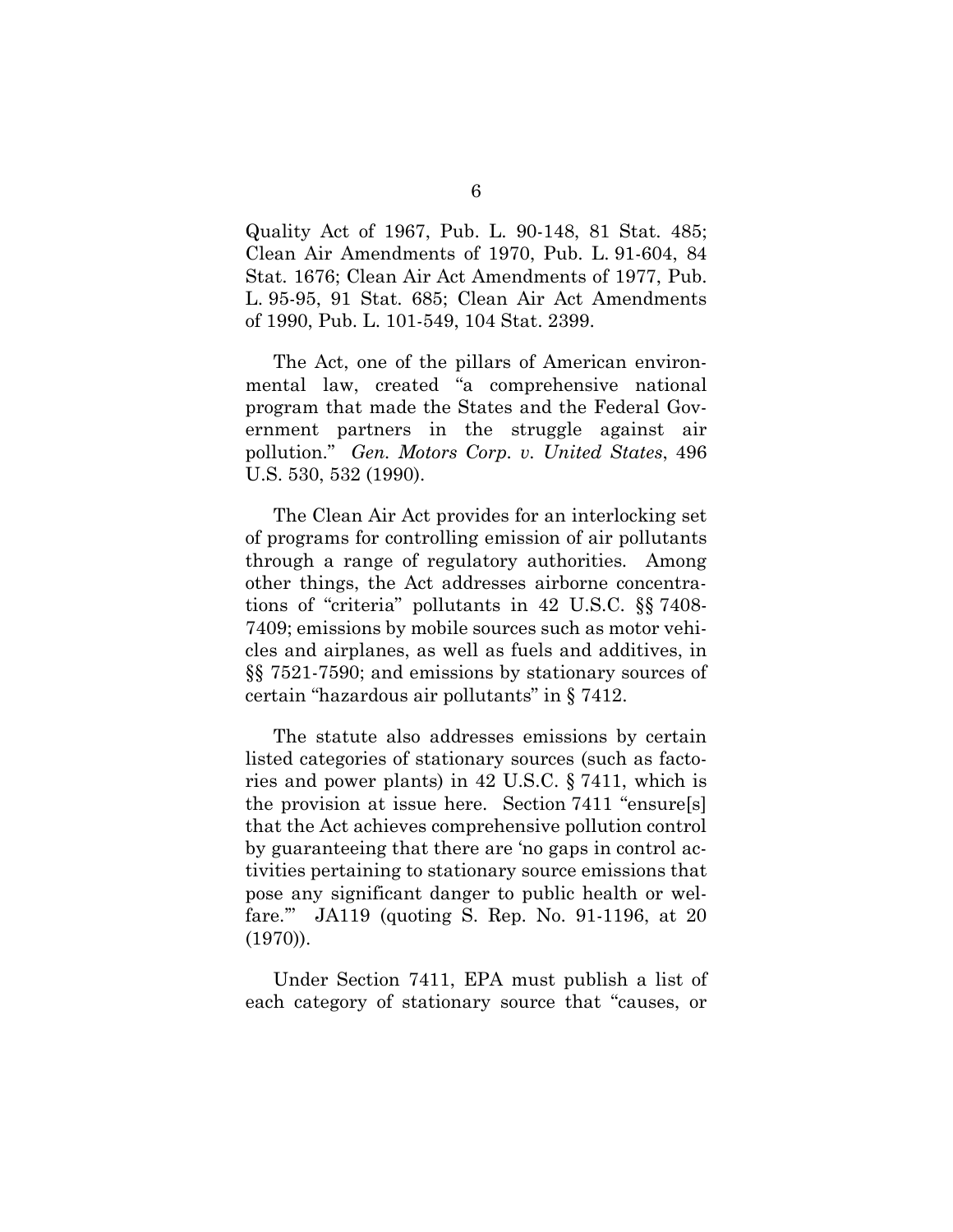<span id="page-23-0"></span>contributes significantly to, air pollution which may reasonably be anticipated to endanger public health or welfare." 42 U.S.C. § 7411(b)(1)(A). For each listed category of stationary source, Section  $7411(b)(1)(B)$ requires EPA to prescribe federal "standards of performance" for *new* sources. The statute defines "standard of performance" as:

> a standard for emissions of air pollutants which reflects the degree of emission limitation achievable through the application of the best system of emission reduction ["BSER"] which (taking into account the cost of achieving such reduction and any nonair quality health and environmental impact and energy requirements) the [EPA] determines has been adequately demonstrated.

#### $§ 7411(a)(1).$

For such new stationary sources, EPA may enforce such standards of performance or delegate its authority to a State that has developed and submitted an adequate procedure to implement and enforce the determined standards.  $\S 7411(c)(1)$ , (2).

<span id="page-23-1"></span>For *existing* stationary sources, Section 7411(d) establishes a cooperative-federalism approach. It directs EPA to prescribe regulations for a "procedure similar to that provided by section 7410" (regarding ambient air quality standards) for States to submit plans for standards of performance for any existing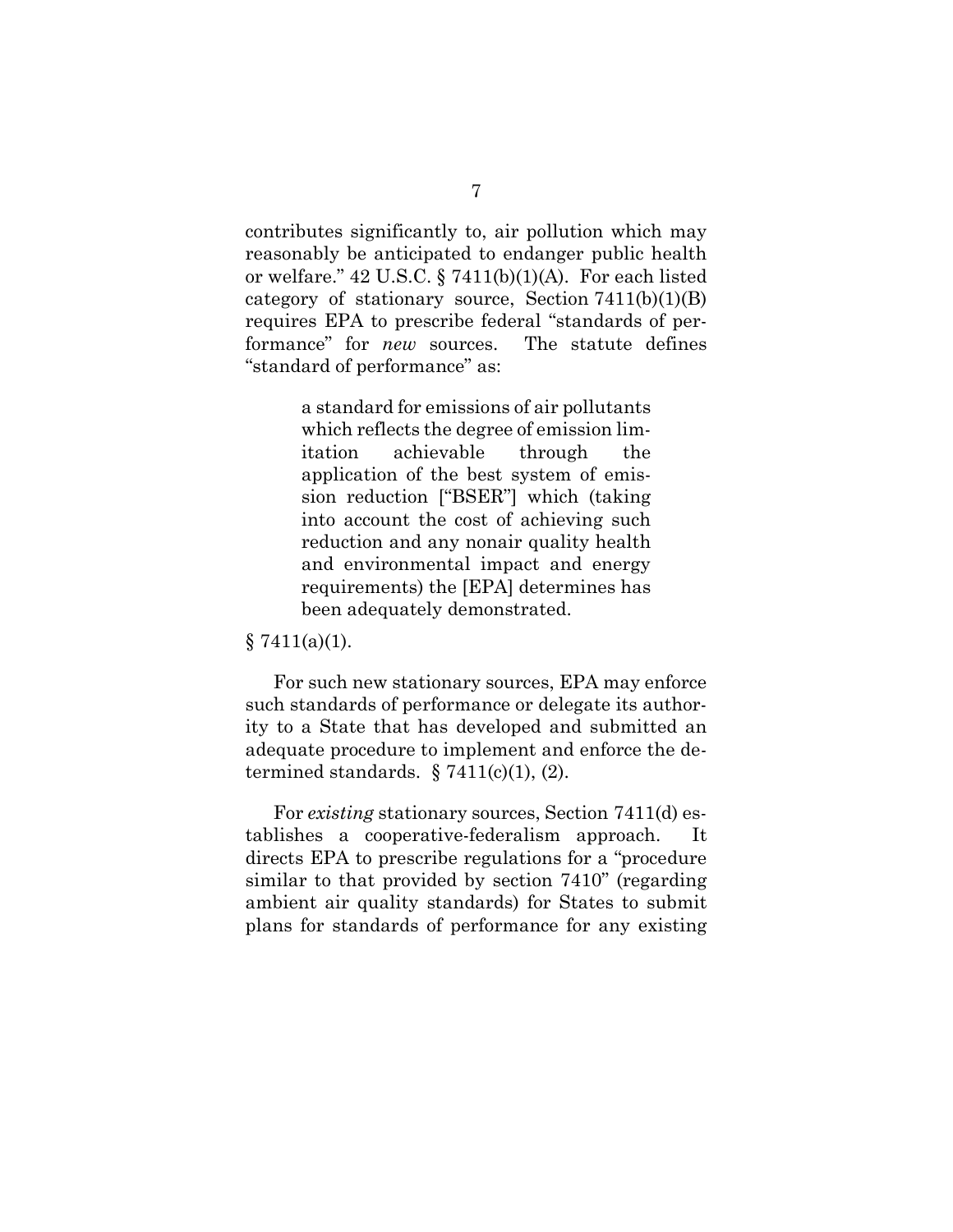<span id="page-24-7"></span>source for any air pollutant (other than "criteria" pollutants addressed under Sections 7408-7410[3](#page-24-8) and "hazardous air pollutants" listed under Section 7412[4](#page-24-9)). Under this framework, EPA issues emissions guidelines, 40 C.F.R. § 60.21(e), reflecting the emission reduction achievable for the particular category of stationary source through application of the BSER that the agency finds has "been adequately demonstrated,"  $42$  U.S.C. § 7411(a)(1). States then issue standards of performance for each stationary source within their jurisdiction and may, when applying those standards to particular sources, "take into consideration, among other factors, the remaining

<span id="page-24-8"></span><span id="page-24-3"></span><span id="page-24-2"></span><span id="page-24-1"></span><span id="page-24-0"></span><sup>3</sup> In 42 U.S.C. § 7408(a), Congress provided for EPA and the States to cooperate in addressing concentrations in ambient air of "criteria" pollutants that "cause or contribute to air pollution which may reasonably be anticipated to endanger public health or welfare." Section 7409 tasks EPA with prescribing a national ambient air quality standard (a "NAAQS") for each of those "criteria" pollutants and vests States with primary responsibility for developing State Implementation Plans, or "SIPs," for achieving the standards. §§ 7409(a), 7410(a); *see Union Elec. Co. v. EPA*, 427 U.S. 246, 249 (1976). EPA is charged with reviewing and if necessary revising the SIPs. 42 U.S.C. § 7410(c), (*o*). EPA has prescribed NAAQS for six "criteria" pollutants: carbon monoxide, lead, nitrogen dioxide, ozone, particle pollution, and sulfur dioxide. EPA, NAAQS Table, https://www.epa.gov/criteria-airpollutants/naaqs-table (last visited Jan. 14, 2022).

<span id="page-24-9"></span><span id="page-24-6"></span><span id="page-24-5"></span><span id="page-24-4"></span><sup>4</sup> Section 7412 requires EPA to identify "hazardous air pollutants"—pollutants that "present, or may present, through inhalation or other routes of exposure, a threat of adverse human health effects . . . or adverse environmental effects," 42 U.S.C. § 7412(b)(2)—and specifically lists more than 180 such pollutants. Section 7412 further requires EPA to publish a list of "all categories and subcategories of major sources and area sources" of the listed hazardous air pollutants and "establish emission standards" for each.  $\S 7412(c)(1)$ , (2).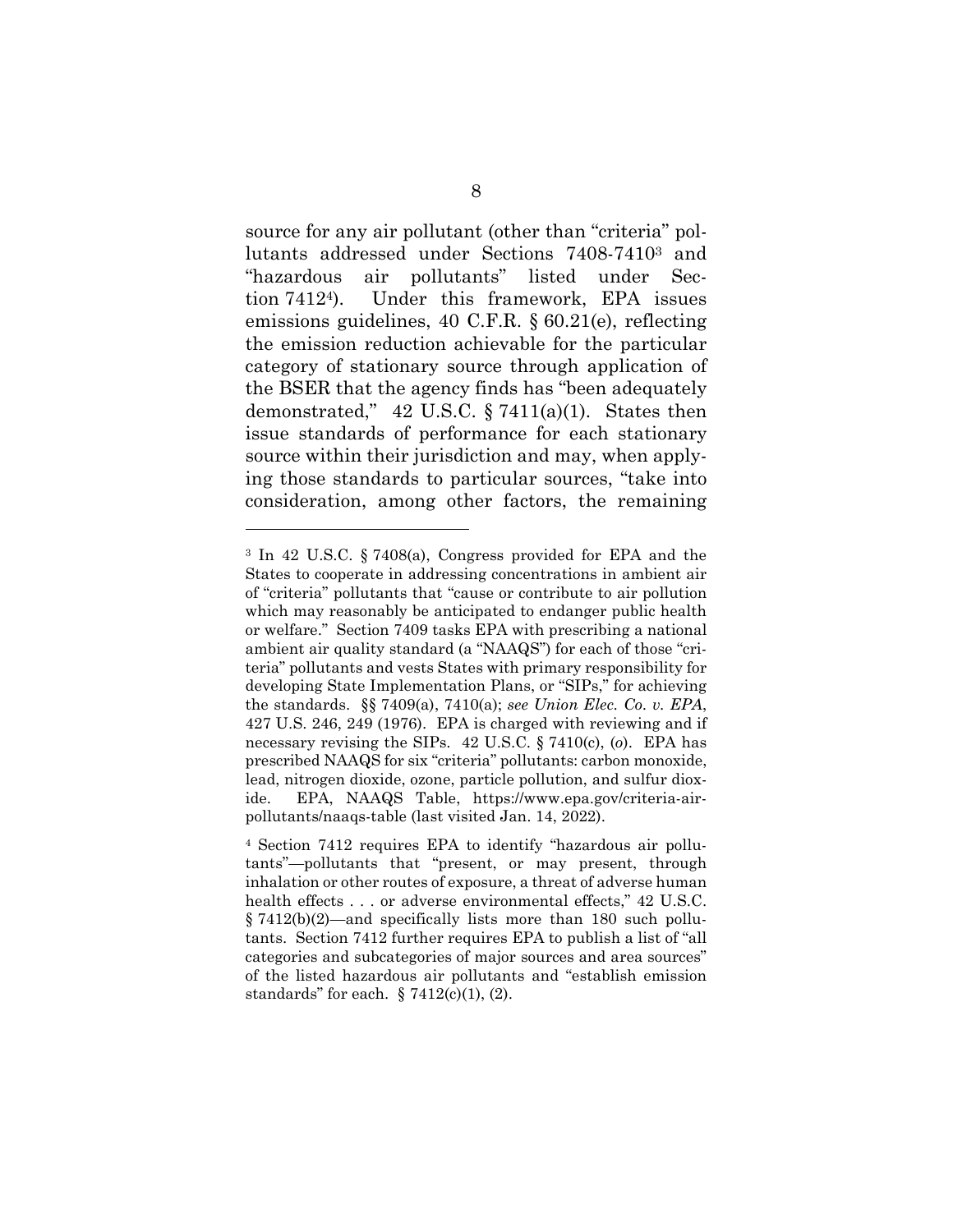<span id="page-25-3"></span><span id="page-25-2"></span>useful life of the existing source to which [the] standard applies."  $\S 7411(d)(1)$ . EPA regulations must provide for implementation and enforcement of the standards of performance by the States.  $\S 7411(d)(1)(B)$ . If a State fails to submit a satisfactory plan or to enforce its plan for existing stationary sources, EPA may prescribe and enforce a federal plan for such State.  $\S 7411(d)(2)$ .

#### <span id="page-25-4"></span><span id="page-25-0"></span>**B. Factual Background**

Due in large part to human activities, notably the combustion of fossil fuels, atmospheric concentrations of greenhouse gases such as carbon dioxide and methane have increased at unprecedented rates, and are now higher than Earth has experienced in several million years. These particular gases are referred to as "greenhouse gases" because they trap heat in the atmosphere and warm the planet, akin to a greenhouse structure warming the air and plants within. EPA, Overview of Greenhouse Gases, https://www.epa.gov/ ghgemissions/overview-greenhouse-gases (last visited Jan. 14, 2022). An overwhelming scientific consensus recognizes that, as a result, global temperatures are rising at unprecedented rates. *See, e.g.*, *Massachusetts v. EPA*, 549 U.S. 497, 504-05 (2007); Intergovernmental Panel on Climate Change, Climate Change 2021: The Physical Science Basis at SPM-7 (2021); U.S. Global Change Res. Prog., Fourth National Climate Assessment 35-36 (2017).

<span id="page-25-1"></span>Any effective approach for curtailing greenhousegas emissions requires curbing the volume of emissions produced by fossil fuel-fired power plants, such as coal-fired and gas-fired plants. These plants play a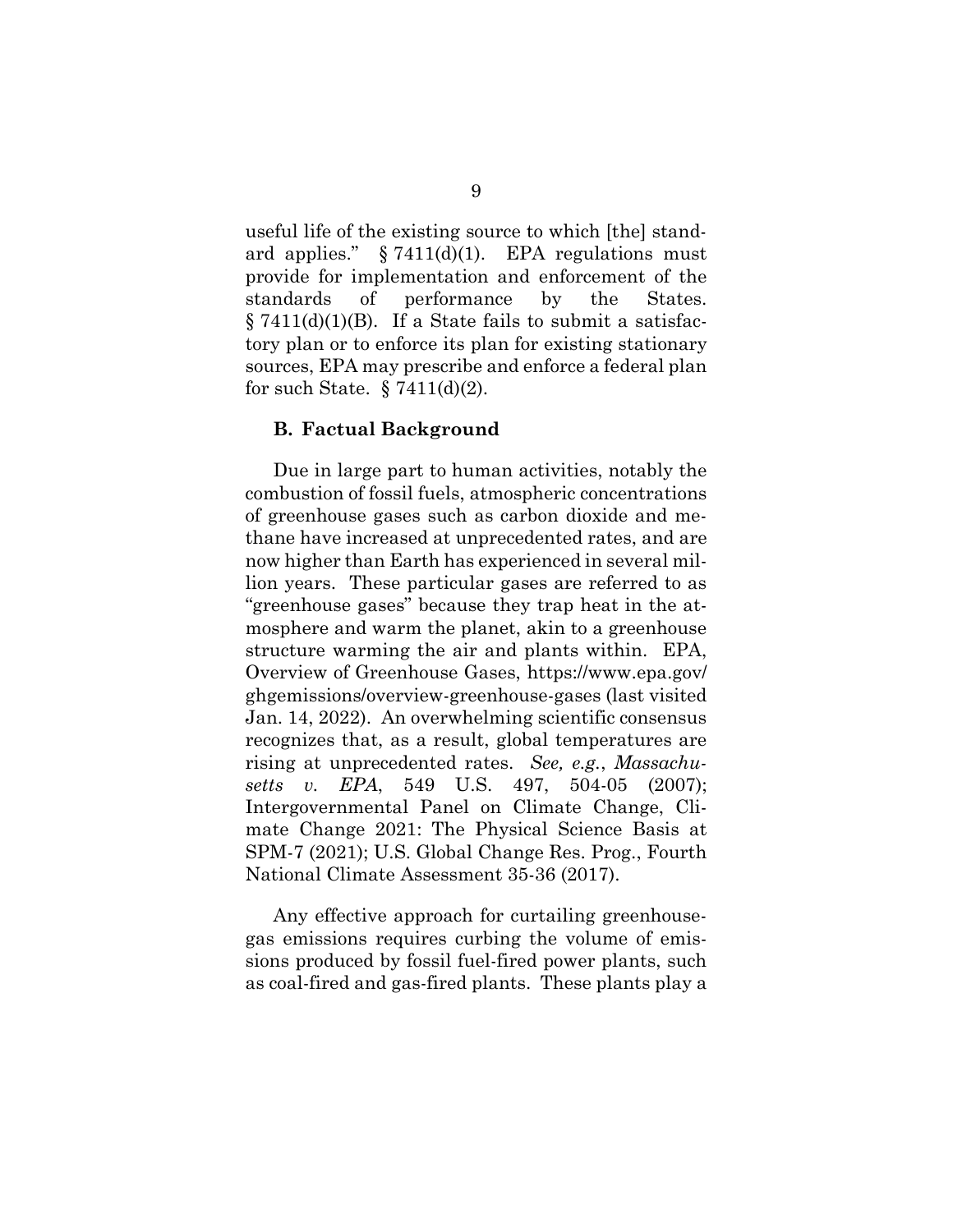significant role in powering American homes, businesses, factories, and infrastructure. They produce approximately 60 percent of the country's electric power, with nuclear and renewable energy sources responsible for the balance. U.S. Energy Info. Admin., FAQs: What is U.S. electricity generation by energy source? (last updated Nov. 2, 2021), https://www.eia.gov/tools/faqs/faq.php?id=427  $&t=3.$ 

<span id="page-26-4"></span> Fossil fuel-fired power plants are "far and away the largest stationary source of greenhouse gases," JA85, numbering 18 of the 20 largest single emitters of carbon dioxide in the country, EPA, 2020 Greenhouse Gas Emissions from Large Facilities, https://www.epa.gov/ghgreporting (Aug. 7, 2020). They are responsible for one-quarter of all greenhouse gases emitted in the United States. EPA, Sources of Greenhouse Gas Emissions https://www.epa.gov/ ghgemissions/sources-greenhouse-gas-emissions (last visited Jan. 14, 2022). Fossil fuel-fired power plants have long been listed by EPA under Section 7411 as a category of stationary sources that cause, or contribute significantly to, air pollution. *See* Air Pollution Prevention & Control: List of Categories of Stationary Sources, 36 Fed. Reg. 5,931 (Mar. 31, 1971).

### <span id="page-26-0"></span>**C. Procedural History**

# <span id="page-26-3"></span><span id="page-26-2"></span><span id="page-26-1"></span>**1. Regulation Under Section 7411 of Greenhouse Gases Emitted by Stationary Sources**

This Court held in *Massachusetts v. EPA* that greenhouse gases are "air pollutant[s]" for purposes of provisions of the Clean Air Act governing emissions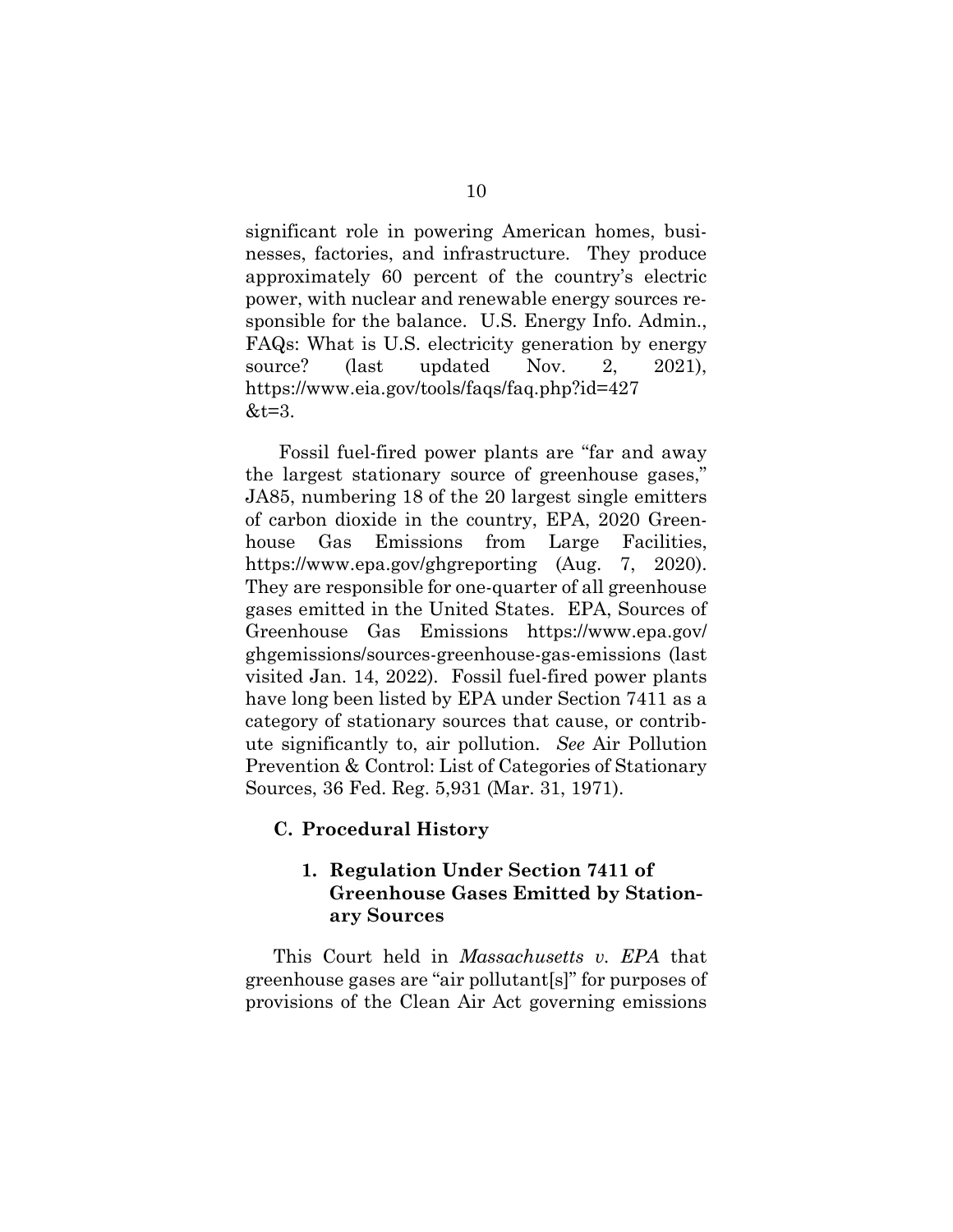<span id="page-27-2"></span><span id="page-27-1"></span>by motor vehicles. 549 U.S. at 528. EPA subsequently found that six greenhouse gases endanger public health and the public welfare.[5](#page-27-5) This Court then concluded in *American Electric Power Co. v. Connecticut*, 564 U.S. 410, 424 (2011) ("*AEP*"), that greenhouse-gas emissions constitute statutory "air pollutant[s]" not only when emitted by motor vehicles, but also when emitted by stationary sources. 564 U.S. at 424-25. The Court concluded that it was "plain" that Section 7411 "'speaks directly' to the emissions of carbon dioxide from [power] plants." *Id.* at 424.

### <span id="page-27-3"></span><span id="page-27-0"></span>**2. Promulgation of the Clean Power Plan ("CPP") Rule**

In October 2015, EPA established standards of performance for carbon dioxide emissions from *new* fossil fuel-fired power plants, as a category of "stationary sources" under 42 U.S.C.  $\S 7411(b).$ <sup>[6](#page-27-6)</sup> In that rulemaking, EPA determined, for example, that by deploying new technology (including for capturing and storing carbon dioxide), such power plants could, at reasonable cost, limit emissions to 1,400 lbs. of carbon dioxide per megawatt/hour. 80 Fed. Reg. at 64,512. EPA's new-source rule took effect and is not at issue here.

<span id="page-27-5"></span><sup>5</sup> Endangerment and Cause or Contribute Findings for Greenhouse Gases Under Section 202(a) of the Clean Air Act, 74 Fed. Reg. 66,496 (Dec. 15, 2009).

<span id="page-27-6"></span><span id="page-27-4"></span><sup>6</sup> Standards of Performance for Greenhouse Gas Emissions From New, Modified, and Reconstructed Stationary Sources: Electric Utility Generating Units, 80 Fed. Reg. 64,510, 64,527, 64,529-31 (Oct. 23, 2015).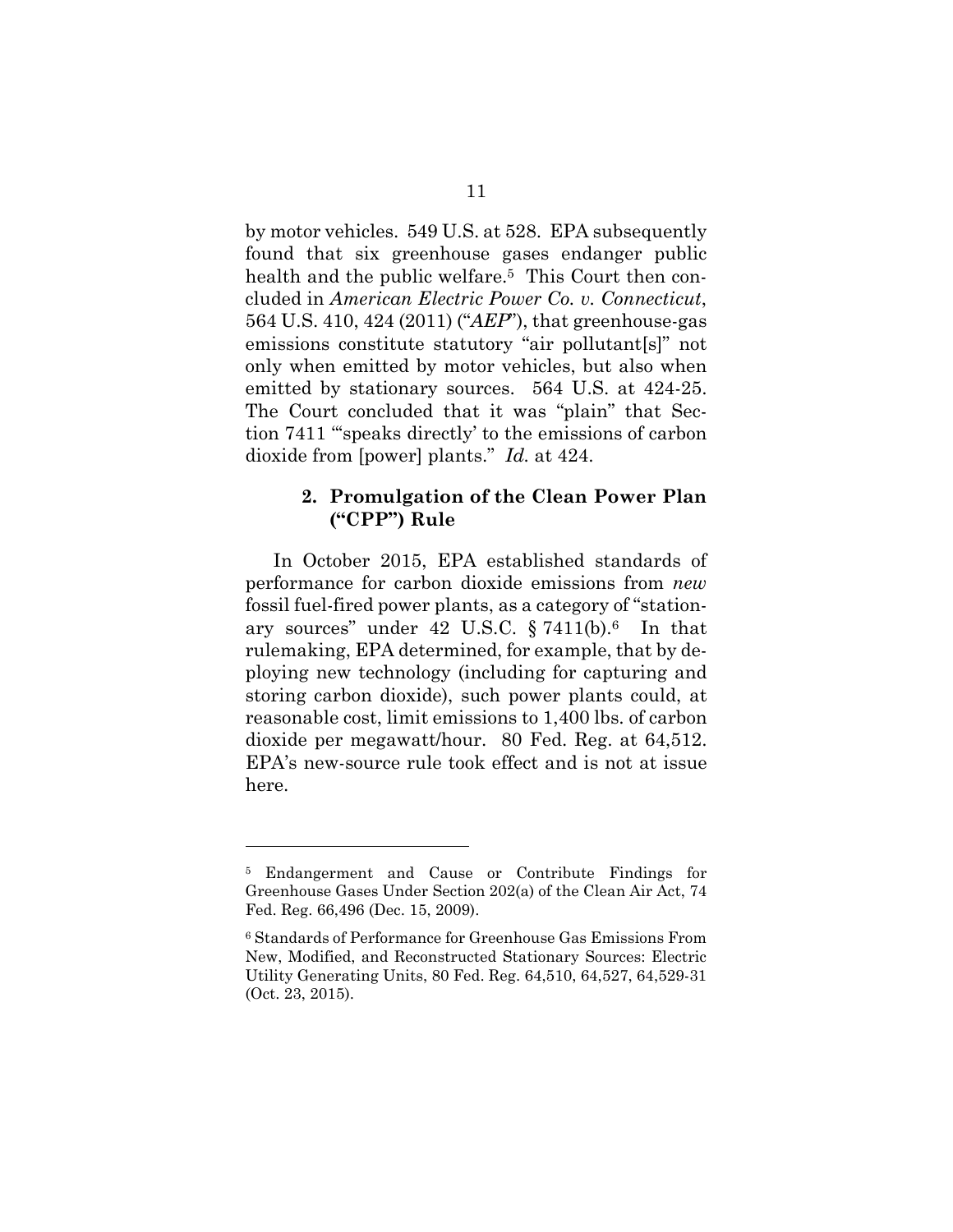At the same time, EPA issued the Clean Power Plan ("CPP") Rule, which would have provided carbon dioxide emission guidelines for State standards of performance for the category of *existing* fossil fuel-fired power plants. *See* JA273. EPA explained that the CPP Rule reflected the fact that carbon dioxide diffuses throughout the atmosphere and lingers for decades, and the fact that power plants are connected to a shared grid, such that "[g]eneration from one generating unit can be and routinely is substituted for generation from another generating unit in order to keep the complex machine [of the grid] operating while observing the machine's technical, environmental, and other constraints and managing its costs." JA567.

As part of the CPP Rule, EPA determined that the "best system of emission reduction [BSER] for carbon dioxide from the category of existing fossil fuel-fired electric generating units combines three features: "operational improvements and equipment upgrades that such plants may take to improve heat rate;" increasing lower-emitting natural-gas generation substituted for higher-emitting coal-fired steam plants; and increasing zero-emitting renewable generation substituted for fossil fuel-fired plants—all three of which were "consistent with current trends in the electricity sector." JA491-92. EPA determined that if existing coal and gas plants were to use this best system involving these three features, they could, at reasonable cost, reduce by 2030 their carbon dioxide emissions to 1305 pounds and 771 pounds, respectively, per megawatt-hour. JA643.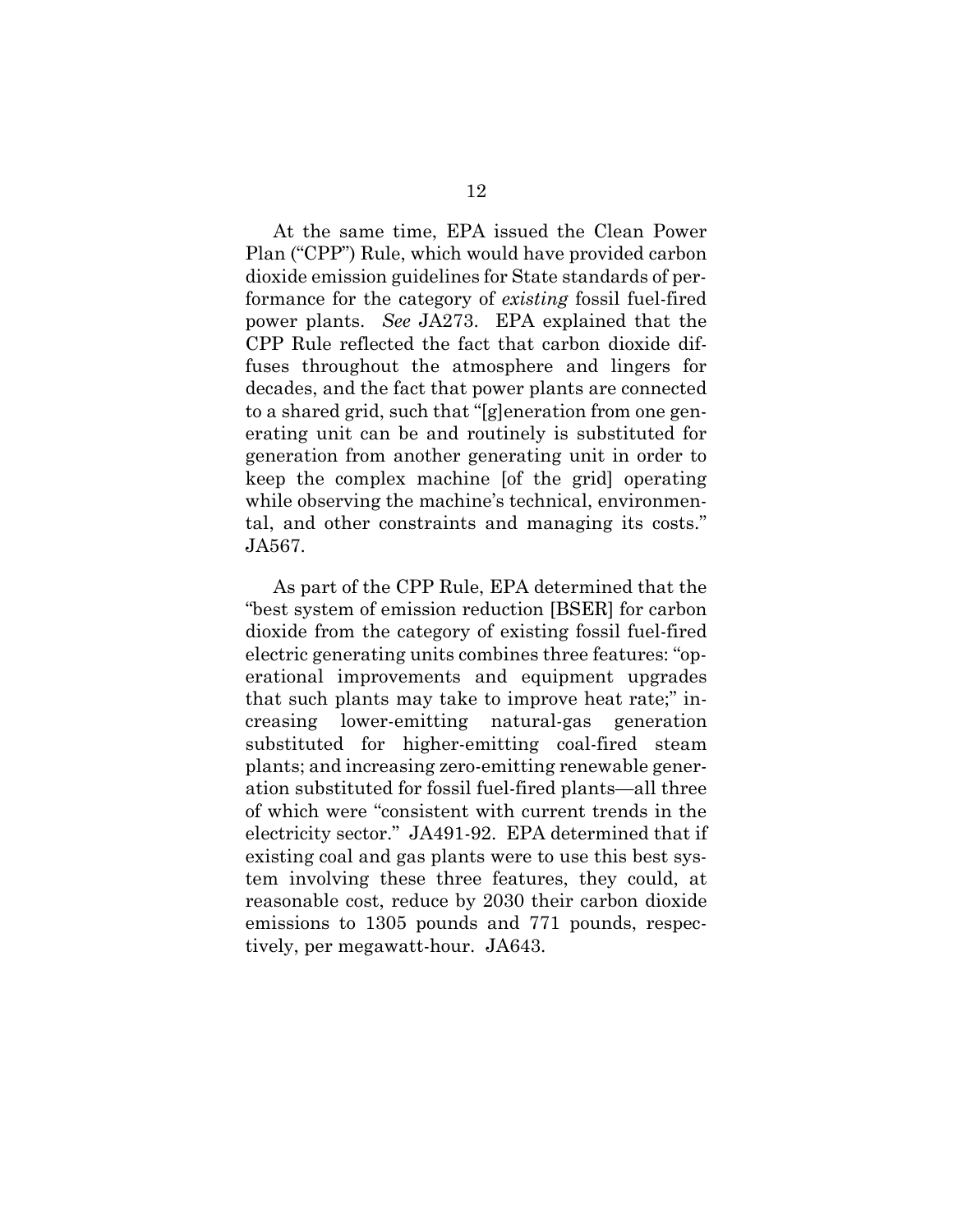EPA noted that the features underlying its BSER are "available to all affected" units through direct investment, operational shifts, or emissions trading, but that also "there are numerous *other* measures available to reduce CO2 emissions from affected" units. The EPA specified that its "determination of the BSER does *not* necessitate the use of the three building blocks to their maximum extent, or even at all." JA299-300 (emphasis added).

<span id="page-29-1"></span>The CPP Rule never took effect because this Court stayed its implementation pending the D.C. Circuit's review. *West Virginia v. EPA*, 136 S. Ct. 1000 (2016). The D.C. Circuit held the litigation in abeyance while the agency reconsidered its position, then dismissed the petitions as moot in light of the agency's repeal in 2019 of the CPP Rule. JA88.

### <span id="page-29-0"></span>**3. Promulgation of the Affordable Clean Energy ("ACE") Rule**

At the same time that the agency repealed the CPP Rule, the agency issued a new BSER for carbon dioxide from the category of existing fossil fuel-fired electricity generating units, and promulgated both agency actions through the Affordable Clean Energy ("ACE") Rule. *See* JA1725.[7](#page-29-6)

<span id="page-29-6"></span><span id="page-29-5"></span><span id="page-29-4"></span><span id="page-29-3"></span><span id="page-29-2"></span><sup>7</sup> The ACE Rule also amended Section 7411(d)'s implementing regulations to delay significantly the time before existing sources became subject to new emissions controls. *E.g.*, JA1936; *compare* 40 C.F.R. § 60.23(a)(1), *with* § 60.23a(a)(1), *and* § 60.27(b), *with* § 60.27a(b). The D.C. Circuit concluded that this aspect of the ACE Rule was arbitrary and capricious, JA72, a conclusion that Petitioners have not challenged in this Court.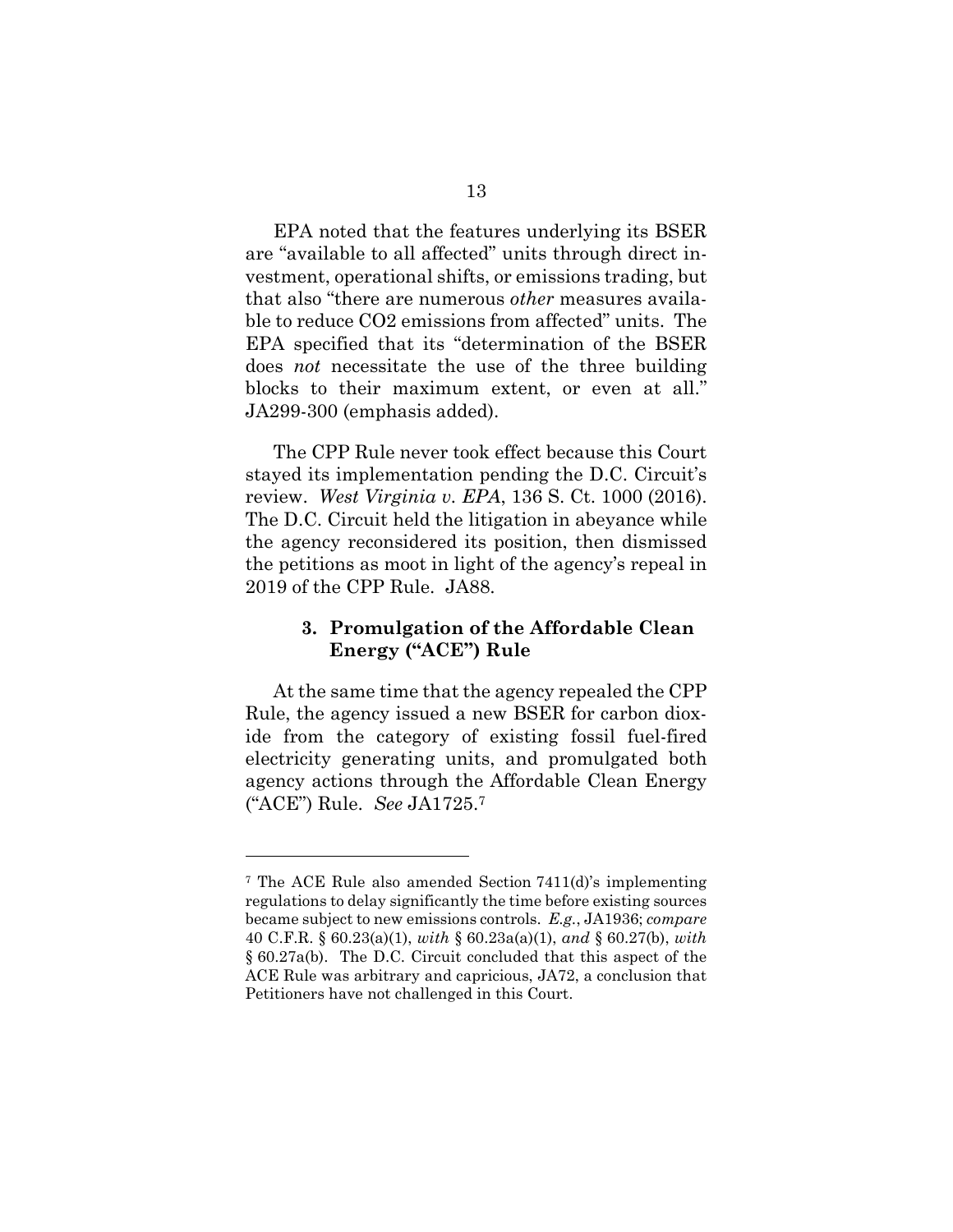The ACE Rule based its repeal of the CPP Rule solely on its reading of the Clean Air Act as forbidding the CPP Rule. The ACE Rule read Section 7411 to "unambiguously limit[] the [BSER] to those systems that can be put into operation at a building, structure, facility, or installation," such as "add-on controls" and "inherently lower emitting processes/practices/designs." JA1746. Because the CPP Rule had contemplated the use of generation-shifting measures that in the agency's view could not be implemented at specific sources, the ACE Rule concluded that it was "obliged to repeal the [CPP Rule] to avoid acting unlawfully." JA1786.

The ACE Rule's new BSER for carbon dioxide from coal-fired power plants[8](#page-30-0) included seven different "technologies and techniques" for achieving minor increases in the efficiency with which such plants convert coal into electric power. JA1803-07 & tbl. 1. The Rule found that each of these technologies and techniques "c[ould] be applied *at and to* certain existing coal-fired [power plants]." JA1787 (emphasis added). Although the ACE Rule instructed States to "utilize" these efficiency ranges in preparing standards of performance, it expressly authorized States to submit standards of performance more lenient than these ranges. JA1807 tbl. 1.

The ACE Rule excluded from consideration in the determination of the BSER other means of reducing emissions. For example, the agency rejected co-firing

<span id="page-30-0"></span><sup>8</sup> The ACE Rule declined to identify any BSER for gas-fired plants. JA1791.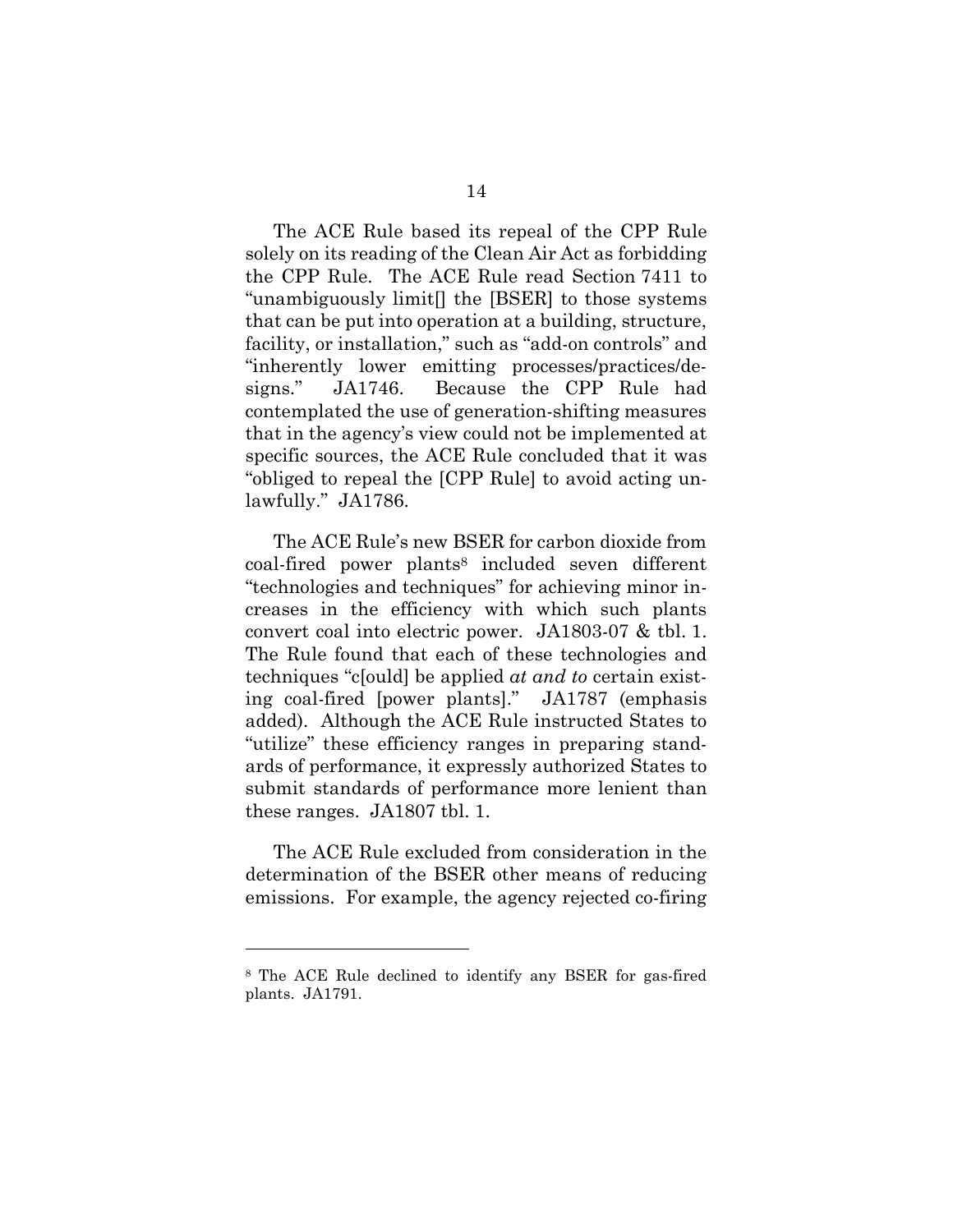biofuels, which can be carbon-neutral because it releases carbon that was trapped when the biofuels were grown, rather than carbon from subterranean fossil-fuel sources. The ACE Rule determined that would reduce emissions generally, but not at the level of specific power plants. JA1849-53. And the Rule rejected co-firing gas along with coal. The Rule opined that such an approach was not already in widespread use and was not, in the agency's view, "adequately demonstrated." JA1840-44. And the Rule rejected carbon capture and storage technology because, among other things, it deemed the technology too expensive for use at existing sources. JA1853-65.

The ACE Rule extended its narrow reading of the statute to restrict the means that States in their own plans can allow power plants to use to meet standards of performance. The Rule did not express a view as to whether States could allow power plants to meet standards through gas co-firing or carbon capture and storage. JA1893. It forbade States, however, from allowing power plants to meet the standards through emissions trading or through biofuel co-firing. JA1895-1904.

#### <span id="page-31-0"></span>**4. Lower Court Proceedings**

Several petitions for judicial review of the ACE Rule were filed in the D.C. Circuit, including by the Power Company Respondents, numerous States, and various environmental groups, as well as by the coal industry, on various grounds. The court of appeals consolidated the petitions and ultimately vacated the ACE Rule. JA213-15.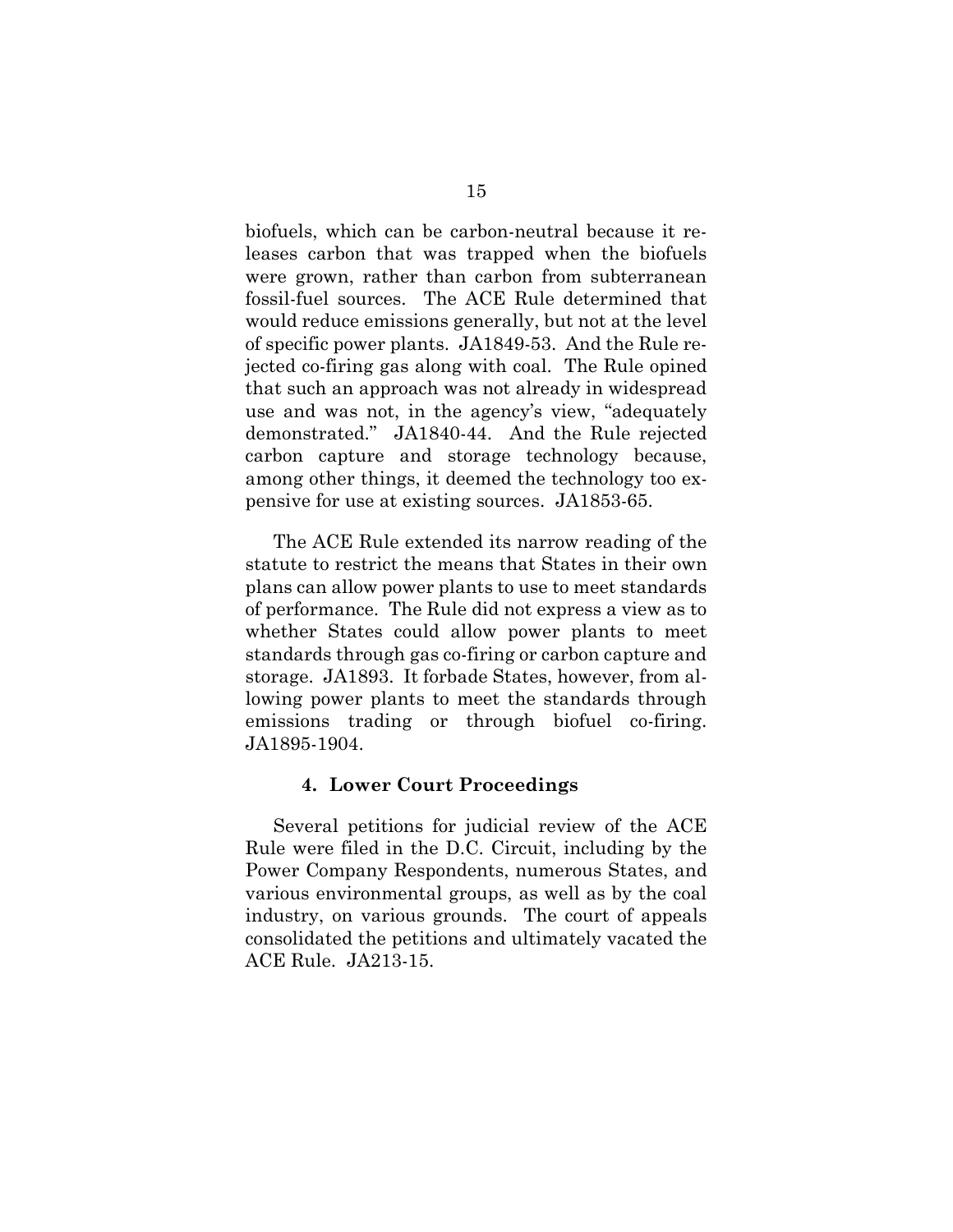The court of appeals ruled that the ACE Rule could not stand because it "rested critically on a mistaken reading of the Clean Air Act." JA215. Nothing in the text, structure, history, or purpose of the Act plainly or unambiguously restricts the EPA to considering only measures that can be imposed "at and to" individual plants when the agency determines the BSER for carbon dioxide that has been adequately demonstrated for the category of existing fossil fuel-fired power plants. *E.g.*, JA104. The court of appeals recognized that EPA has "ample discretion" to identify BSERs for purposes of Section 7411, but rejected EPA's attempt to "shirk its responsibility by imagining new limitations that the plain language of the statute does not clearly require." JA118. The court of appeals also rejected, as ungrounded in Section 7411, the ACE Rule's attempt to restrict States, in devising standards of performance and identifying means for power plants to comply with State implementation plans, to allowing plants to use only measures applied "at and to" individual sources.

EPA filed an unopposed motion with the court of appeals to withhold issuance of the mandate with respect to the court's vacatur of the repeal of the CPP Rule. The court granted that motion, meaning that the CPP Rule did not go into effect. JA270-72. Accordingly, neither the now-vacated ACE Rule nor the CPP Rule is in effect.

Two coal-mining companies (Nos. 20-1531 and 20- 1778) and numerous States (Nos. 20-1530 and 20- 1780) petitioned for writs of certiorari. The Court granted the petitions, except insofar as Petitioner Westmoreland Mining Holdings LLC contested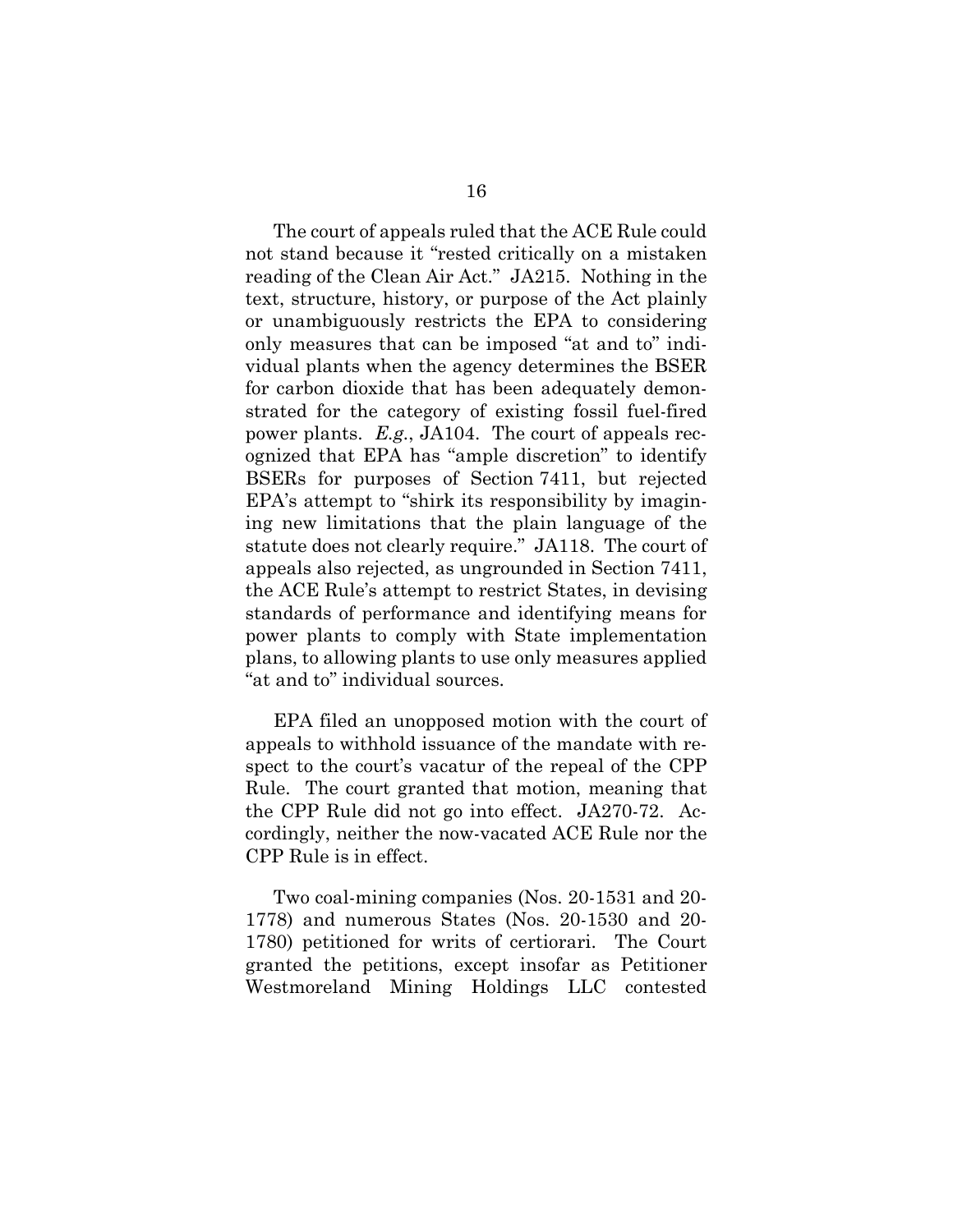<span id="page-33-0"></span>whether coal-fired power plants are subject to regulation under Section 7411.

#### **SUMMARY OF ARGUMENT**

I. The major questions doctrine is inapposite to these cases because there is no agency action in effect, or proposed to go into effect, that presents to the Court a statutory interpretation that raises any separation of powers concerns.

Application of the major questions doctrine in such circumstances would expand the doctrine far beyond this Court's precedents. Instead of reviewing an existing agency interpretation, it would require federal courts to issue advisory opinions about the most farfetched way an agency might try to misuse a particular statutory interpretation that it might adopt. Indeed, the Affordable Clean Energy ("ACE") Rule that was vacated by the judgment below was based on an agency interpretation that the statute unambiguously *limits* the agency's authority. The court of appeals rejected the agency's reading and remanded to the agency for further consideration without ratifying any expansive agency authority to make decisions of vast economic and political significance.

The provisions of the Clean Air Act at issue here, 42 U.S.C. § 7411(a) and § 7411(d), do not, on their face, raise separation of powers concerns implicating the major questions doctrine. They expressly authorize the EPA to set the "best system of emission reduction" (BSER)—a determination for which the agency has extensive expertise. The BSER is then to be reflected in standards of performance developed by the States.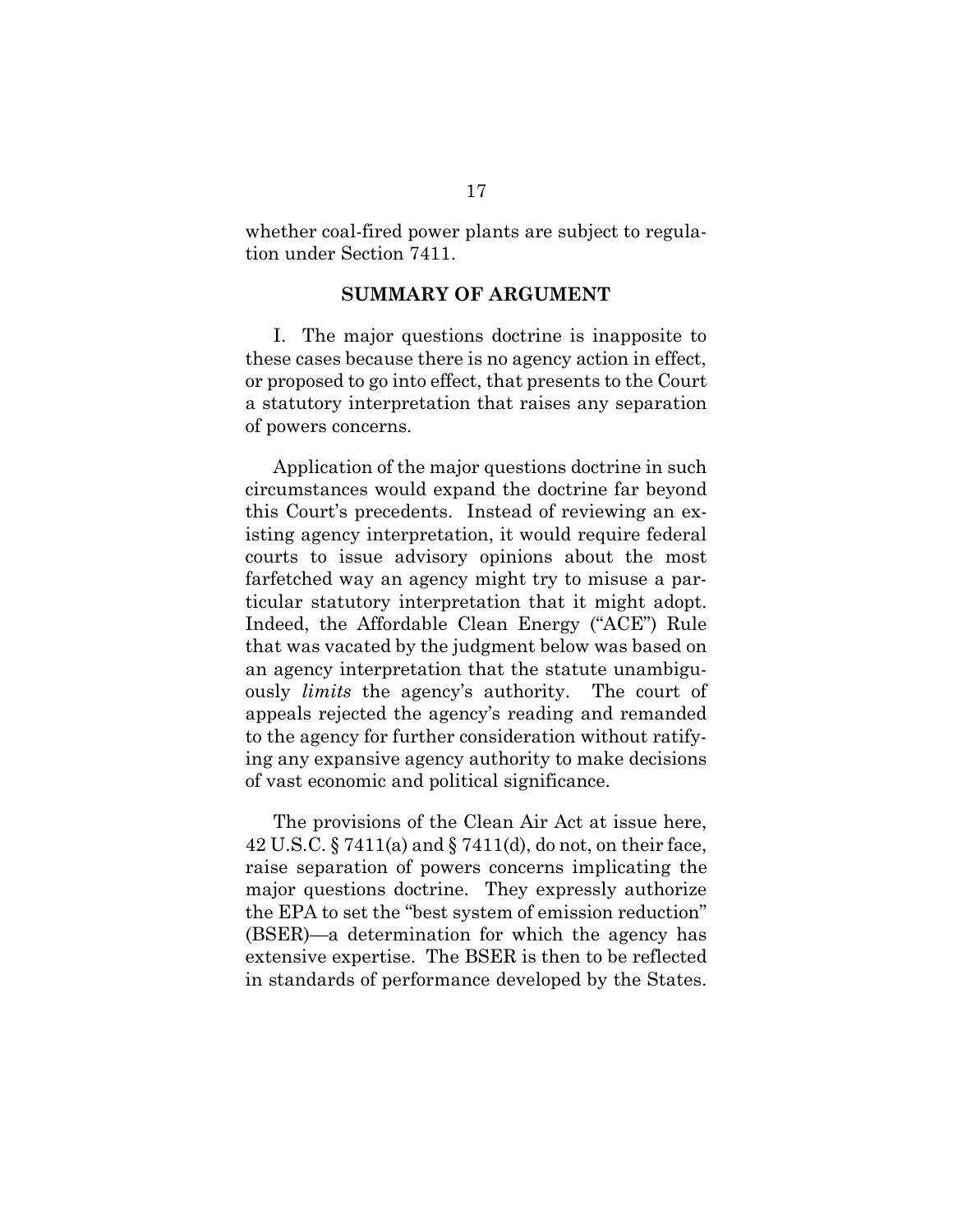And States retain broad authority and flexibility under Section 7411(d) to regulate existing sources by establishing and enforcing the standards of performance, leaving the agency no room beyond what Congress explicitly authorized.

II. The court of appeals correctly held that the Clean Air Act does not require the ACE Rule's interpretation. The statute does not unambiguously require that EPA, in determining the BSER that has been adequately demonstrated for a particular source category, consider only measures that are applied "at and to" an individual source.

The plain language of Section 7411 places no such limitation on the means EPA may consider in determining the BSER. Section 7411(a)'s requirement that EPA determine the best "*system*" evinces no restriction to "at and to" measures. The ordinary meaning of "system" is not so limited, and neighboring provisions in Sections 7411(h) and 7412(d) confirm that Congress knew how to include more limiting provisions through language used there, which it did not use in Section 7411(a).

A limitation of the BSER to "at and to" measures would be at odds with the statute's textual requirement that EPA determine the BSER that has been "adequately demonstrated." The power sector is unique because its responsibility for delivering its service to the public—a constant supply of electricity depends on all producers orchestrating their behavior to balance supply and demand on an instantaneous basis, given economic, environmental, and transmission constraints. Because of the uniquely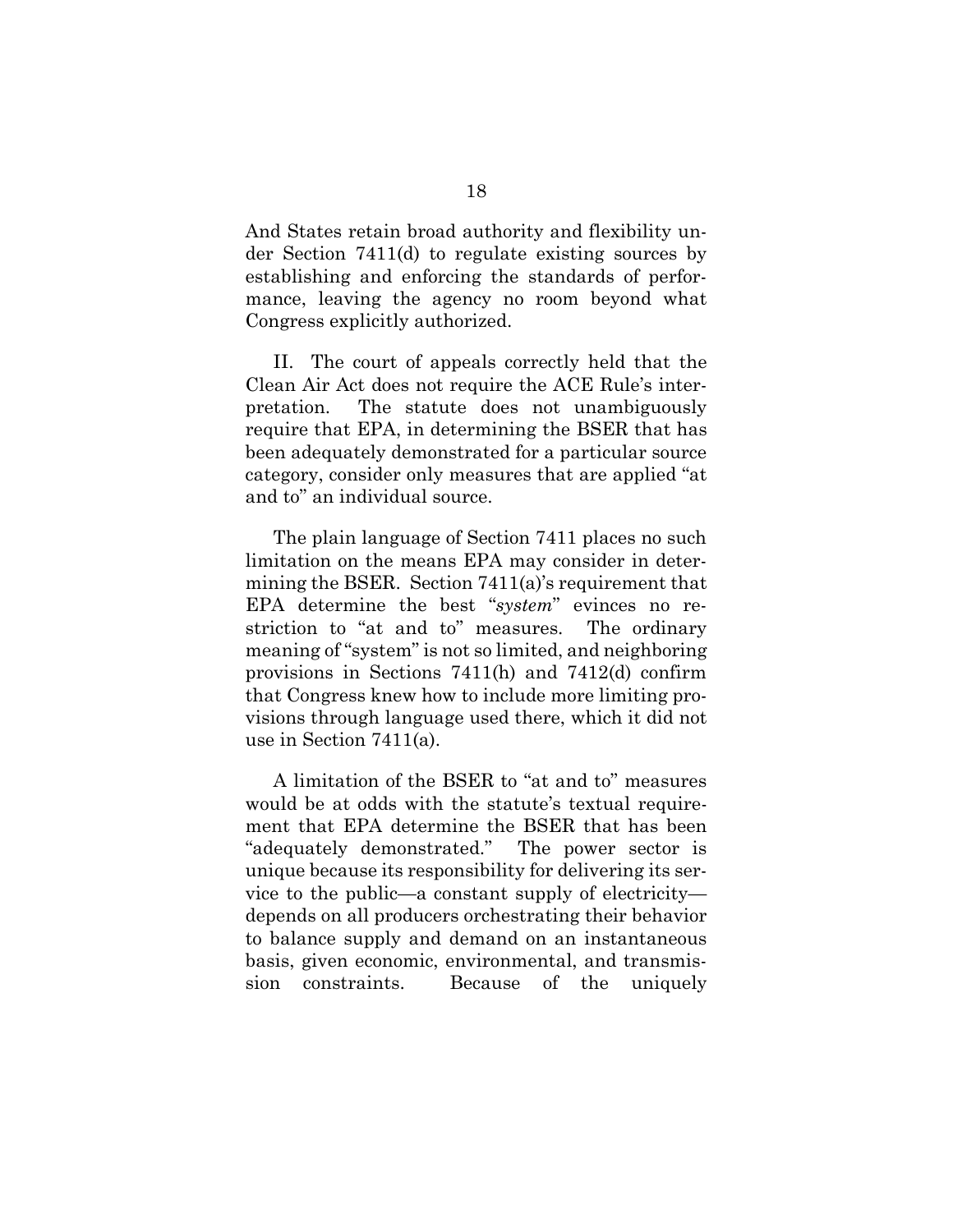interconnected nature of the electricity grid, utilities, many States, and EPA have all recognized that the "best system of emission reduction" for the listed source category of fossil fuel-fired power plants includes the means used at a systemic level and is not restricted to measures "at and to" each individual plant operated in isolation from one another. The ACE Rule's contrary reading also unduly restricts the ability of the States and power plants to meet standards of performance though cost-effective means long demonstrated for the category of fossil fuel-fired power plants.

III. Sections 7411(a) and 7411(d) do not violate the nondelegation doctrine. They detail and limit EPA's authority over emissions by listed categories of existing stationary sources. Those restraints provide intelligible principles that render the statute constitutional under any formulation of the nondelegation doctrine. This Court need not adopt an artificially narrow construction of the statute to avoid hypothetical constitutional problems that could result from an implausibly broad construction that the court of appeals did not adopt and EPA is not asserting.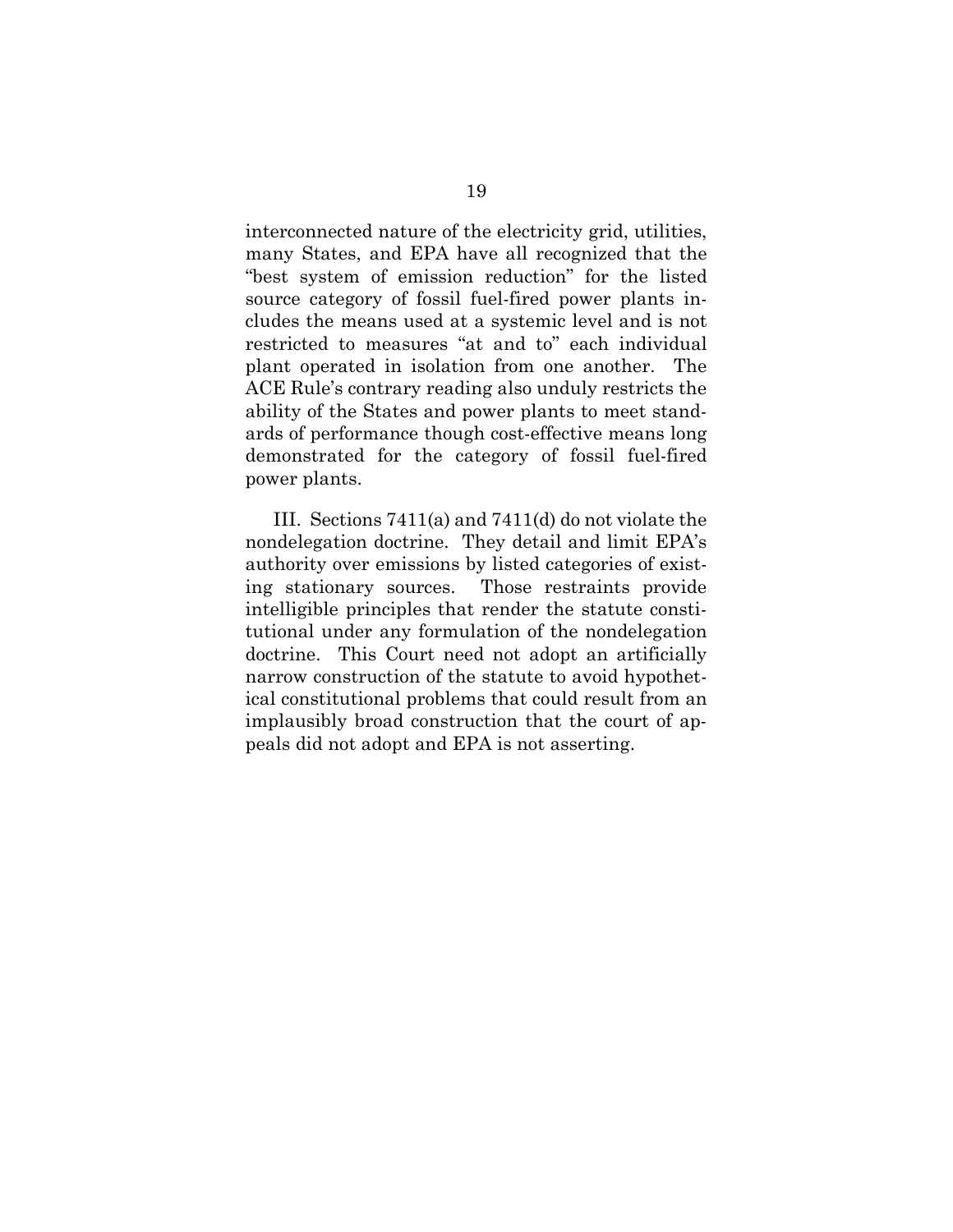#### **ARGUMENT**

#### <span id="page-36-2"></span><span id="page-36-1"></span><span id="page-36-0"></span>**I. THE MAJOR QUESTIONS DOCTRINE IS INAPPOSITE IN THE CIRCUMSTANCES OF THESE CASES.**

**A. Application of the Doctrine Here Would Be Based on Speculation and Yield an Advisory Opinion Because There Is No Agency Action in Effect or Proposed to Go Into Effect That Adopts Any Purportedly Overbroad Statutory Interpretation.** 

Petitioners ask this Court to transform the major questions doctrine into a vehicle for federal courts to issue advisory opinions based on abstract speculation about what agencies might do in the future. Petitioners' approach would invite courts to opine on the most farfetched way an agency might try to misuse a particular statutory interpretation that it might adopt. It is a recipe for courts to get bogged down in abstruse hypothetical concerns, which, in these cases, might still be alleviated through agency action on the remand ordered by the judgment under review.

Indeed, the judgment under review presents the Court with only vacatur and remand of an agency action (the ACE Rule) because that action was based on an erroneous interpretation that the statute unambiguously *limits* the agency's authority in certain ways. The judgment did not ratify any expansive agency authority to make decisions of vast economic and political significance. The ruling does not present any ripe separation of powers concern.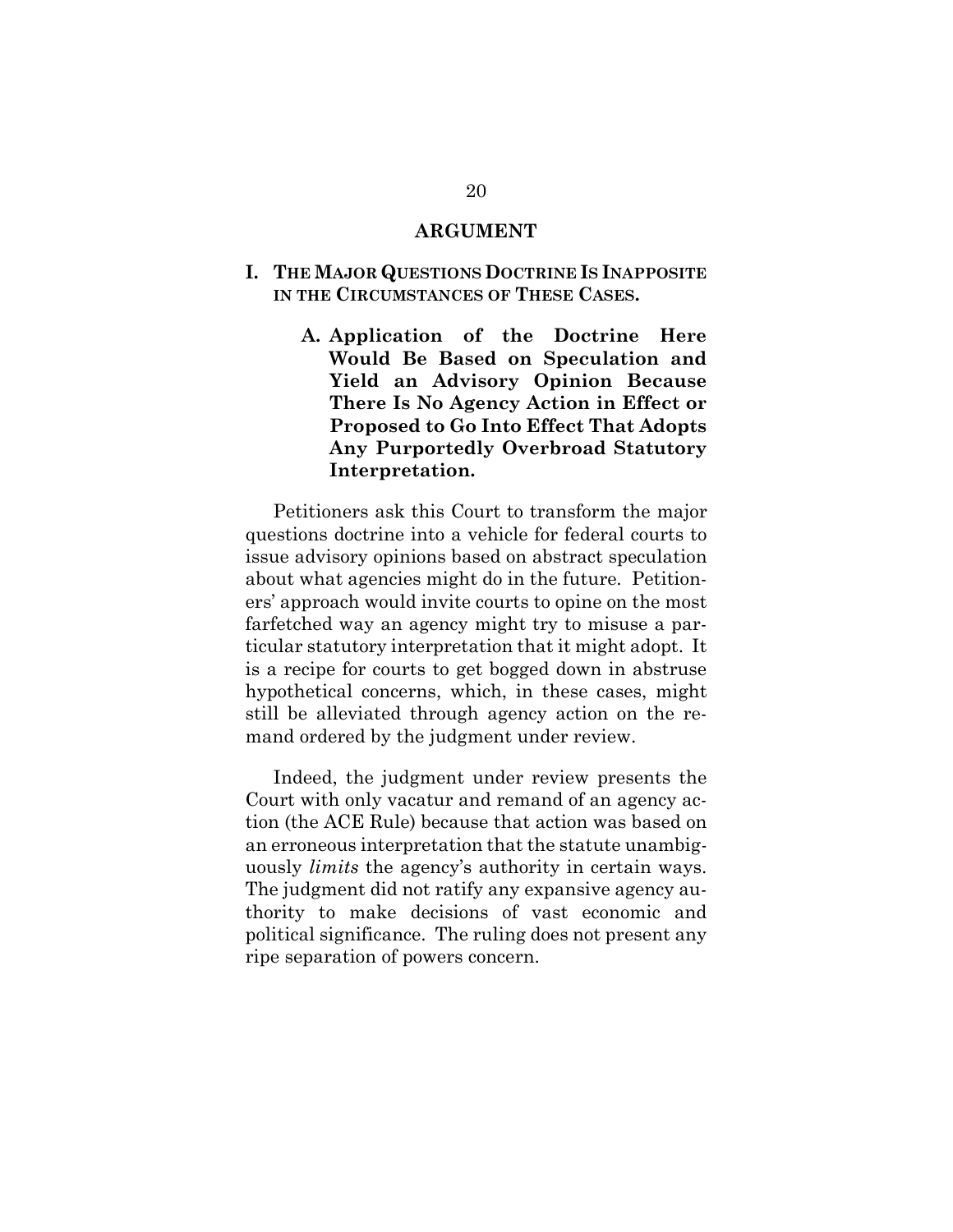# <span id="page-37-0"></span>**B. Application of the Doctrine Absent an Agency Action Claiming Overbroad Authority Would Depart from Precedent and Pose Administrability Problems.**

<span id="page-37-2"></span>This Court applies the major questions doctrine only when it reviews an agency's interpretation of a statute that is reflected in a broad exercise of agency authority. *See King v. Burwell*, 576 U.S. 473, 485-86 (2015). The Court has thus held in a series of exceptional cases that Congress had not, through "vague terms or ancillary provisions," conferred on an agency the authority to "alter the fundamental details of a regulatory scheme." *Whitman v. Am. Trucking Assns., Inc.*, 531 U. S. 457, 468 (2001).

<span id="page-37-5"></span><span id="page-37-4"></span><span id="page-37-3"></span><span id="page-37-1"></span>Critically, in these cases the Court reviewed actual action taken by the respective agency that was challenged as in excess of the agency's claim of authority. For example, in *King*, the Court reviewed an Internal Revenue Service regulation authorizing availability of billions of dollars in tax credits on federal exchanges affecting health insurance under the Affordable Care Act. 576 U.S. at 485-86. In other cases, the Court similarly reviewed actual agency action that relied on the agency's claim of particular statutory authority. *See NFIB v. Dep't of Labor*, No. 21A244, 2022 WL 120952, at \*1, \*3 (U.S. Jan. 13, 2022) (per curiam) (reviewing Occupational Safety and Health Administration regulation mandating vaccination); *Ala. Ass'n of Realtors v. Dep't of Health & Hum. Servs.*, 141 S. Ct. 2485, 2489 (2021) (per curiam) (reviewing Centers for Disease Control and Prevention regulation promulgating and extending Congress's eviction moratorium); *Util. Air Regul. Grp. v. EPA*, 573 U.S.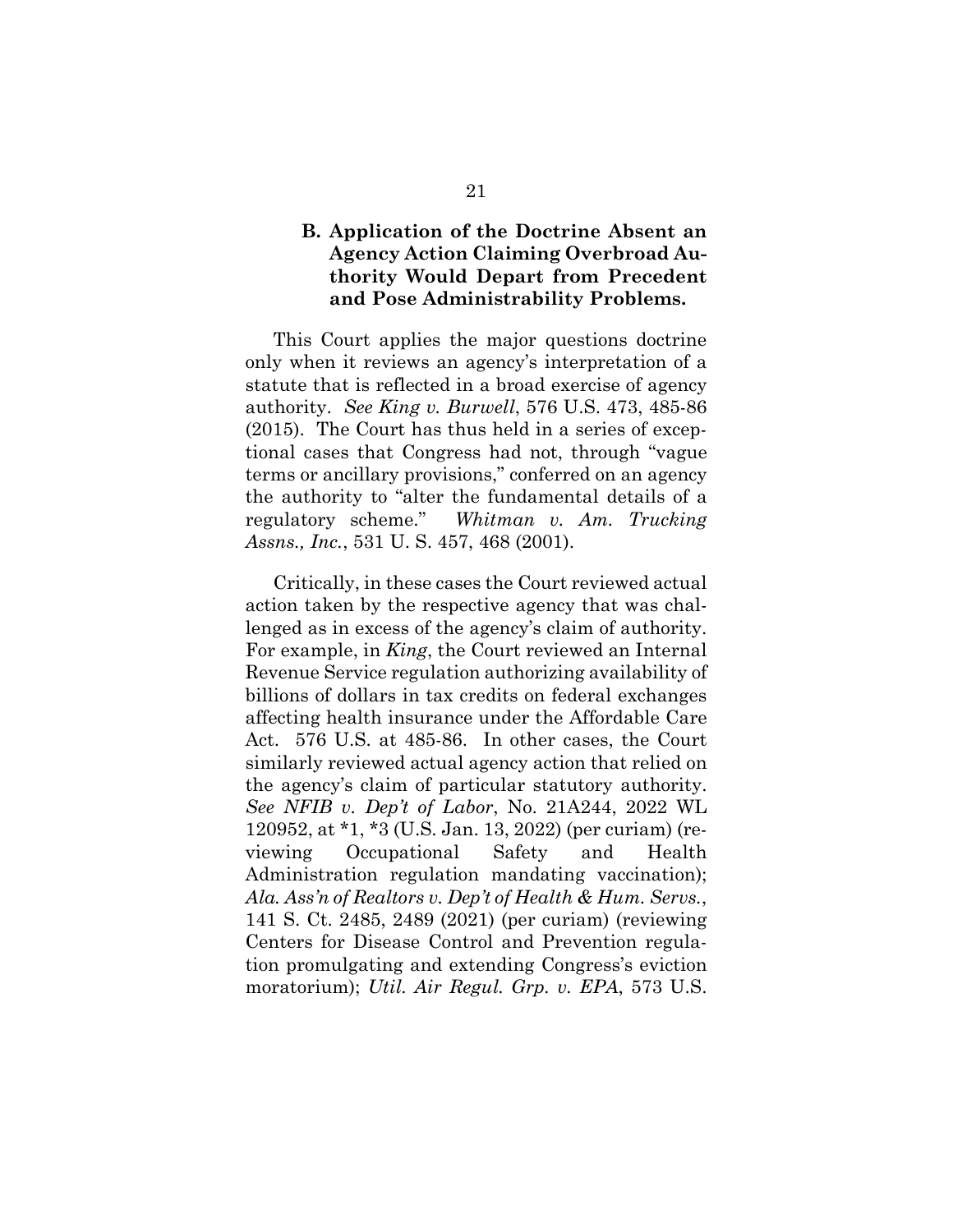<span id="page-38-3"></span><span id="page-38-1"></span><span id="page-38-0"></span>302, 323-24 (2014) (reviewing EPA adoption of its own Tailoring Rule thresholds for permitting obligations); *Gonzales v. Oregon*, 546 U.S. 243, 265-69 (2006) (reviewing Department of Justice Interpretative Rule declaring use of controlled substances for physicianassisted suicide a crime); *Whitman*, 531 U.S. at 468- 71 (reviewing EPA published implementation policy determining whether implementation costs should moderate national air quality standards); *Food & Drug Admin. v. Brown & Williamson Tobacco Corp.,*  529 U.S. 120, 159-61 (2000) (reviewing Food and Drug Administration regulation of the tobacco industry); *MCI Telecommc'ns Corp. v. Am. Tel. & Tel. Co.*, 512 U.S. 218, 221, 231-32 (1994) (reviewing Federal Communications Commission's Fourth Report and Order exempting tariffs from nondominant carriers).

<span id="page-38-2"></span>Petitioners seek to apply the major questions doctrine in a far more expansive way. Rather than considering whether an agency's actual exercise of power falls within the authority Congress vested in the agency, Petitioners ask this Court to speculate and indulge implausible imagining about how an agency might try to abuse its authority at some unknown time in the future.

Application of the major questions doctrine in this manner would expand that doctrine far beyond this Court's precedents. It would conflict with this Court's longstanding principle of "avoid[ing] premature adjudication, from entangling [itself] in abstract disagreements over administrative policies, and also to protect the agencies from judicial interference until an administrative decision has been formalized and its effects felt in a concrete way by the challenging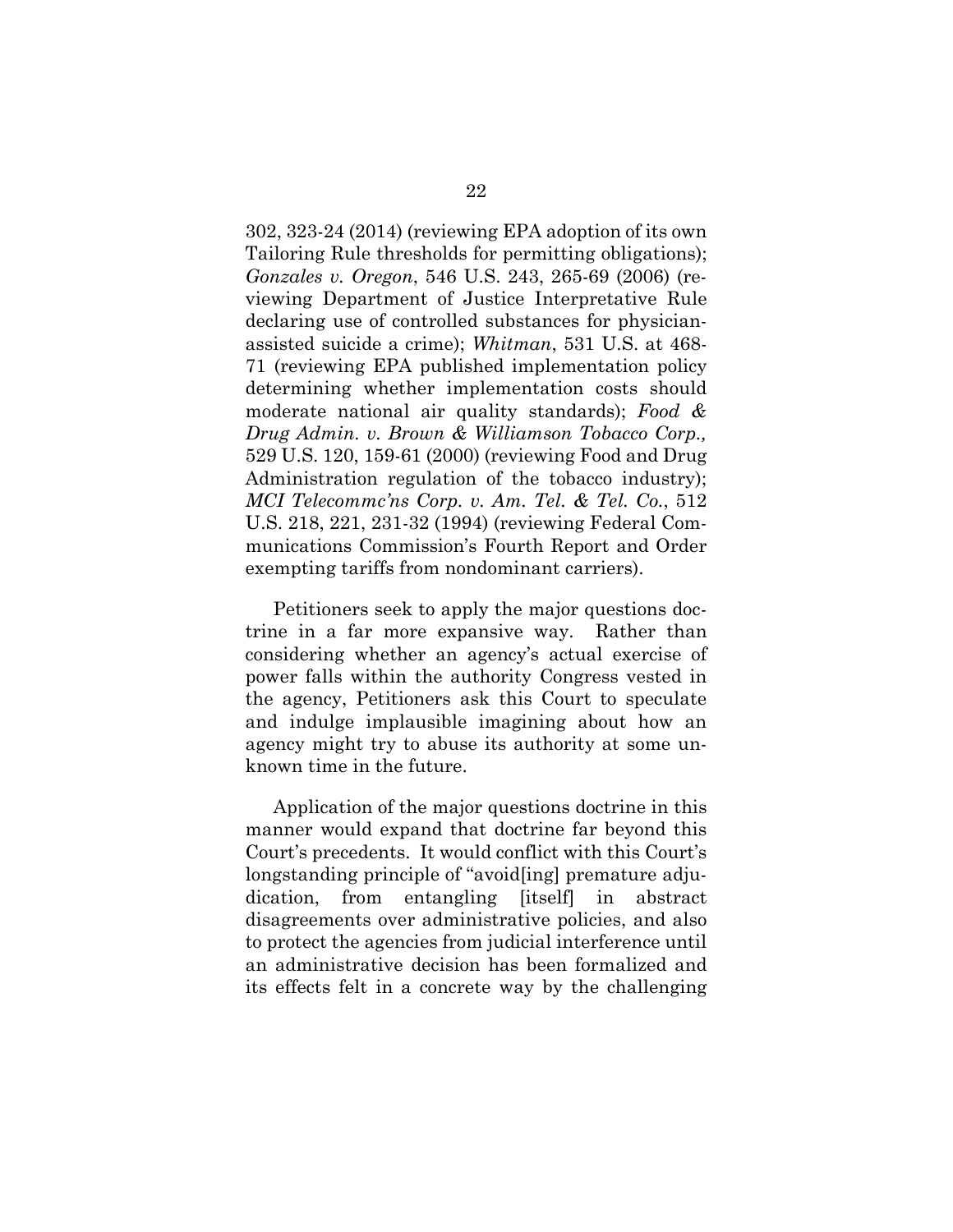<span id="page-39-0"></span>parties." *Abbott Labs. v. Gardner*, 387 U.S. 136, 148- 49 (1967). Even when final agency action has been taken, the Court refrains from reviewing an agency rule if "further factual development would significantly advance [the Court's] ability to deal with the legal issues presented." *Nat'l Park Hospitality Ass'n v. Dep't of Interior*, 538 U.S. 803, 812 (2003).

<span id="page-39-4"></span><span id="page-39-3"></span><span id="page-39-2"></span><span id="page-39-1"></span>Application of the major questions doctrine in these circumstances would create the sort of administrability problems that have bedeviled the Court in other contexts. For example, this Court has repeatedly grappled with the inartfully worded Armed Career Criminal Act, which enlists federal courts to determine whether various state criminal laws "ha[ve] as an element the use, attempted use, or threatened use of physical force against the person of another" or "otherwise involve[] conduct that presents a serious potential risk of physical injury to another." 18 U.S.C. § 924(e)(2)(B). This Court has rejected as "indetermina[te]," "unpredictable," and "arbitrary" speculation about "the hypothetical risk posed by an abstract generic version of [an] offense" under the ACCA and similar statutes. *Welch v. United States*, 578 U.S. 120, 124-25 (2016). The Court should avoid adopting another doctrine that would "tie[] the judicial assessment of risk to a judicially imagined" agency interpretation, "not to real-world facts or statutory elements." *Johnson v. United States*, 576 U.S. 591, 597 (2015).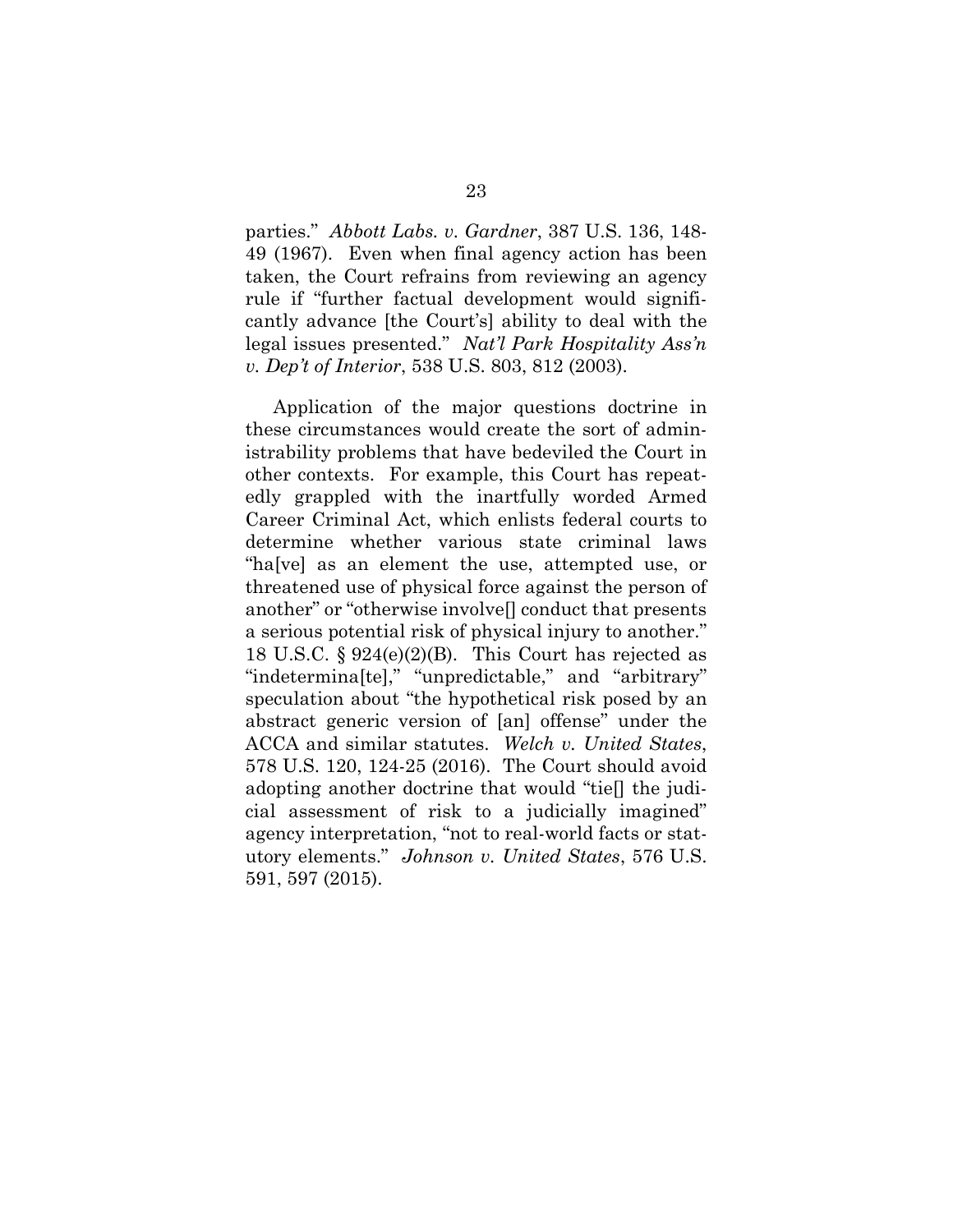## <span id="page-40-0"></span>**C. Sections 7411(a) and 7411(d) Do Not, on Their Face, Implicate the Major Questions Doctrine.**

Sections 7411(a) and 7411(d) do not, on their face, raise separation of powers concerns implicating the major questions doctrine. They expressly authorize implementation of a statute in a particular manner by EPA, an agency with extensive expertise in that area. And they direct EPA to answer the specific question of what is the BSER that has been adequately demonstrated for a given category of existing stationary sources, so that the degree of achievable emission limitation can be determined and reflected in standards of performance established by the States. This specific authority "fits neatly within the language of the statute." *See Biden v. Missouri*, No. 21A240, 2022 WL 120950, at \*2–3 (U.S. Jan. 13, 2022) (per curiam) (staying injunctions against Department of Health and Human Services' vaccination mandate for health workers at facilities receiving Medicare and Medicaid funding because "the Secretary's rule falls within the authorities that Congress has conferred upon him").

<span id="page-40-1"></span>Section 7411 is also clear about specific limits on EPA's authority. The EPA's BSER must "take[] into account the cost of achieving such reduction and any nonair quality health and environmental impact and energy requirements."  $\S 7411(a)(1)$ . EPA determines only the BSER, and it is the *States* that must then develop standards of performance for existing sources that reflect the degree of emission limitation achievable through application of the BSER.  $\S 7411(d)(1)$ . EPA does not directly regulate existing sources. The States retain broad authority and flexibility under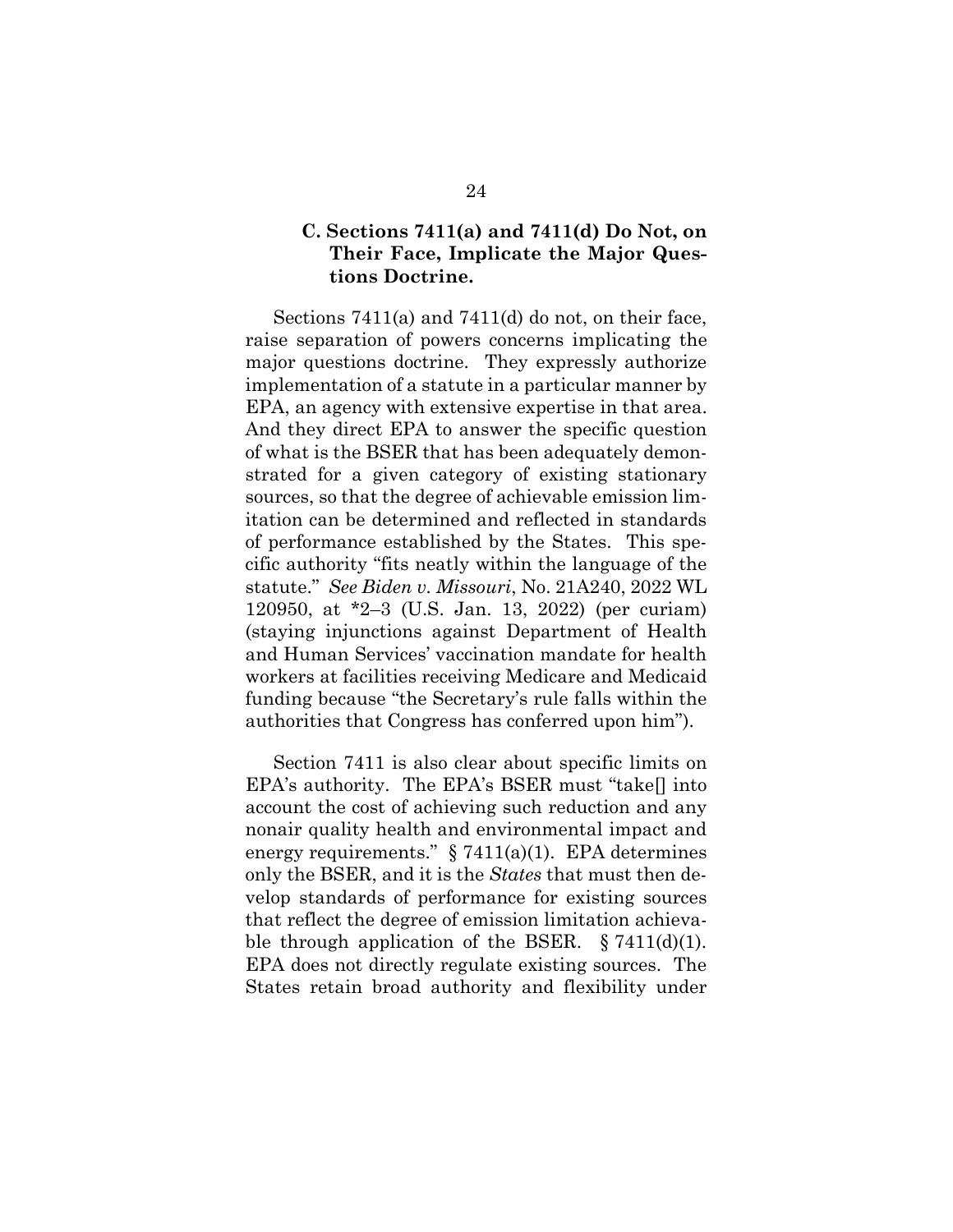Section 7411(d) to impose and enforce standards of performance for the existing sources within their respective boundaries, leaving the agency no room beyond what Congress explicitly authorized.

<span id="page-41-1"></span><span id="page-41-0"></span>States are authorized to apply standards of performance to individual existing plants based on EPA's emission guidelines; they need *not* use the means considered by EPA in determining the BSER. Section 7411 states that EPA "shall prescribe regulations which shall establish a procedure . . . under which each State shall submit to the [agency] a plan which (A) establishes standards of performance for any existing source for any air pollutant . . . and (B) provides for the implementation and enforcement of such standards of performance."  $\S$  7411(d)(1). Only if a State fails to submit a satisfactory plan or to enforce it does EPA fill that role.  $\S 7411(d)(2)$ . Such a framework does not impermissibly override state choices, as this Court has observed in interpreting other similar provisions of the Clean Air Act. *See Train v. Nat. Res. Def. Council, Inc.*, 421 U.S. 60, 79, (1975) (Clean Air Act "gives the Agency no authority to question the wisdom of a State's choices of emission limitations if they are part of a plan which satisfies the standards of [42 U.S.C. § 7410]"); *see also Massachusetts v. EPA*, 549 U.S. at 530-31 (rejecting major-questions challenge to EPA's "statutory authority to regulate the emission of [greenhouse] gases from new motor vehicles" because "greenhouse gases fit well within the Clean Air Act's capacious definition of 'air pollutant'"; "EPA would only *regulate* emissions" consistent with technological constraints; and no congressional action "conflict[ed] in any way" with that authority).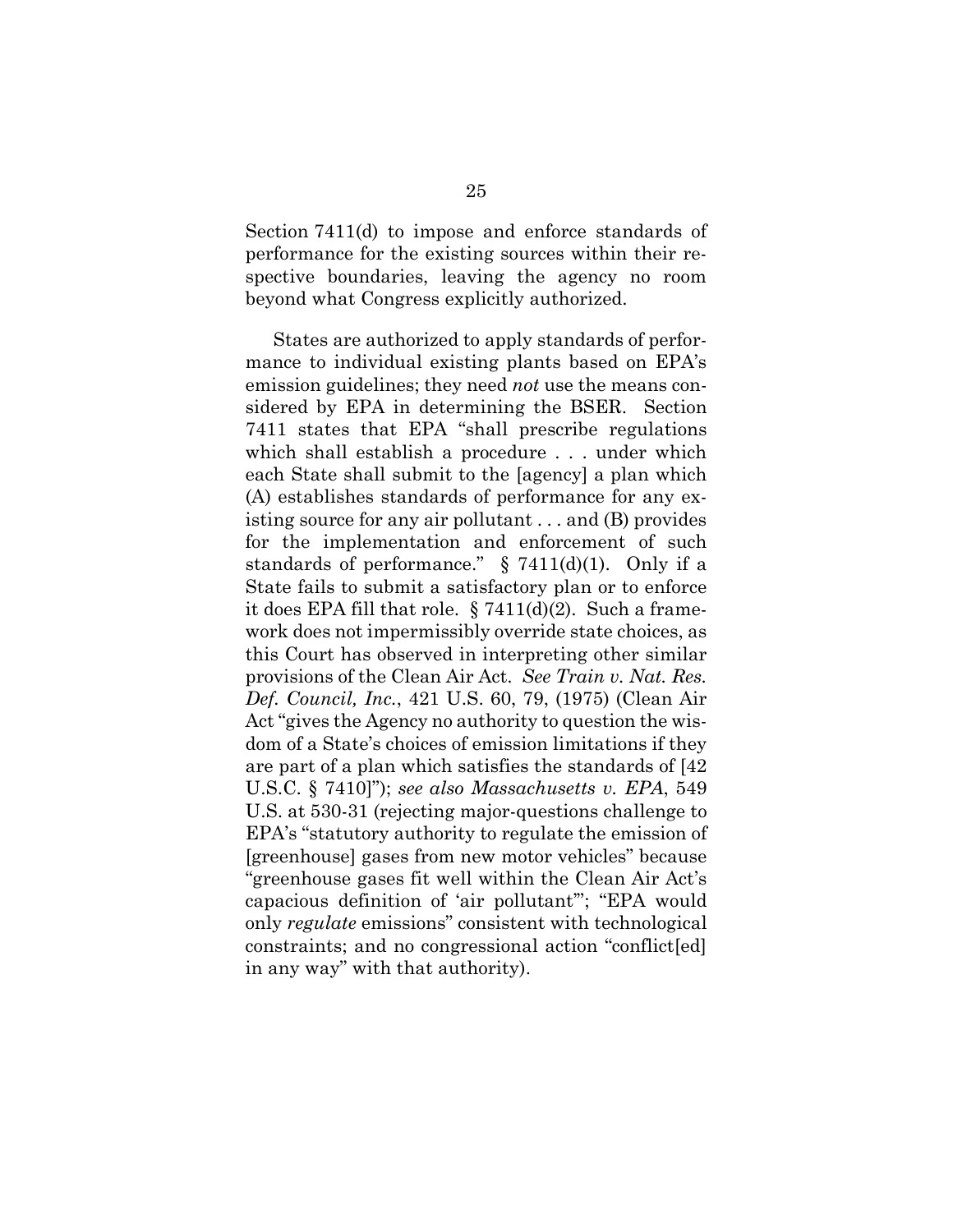# <span id="page-42-0"></span>**D. The Emission Reduction Envisioned by the CPP Rule Occurred a Decade Early Without the Rule Taking Effect, Defeating Any Major Questions Concern.**

There is no sudden transformation of agency action or exceptional economic impact here beyond statutory authority to implicate the major questions doctrine, and certainly not before the EPA has revisited on remand its authority under the statute.

Until the adoption of the ACE Rule, the EPA had consistently and "routinely," under Administrations of both political parties, concluded that it has the authority under the statute, and exercised that authority, to determine the BSER that is adequately demonstrated under Sections 7411(a) and 7411(d) for each listed category of existing sources and that, in making that determination, could consider means other than installation of control technology "at and to" each individual source. *See Biden v. Missouri*, 2022 WL 120950, at \*4; *infra* Section II.E.

<span id="page-42-1"></span>Moreover, the CPP Rule would not, in fact, have had the profound impact or costs imagined by Petitioners. *See* West Virginia Br. 20 ("Implementing even the CPP's vision would have cost hundreds of billions of dollars"); North Am. Coal Corp. Br. 29 ("the CPP [Rule] was projected to 'cost billions of dollars and eliminate thousands of jobs'"); Westmoreland Br. 20, 30 ("the CPP [Rule] would impose billions in price increases" and was projected to result in "billions in compliance costs . . . and hundreds of billions in foregone economic growth"). The ACE Rule explained that the reduction the CPP Rule would have required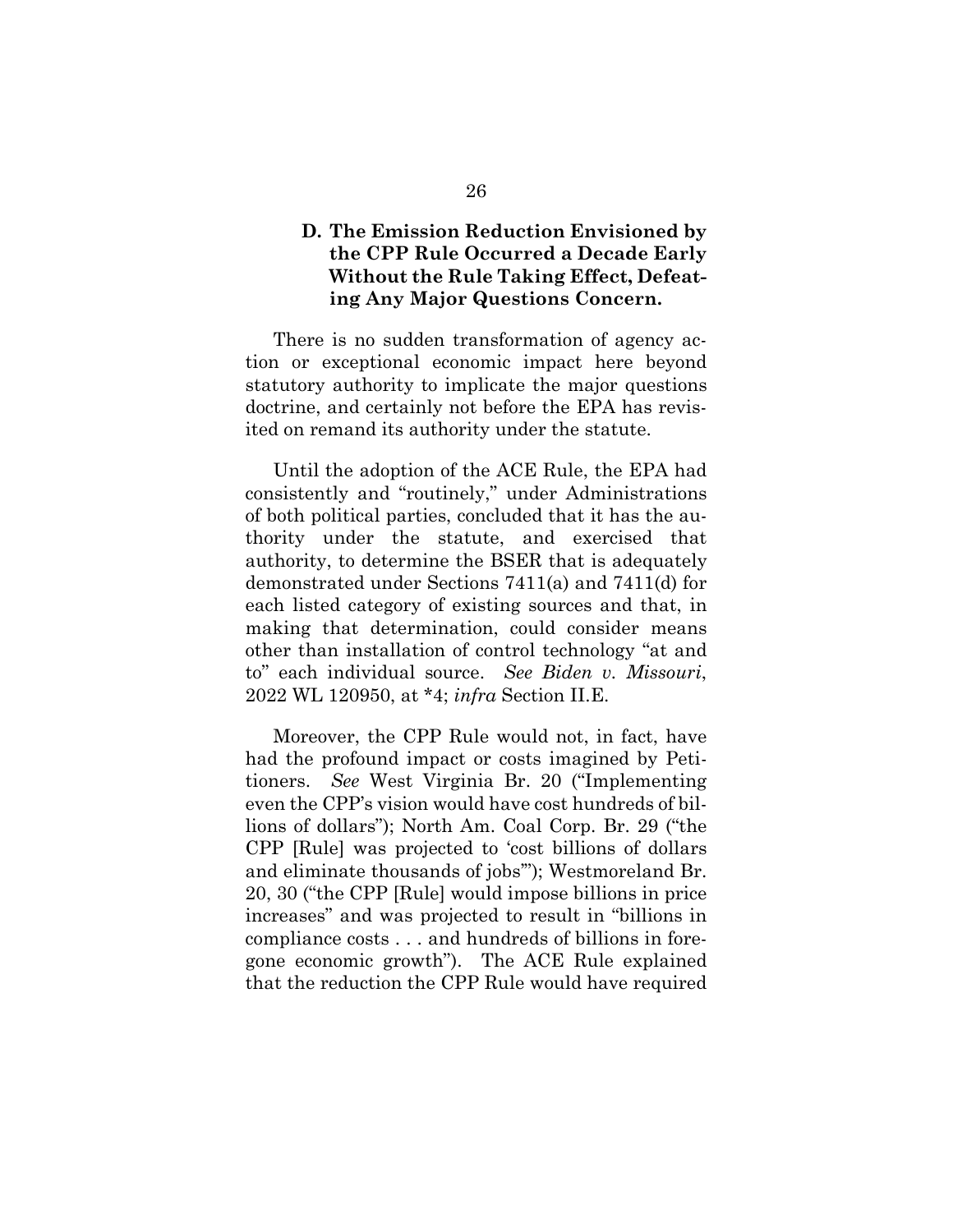to occur by 2030 had occurred on a nationwide basis a decade earlier, even though the CPP Rule never went into effect. The ACE Rule concluded that repealing the CPP Rule resulted in \$0 of savings for industry and no greater emissions, such that "there is likely to be no difference between a world where the CPP [Rule] is implemented and one where it is not." JA1921. Far from being radically transformative, the CPP Rule would have required no more than what occurred in the absence of federal regulation. Petitioners' exaggerations of its drastic consequences and costs are without merit.

# <span id="page-43-0"></span>**II. THE CLEAN AIR ACT DOES NOT UNAMBIGUOUSLY REQUIRE THAT, IN DETERMINING THE BSER, EPA CONSIDER ONLY MEASURES APPLIED "AT AND TO" AN INDIVIDUAL PLANT.**

The ACE Rule's interpretation of Section 7411 is contrary to the text, structure, and purpose of the statute. Petitioners have identified nothing in any of those aspects of the statute that could clearly limit the BSER to only measures that can be implemented "at and to" an individual source.

> <span id="page-43-1"></span>**A. The Statute's Use of "System" in Section 7411 Demonstrates That EPA's BSER Determination Is Not Limited to Measures "at and to" an Individual Plant.**

1. Congress used the term "system" in Section 7411(a) to direct EPA to determine the "best system of emission reduction [BSER]" that is adequately demonstrated for each category of stationary sources that EPA lists. Congress then provided that, in light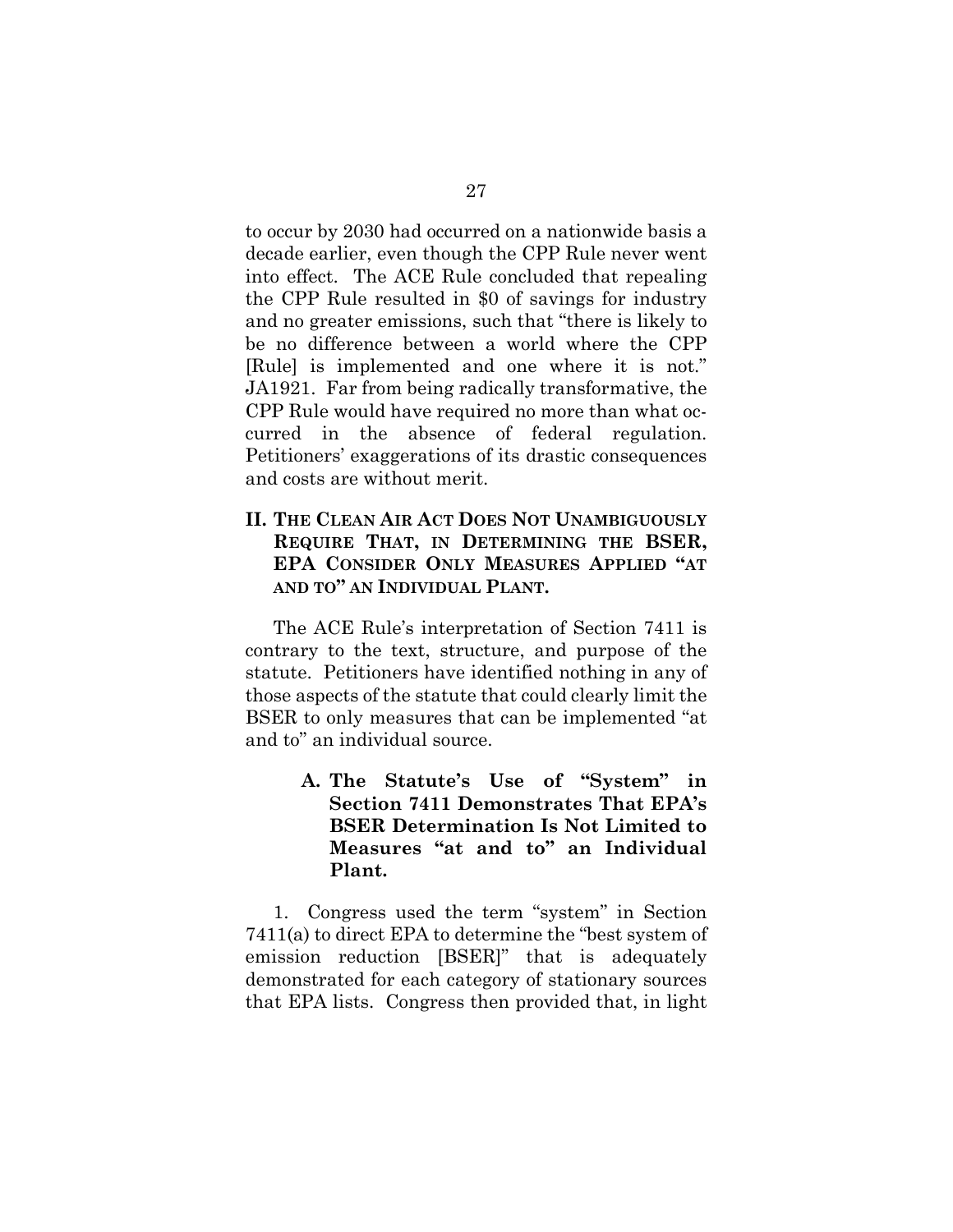of that "best system," the standards of performance must reflect the emission reduction that is achievable through application of the BSER. Thus, the best system must be determined to identify the rate of achievable emission reduction, but it does not limit the means that can be considered in determining BSER or that can be used by States and power plants to meet the standard of performance set by the States.

EPA identifies the best system by considering systems that use various means to reduce emissions for the relevant category of stationary sources, here fossil fuel-fired plants. After considering those systems that have been adequately demonstrated for the source category, EPA determines the best of those systems.

<span id="page-44-0"></span>The statute does not define the term "system," so it is interpreted according to its ordinary meaning. *See Sandifer v. U.S. Steel Corp.*, 571 U.S. 220, 227 (2014). As the EPA has previously concluded, the ordinary meaning of "system" is "a set of things or parts forming a complex whole; a set of principles or procedures according to which something is done; an organized scheme or method; and a group of interacting, interrelated, or interdependent elements." JA273, JA542-43 & n.314 (citing, *inter alia*, Oxford Dictionary of English (3d ed. 2010)); *see also System*, Merriam-Webster, https://www.merriam-webster .com/dictionary/system (last visited Jan. 14, 2022) (defining "system" as "a regularly interacting or interdependent group of items forming a unified whole").

<span id="page-44-1"></span>The ordinary meaning of "system" in BSER in Section 7411(a) thus does not contain any limitation of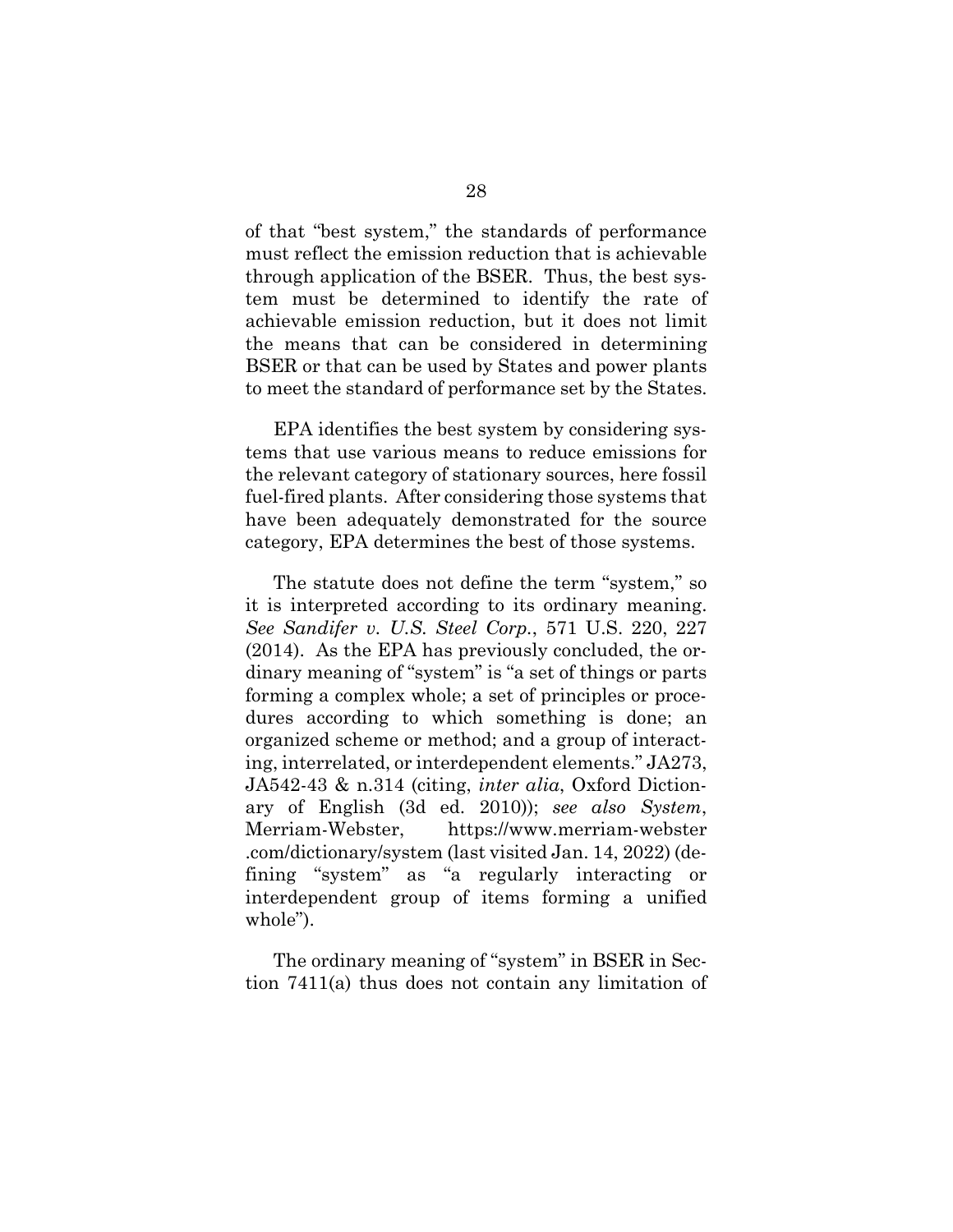systems that are "at and to" an individual source. Indeed, the ordinary meaning of system wholly supports the methodology of the CPP Rule wherein the agency identified three elements that would be part of a best system, which would interact and interrelate. Regardless of whether there would be debate about the BSER determination, there is nothing in the statute to limit the best system or the elements therein to measures "at and to" an individual plant.

2. The ACE Rule stripped the term "system" of substance. Ignoring a fundamental canon of statutory construction, the ACE Rule asserted that the dictionary definition of the term "system" does not matter, but instead purported to rely on the "permissible bounds of the *legal* meaning of the word." JA1764. The ACE Rule concluded that "system" cannot be read to encompass "*any* 'set of measures' that would through some chain of causation—lead to a reduction in emissions," because, "on its own," that could lead to "unbounded discretion" for EPA. *Id.* The ACE Rule's misunderstanding of the statute was apparent when it relied on far-fetched suggestions, including that, unless further cabined, the term "system" could allow EPA to impose "minimum wage requirements." Section 7411 places numerous limits on agency authority, not to mention, of course, limits on the agency's determination of the BSER imposed by the Clean Air Act's prohibition on arbitrary or capricious rulemaking. *See* 42 U.S.C. § 7607(d)(9).

<span id="page-45-0"></span>And contrary to Petitioner West Virginia's suggestion that the court of appeals did not consider the context of the term "system," the court carefully considered the context surrounding the term in Section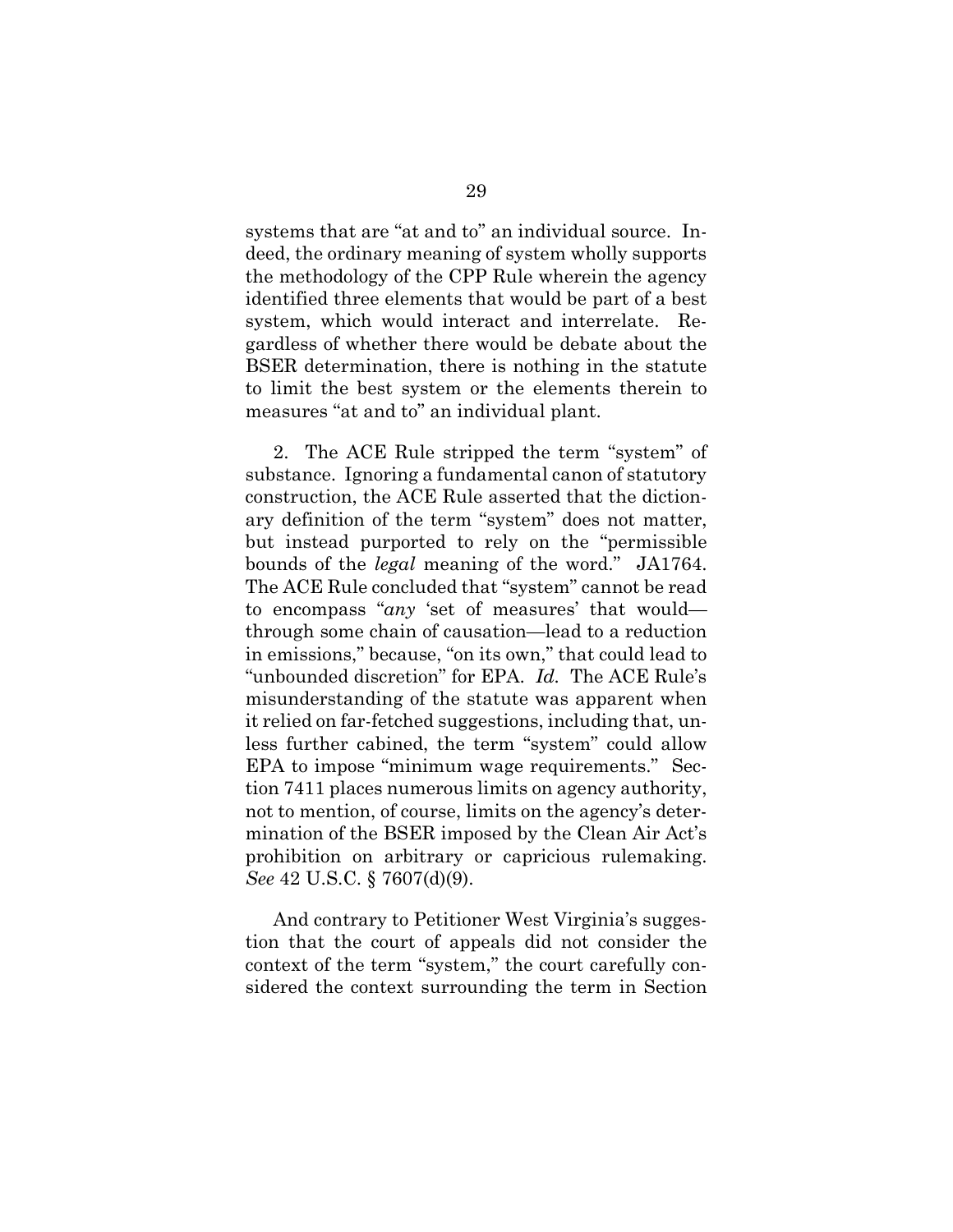7411(a), including the requirement for a "best" system of emission reduction, which the court of appeals reasoned "plainly places a high priority on efficiently and effectively reducing emissions." JA109; West Virginia Br. 36-37.

3. Section 7411(a)'s use of the word "system" is also informed by the text and structure of other provisions of the statute. They confirm that best "system" as used in Section 7411(a) is not limited to "at and to" measures.

<span id="page-46-1"></span>a. For example, in 1977, Congress amended Section 7411 to limit EPA's authority to set standards of performance for *new* sources (not *existing* sources) to the degree achievable through application of the "best *technological* system of continuous emission reduction." Pub. L. No. 95-95, § 109, 91 Stat. at 699-700 (amending Section  $111(a)(1)$  of the Clean Air Act, codified at 42 U.S.C.  $\S$  7411(a)(1) (1982)) (emphasis added). The addition of the term "technological" and Congress's definition of that phrase evidence a different type of system.[9](#page-46-2) That is the type of terminology that Congress could have used in Section 7411(a)'s reference to "best system of emission reduction," but did not, if it had wanted to limit the BSER to only certain

<span id="page-46-2"></span><span id="page-46-0"></span><sup>9</sup> Congress defines "technological system of continuous emission reduction" to mean: "(A) a technological process for production or operation by any source which is inherently low-polluting or nonpolluting, or (B) a technological system for continuous reduction of the pollution generated by a source before such pollution is emitted into the ambient air, including precombustion cleaning or treatment of fuels" 42 U.S.C. § 7411(a)(7).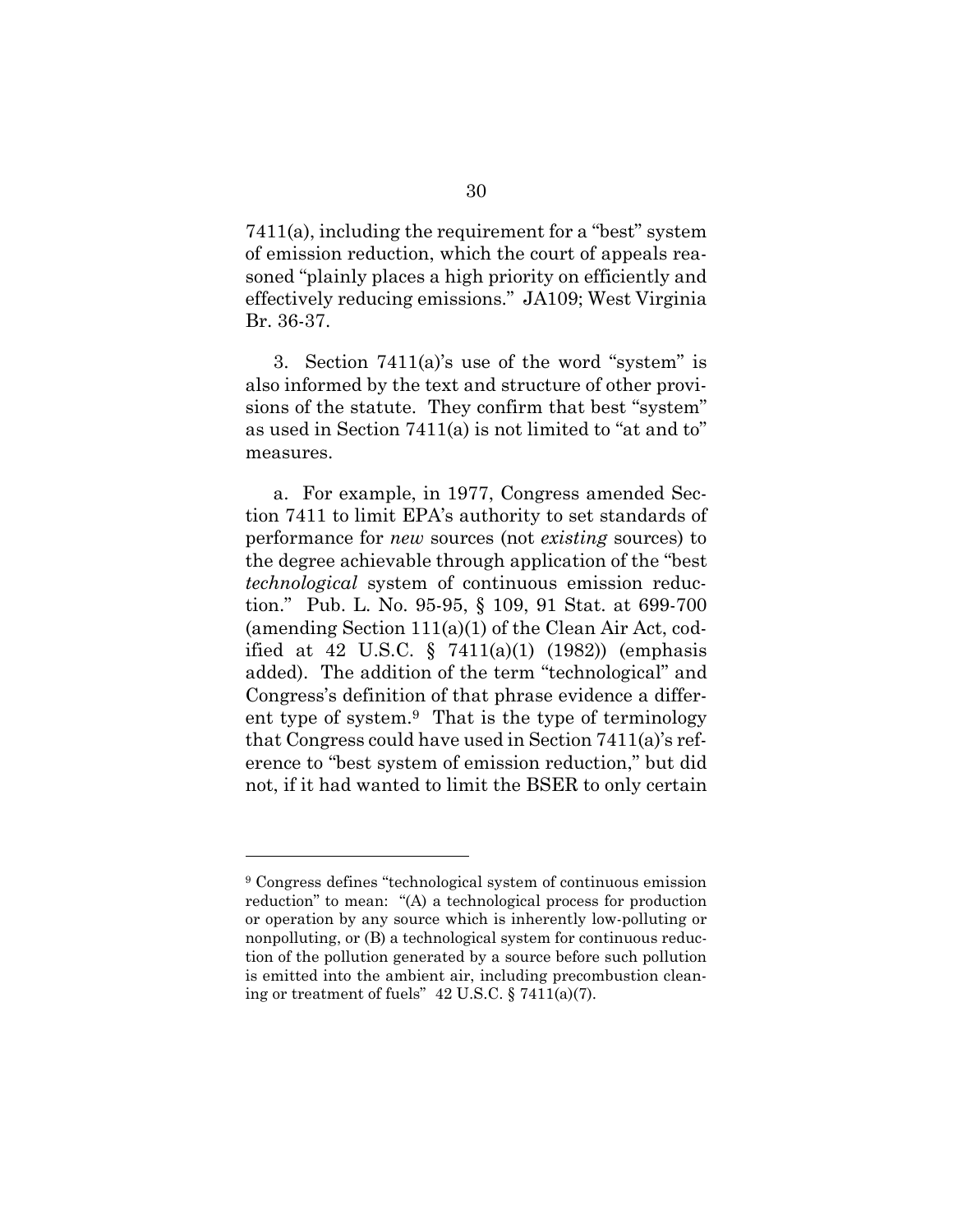measures that focused more on technology applied to a particular plant.

Moreover, at that same time, Congress also amended Section 111 of the Act to require that *new*  sources (not *existing* sources) demonstrate that such a "technological system of continuous emission reduction" "which is to be used *at* such source" will enable the new source to comply with the standards of performance. Pub. L. No. 95-95, § 109(e), 91 Stat. at 701 (adding Section 111((j) to the Clean Air Act) (emphasis added). Congress's reference to the technological system as a system that "is to be used *at* such source" finds no parallel in the text of Sections 7411(a) and 7411(d) relating to the BSER that EPA determines for existing sources, which is then reflected in State standards of performance. "System" as used in BSER in Section 7411(a) is broader than "technological system" and contains no limitation that it be only a measure installed "at such source."

Congress subsequently repealed these limitations for new sources.<sup>[10](#page-47-2)</sup> Those limitations demonstrate, however, that when Congress wants to limit EPA's authority with respect to emission reduction systems *e.g.*, to limit these to "technological" systems, or by requiring sources to comply with applicable standards

<span id="page-47-2"></span><span id="page-47-1"></span><span id="page-47-0"></span><sup>10</sup> *See* Pub. L. No. 101-549, § 403(a), 104 Stat. at 2631 (adopting the current definition of "standard of performance" for new sources as well as existing sources); Safe Drinking Water Amendments of 1977, Pub. L. No. 95-190, § 14(8), 91 Stat. 1393, 1399 (striking subsection (j) and redesignating subsequent subsections).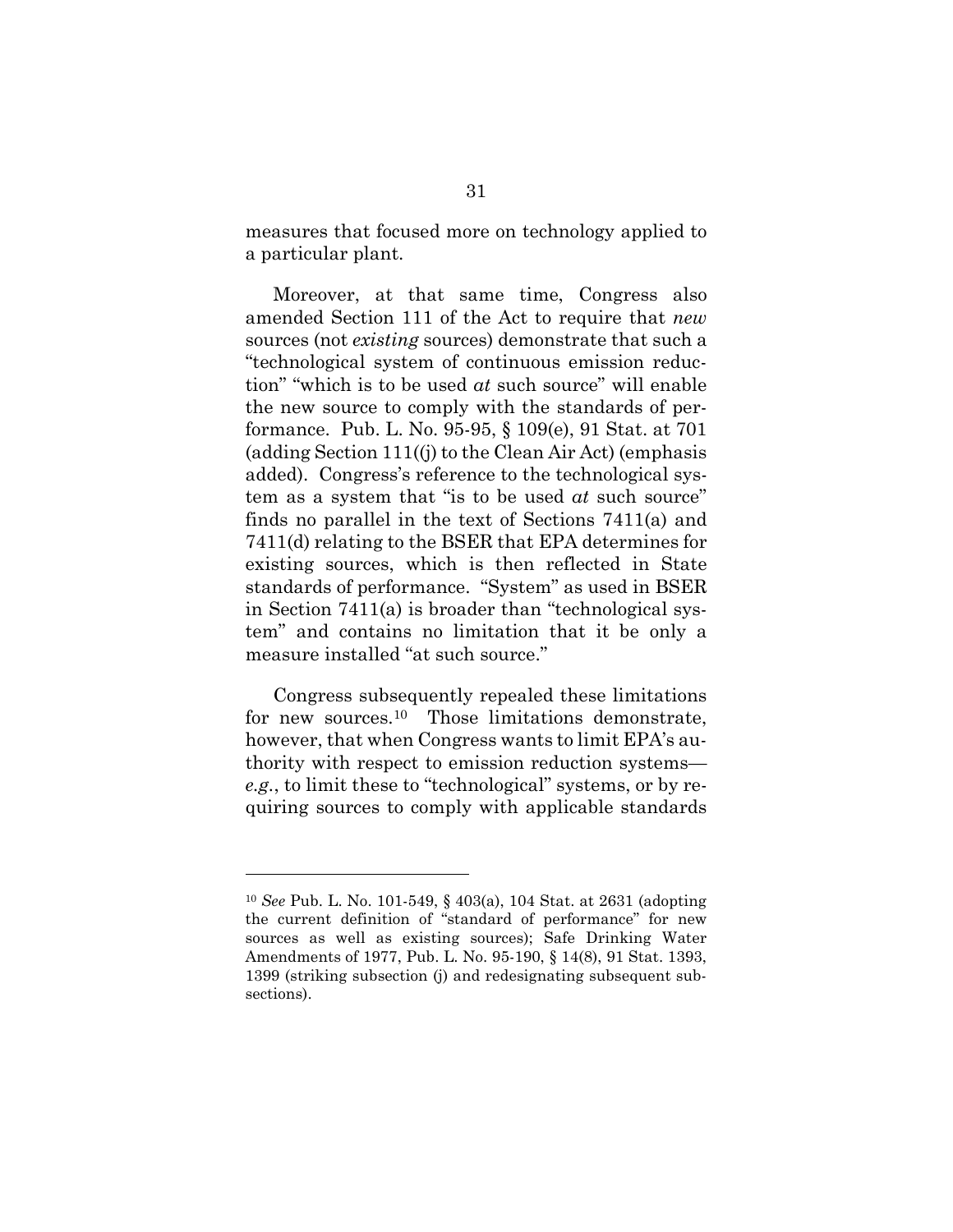of performance through utilization of the system "*at* such source"—it knows how to do so.

Indeed, Congress has maintained the possible use of a "technological system of continuous emission reduction" in circumstances where EPA determines it is "not feasible to prescribe or enforce a standard of performance." 42 U.S.C. § 7411(h)(1). Such circumstances include where "the application of measurement methodology to a particular class of sources is not practicable due to technological or economic limitations." § 7411(h)(2). In such circumstances, EPA "may instead promulgate a design, equipment, work practice, or operational standard, or combination thereof, which reflects the best technological system of continuous emission reduction" which has been adequately demonstrated. § 7411(h)(1). Congress specified that if EPA "promulgates a design or equipment standard under this subsection," it "shall include as part of such standard such requirements as will assure the proper operation and maintenance of any such element of design or equipment." *Id.* 

<span id="page-48-1"></span><span id="page-48-0"></span>The BSER that EPA determines generally for existing sources under Sections 7411(a) and 7411(d) contains no such directives. And Congress was explicit in the limited nature of Section 7411(h). That provision specifies that any design, equipment or the like under that subsection shall be treated as a standard of performance for purposes of the provisions of the Clean Air Act "*other than* the provisions of subsection (a) and this subsection."  $\S 7411(h)(5)$  (emphasis added). And in Section 7411(b)(5), Congress provided that "[e]xcept as otherwise authorized under subsection (h), nothing in this section shall be construed to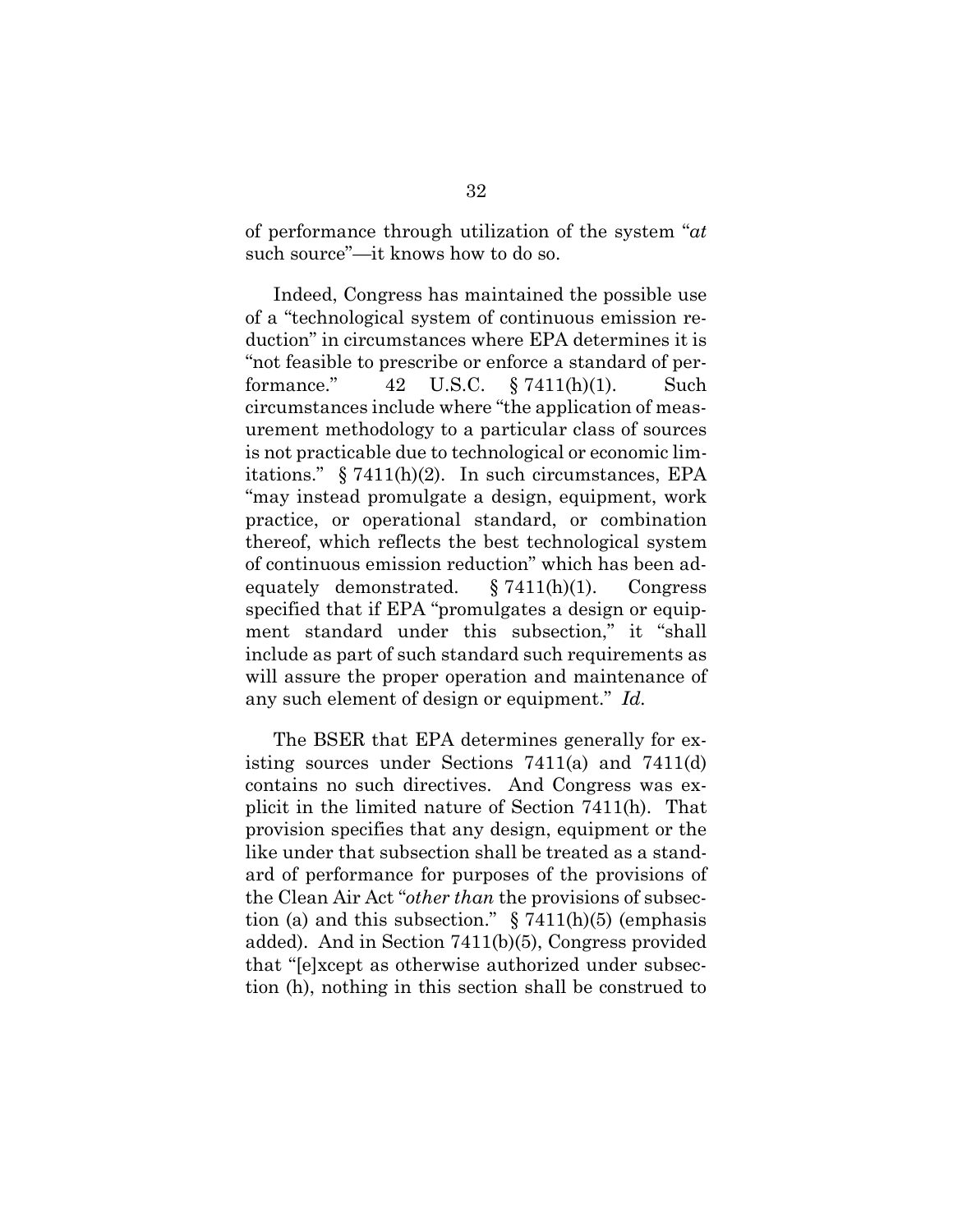require, or to authorize the Administrator to require, any new or modified source to install and operate any particular technological system of continuous emission reduction to comply with any new source standard of performance." Congress knew how to make clear where standards of performance must be met through technological systems installed at the source and how to ensure that they would not mandate use of any particular technological system. EPA's determination of the BSER in Sections 7411(a) and 7411(d) contains no similar limitations.

b. The meaning of best "system" in Section  $7411(a)(1)$  also is informed by the language Congress used in Section 7412(d) with regard to emissions of certain air pollutants that are specifically listed as "hazardous." The text of Section 7412(d) includes provisions for source-specific measures, confirming that the BSER that EPA determines for existing sources under Sections 7411(a) and 7411(d), which use different text, does not so provide.

Section 7412(d) requires that EPA "promulgate regulations establishing emission standards" for the listed sources of hazardous air pollutants. Congress was explicit that, for such hazardous pollutants, those emission standards "shall require the maximum degree of reduction in emissions" that is achievable "through application of measures, processes, methods, systems or techniques, including, but not limited to," a list of specific measures. 42 U.S.C. § 7412(d)(2).

Thus, unlike Section 7411(a), Section 7412(d) focuses not on what is achievable through application of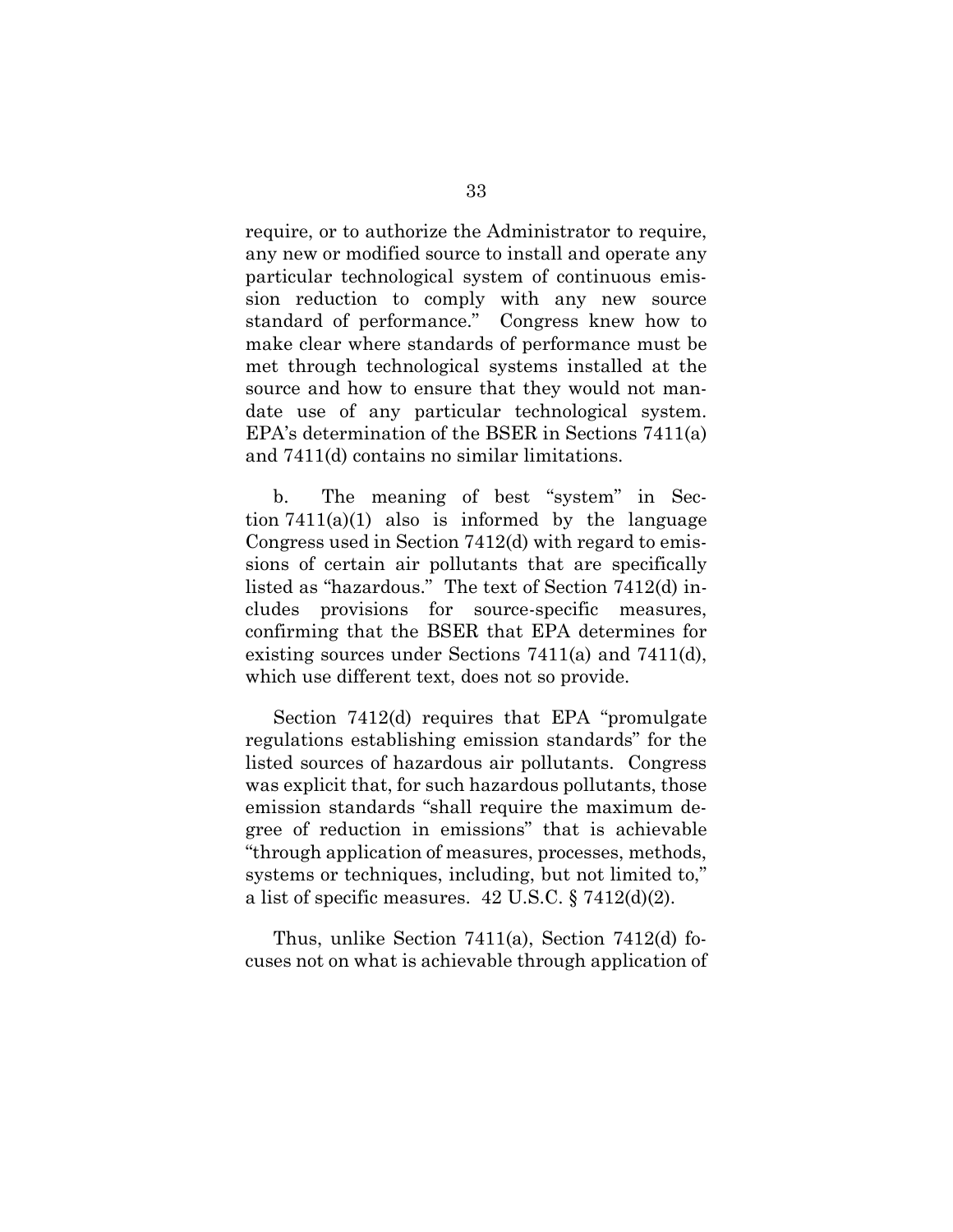a "best system" that EPA identifies, but rather requires EPA to establish what are known as "maximum achievable control technology" standards based on application of a range of means. And it includes in the list "systems" in addition to "measures, processes, methods, . . . or techniques," confirming that "systems" are not limited to certain measures or techniques. 42 U.S.C. § 7412(d)(2).

<span id="page-50-0"></span>Moreover, in the list of illustrative "measures" that Congress provides,  $42 \text{ U.S.C.}$   $\S 7412(d)(2)(A)$ -(E), Congress included the type of terminology that it could have used in Section 7411(a) (but did not) had it wanted to limit the BSER to measures "at and to" an individual plant. For example, Section 7412(d) expressly encompasses measures that "*collect*, *capture* or *treat* such pollutants *when released* from a process, stack, storage or fugitive emissions point."  $\S 7412(d)(2)(C)$  (emphasis added).<sup>[11](#page-50-2)</sup> By contrast, Section 7411(a) includes no such language that could

<span id="page-50-2"></span><sup>&</sup>lt;sup>11</sup> The illustrative list of measures is broad: "measures which-

<sup>(</sup>A) reduce the volume of, or eliminate emissions of, such pollutants through process changes, substitution of materials or other modifications,

<sup>(</sup>B) enclose systems or processes to eliminate emissions,

<sup>(</sup>C) collect, capture or treat such pollutants when released from a process, stack, storage or fugitive emissions point,

<sup>(</sup>D) are design, equipment, work practice, or operational standards (including requirements for operator training or certification) as provided in subsection (h), or

<sup>(</sup>E) are a combination of the above."

<span id="page-50-1"></span><sup>42</sup> U.S.C. § 7412(d)(2)(A)-(E).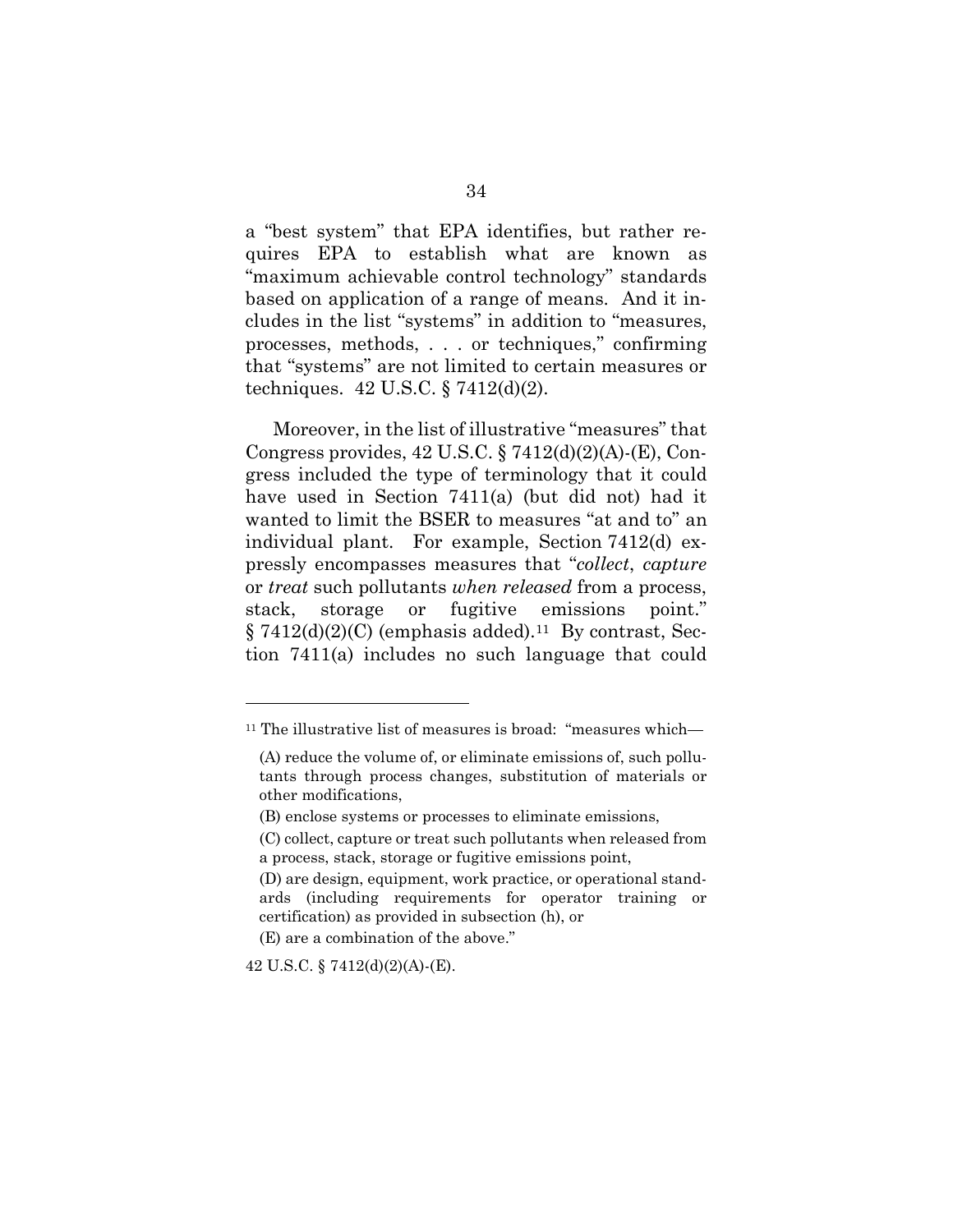limit the BSER to consideration of only such measures.

The measures and methods of emission reduction authorized by Section 7412(d) are restricted—as they necessarily must be due to the harm from the hazardous pollutants they are controlling—to source-specific controls.[12](#page-51-2) Sections 7411(a) and 7411(d) contain no similar restriction on the BSER and, as such, the best "system" under Section 7411(a) for existing stationary sources under Section 7411(d) is not limited to control technologies that can be installed "at and to" an individual source.

<span id="page-51-0"></span>**B. The Statutory Text Requiring That EPA Determine the BSER That Is "Adequately Demonstrated" Establishes That EPA Looks to Means Already Used for the Source Category and, for Fossil Fuel-Fired Plants, Those Are Not Limited to "at and to" Measures.** 

1. Petitioners' arguments that EPA must confine the BSER to measures that can be implemented "at

<span id="page-51-2"></span><span id="page-51-1"></span><sup>12</sup> *See* National Emission Standards for Hazardous Air Pollutants from Coal and Oil-Fired Electric Utility Steam Generating Units and Standards of Performance for Fossil-Fuel-Fired Electric Utility, Industrial-Commercial-Institutional, and Small Industrial-Commercial-Institutional Steam Generating Units, 77 Fed. Reg. 9,304, 9,444 (Feb. 16, 2012) (regulating hazardous air pollutants from power plants under Section 7412 and noting that because "[t]his is an air toxics rule . . . it does not permit emissions trading among sources" but instead "place[s] a limit on the rate of [mercury] and other [hazardous air pollutants] emitted from each affected [power plant]").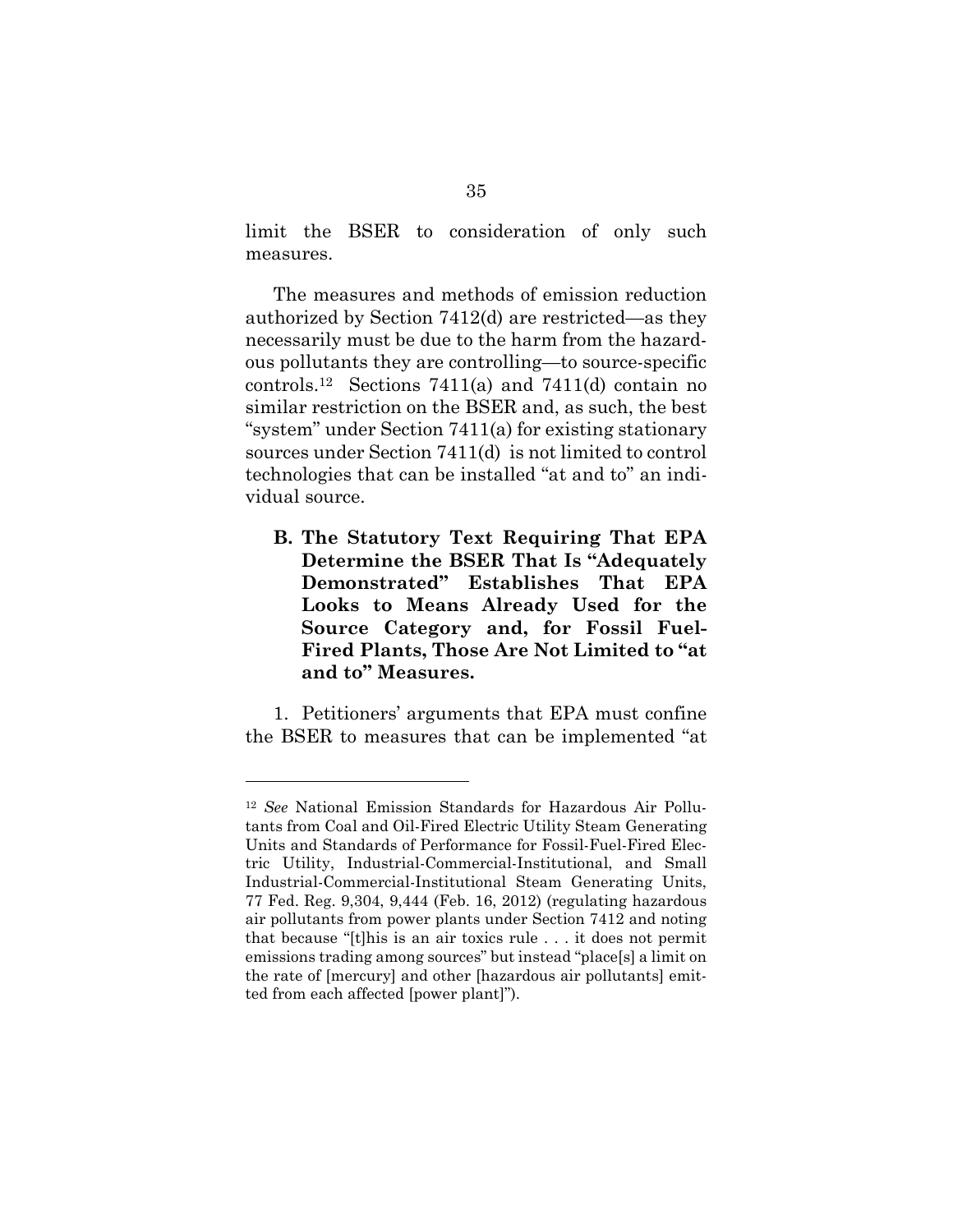and to" specific power plants conflict with Section 7411(a)(1)'s requirement that EPA determine a BSER that has been "adequately demonstrated." That phrase directs EPA, when it determines the best system, to consider what methods actually *have been used* by the category of sources in question to reduce emissions.

The category of source in question here—fossil fuel-fired plants—has long used shifting of the location and timing of power generation to meet consumer demand and most effectively reduce emissions. It would make little sense for EPA to disregard these commonly used means when determining what is the "best system of emission reduction" that has been "adequately demonstrated."

<span id="page-52-0"></span>The category of fossil fueled-fired power plants presents unique circumstances because electricity differs from other products in key respects, including that most producers and consumers of electricity are tied into shared grids. Electricity cannot presently be stored at large scale, but must instead be generated at practically the instant it is needed. JA77. To maintain the uninterrupted supply of electricity to consumers' constantly changing demand, electric power grids—"vast pool[s] of energy"—connect producers and consumers. *New York v. FERC*, 535 U.S. 1, 7 (2002). The continental United States contains three such regional grids. JA77 n.2. Multiple generation facilities supply power into each grid. To synchronize the supply of electric power with consumer demand, grid operators shift among different producers in real time to have them increase or scale back the energy they are delivering to the grid.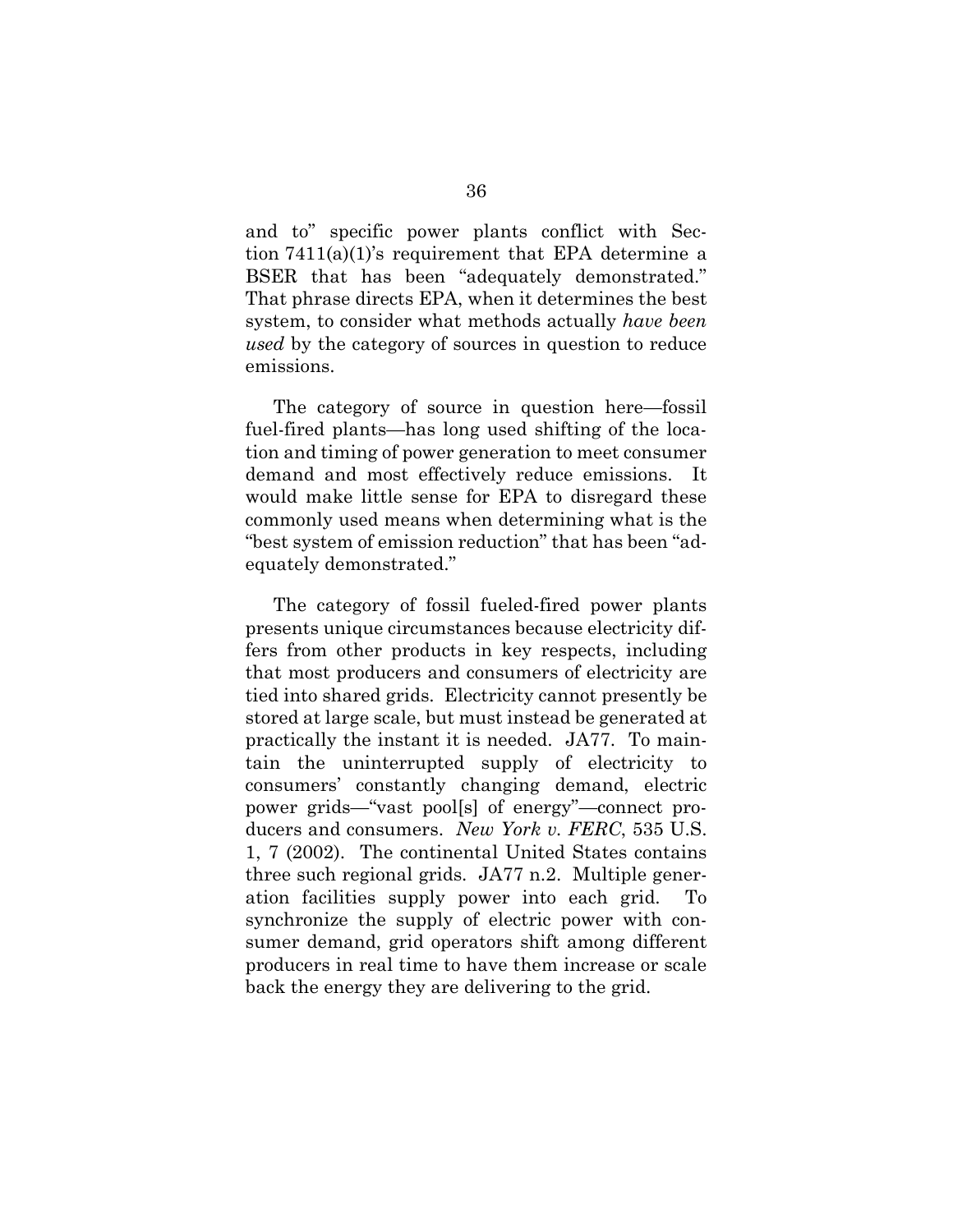To manage this feat of generation coordination at the lowest cost to consumers, grid operators use some form of "constrained least-cost dispatch" approach. JA87. Under that approach, grid operators typically fulfill actual or anticipated demand by turning first to producers with the lowest variable cost, subject to adjustment based on transmission limits, environmental considerations, and other factors. This approach keeps consumers' utility bills down, and also provides an incentive to rely first on power plants with lower variable costs, such as renewable producers, whose production costs are lower because they do not need to pay for fuel. *See* Br. of Amici Curiae Grid Experts, Doc. No. 1839544, No. 19-1140 (D.C. Cir. filed Apr. 23, 2020) ("Grid Experts Br.").

In this interconnected system, shifting from one producer to another occurs constantly throughout the day, to meet marginal consumer demand and to compensate when other plants are inoperative. It is not a novel tool, as Petitioners would have it, *cf.* Nat'l Mining Ass'n Br. 39, but simply reflects how the power grid works to ensure a reliable supply of electricity for consumers at least cost to them.

Some degree of generation-shifting is the inevitable result of applying even "at and to" measures to control emissions from existing power plants. Any measure that increases the variable costs for one facility to produce power will make that facility less competitive as compared to other facilities, rendering it less attractive to utilities and grid operators.

For example, a coal-fired power plant that uses technology to scrub some of the carbon dioxide from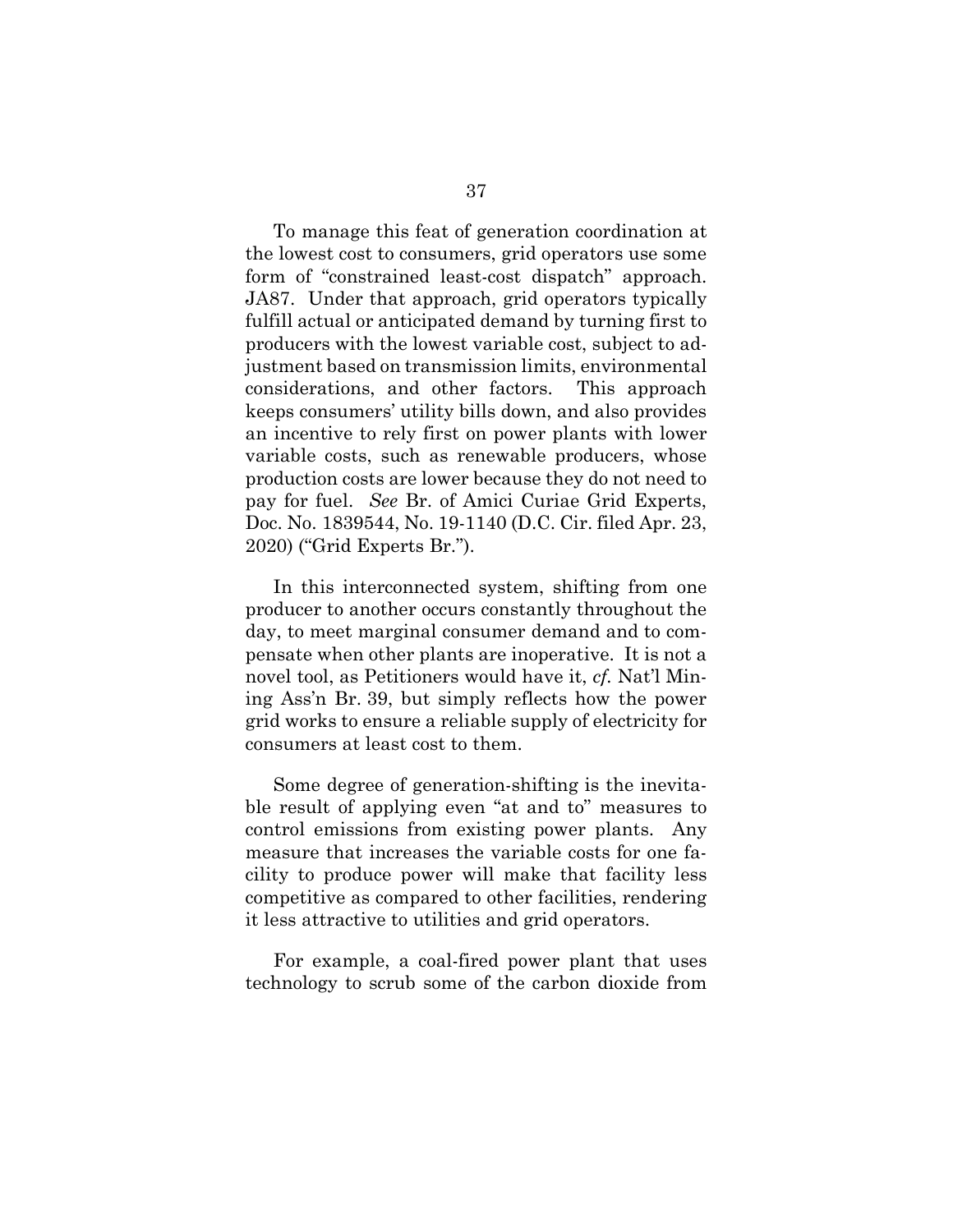its flue gases must redirect some of its energy output to power its scrubber, which increases the variable costs of generating each megawatt-hour of electricity it delivers to consumers. As a result, the grid operator will call on ("dispatch") this power plant marginally less, and call more on other—cheaper and cleaner producers. Due to dynamics inherent in the market for electric power, "generation-shifting" will thus result from any emission control measure that changes producers' respective operational costs.

2. Leveraging these unique aspects of the dynamic and interconnected market for electric power, EPA, States and industry have long demonstrated that measures shifting generation from some producers to others are part of an effective emission-reduction system. *See* Grid Experts Br. 13-15.

<span id="page-54-0"></span>For example, in 2005, EPA promulgated its Clean Air Mercury Rule (the "Mercury Rule").[13](#page-54-1) That Rule interpreted "best system of emission reduction" to encompass emission-trading programs and incorporated into the BSER for existing power plants a program for capping and trading mercury emissions under Section 7411. 70 Fed. Reg. at 28,616. EPA's emission guidelines reflecting "the degree of emission limitation achievable through the application of the [BSER]," 42 U.S.C. § 7411(a)(1), were premised on its projection that coal-fired units for which it was "not cost effective to install controls" would comply through "other approaches . . . including buying allowances, switching

<span id="page-54-1"></span><sup>13</sup> Standards of Performance for New and Existing Stationary Sources: Electric Utility Steam Generating Units, 70 Fed. Reg. 28,606 (May 18, 2005).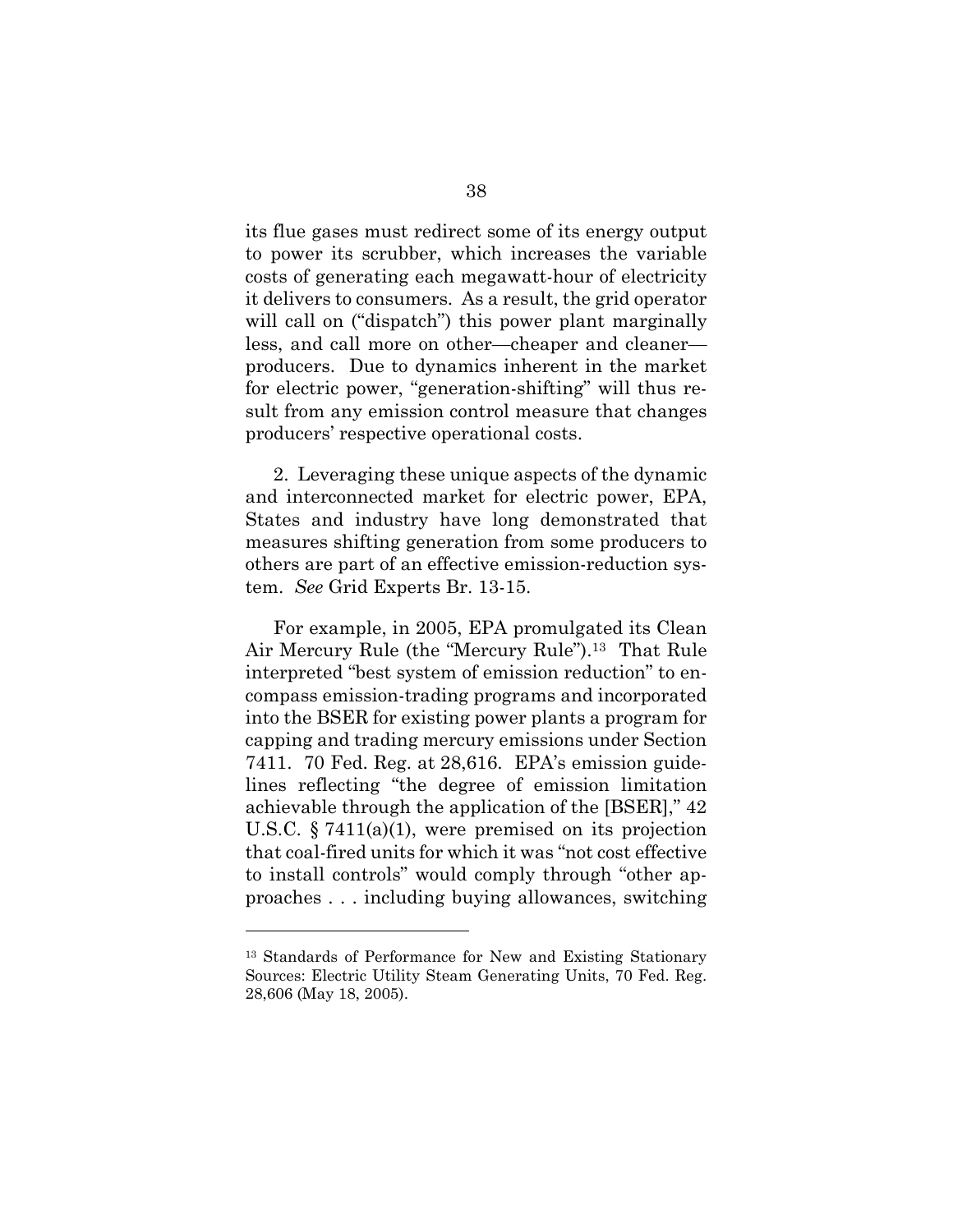fuels, or *making dispatch changes*"—*i.e.*, shifting generation to better-controlled units. 70 Fed. Reg. at 28,619 (emphasis added). EPA understood that some existing sources could not or would not be able to costeffectively install the available controls. It did not provide emission guidelines based on a level that each and every individual source could cost-effectively achieve. Instead, EPA provided emission guidelines with the expectation that some sources would install the required controls and some would buy allowances from those which did or would shift generation to cleaner units.

While generation-shifting may have figured differently in the Mercury Rule's and CPP Rule's respective BSER determinations, the ACE Rule's categorical rejection of generation-shifting was based not upon the agency's consideration of any such differences, but upon its newfound view that Section 7411 unambiguously forbade anything other than measures that could be applied "at and to" an individual source. As the court of appeals found, it was not generation-shifting that was novel, but the ACE Rule's interpretation that forbade any best system premised on "both onsite and system-wide elements." JA127.

<span id="page-55-0"></span>Petitioners provide no meaningful basis to distinguish the Mercury Rule. Most Petitioners do not even acknowledge the Mercury Rule. Although the National Mining Association attempts to distinguish that Rule on grounds that the D.C. Circuit invalidated it for other reasons, *see New Jersey v. EPA*, 517 F.3d 574, 578 (D.C. Cir. 2008), that fact does not undermine that *EPA* understood it had authority to incorporate measures as part of the mercury BSER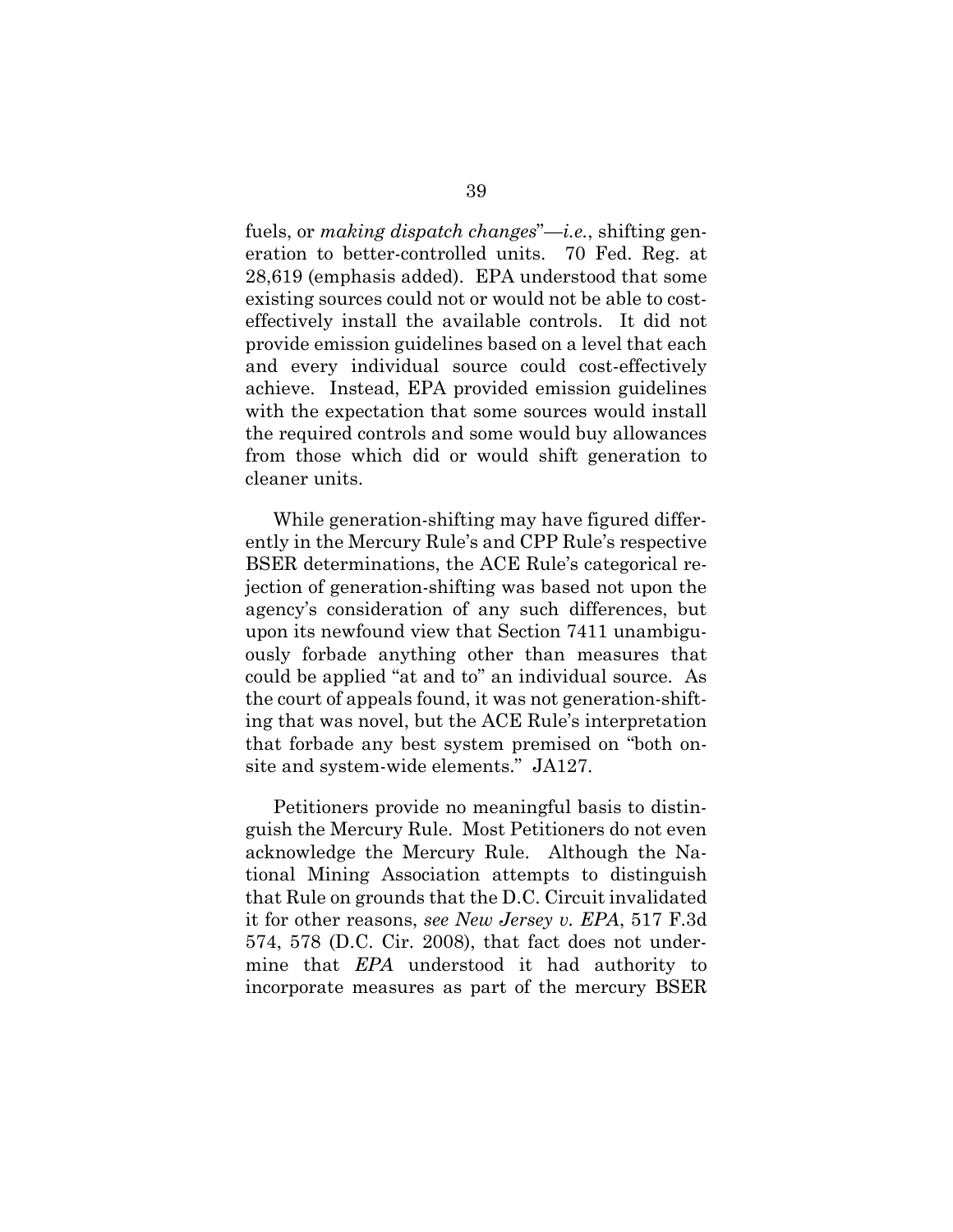that were not "at and to" a particular source. Nat'l Mining Ass'n Br. 40-41. When the D.C. Circuit invalidated the Rule, it did so because EPA had failed to follow certain steps prescribed by Section 7412 when delisting coal- and oil-fired power plants from the lists of sources of certain "hazardous" pollutants, whose emissions are regulated under Section 7412. *New Jersey*, 517 F.3d at 578. Indeed, Section 7412(d)'s "maximum achievable control technology" standards were what the Mercury Rule attempted to evade by instead addressing power plants' emissions under Section 7411 (under which sources would be subject to the BSER). *See* 70 Fed. Reg. at 28,608.[14](#page-56-1)

<span id="page-56-0"></span>Arguments by the National Mining Association (Br. 41) and North American Coal Corporation (Br. 47-48) that sources could have achieved mercuryemission limits under the Mercury Rule solely through source-specific control technology likewise offer no basis to support their effort to limit BSER under Sections 7411(a) and 7411(d) to "at and to" measures. Petitioners point to nothing showing that it would not be possible for coal-fired power plants to meet the CPP Rule's emission guidelines solely through source-specific control technologies such as carbon capture and storage. Rather, use of such technologies would be as the CPP Rule recognized—less cost-effective than purchasing emission credits from and shifting generation to cleaner sources. JA578-79. But the Mercury Rule likewise recognized that some sources could not have installed the referenced technology cost-effectively and, as a practical matter, would have bought emission credits or shifted generation to cleaner

<span id="page-56-1"></span><sup>14</sup> *See supra* at pages 33-35.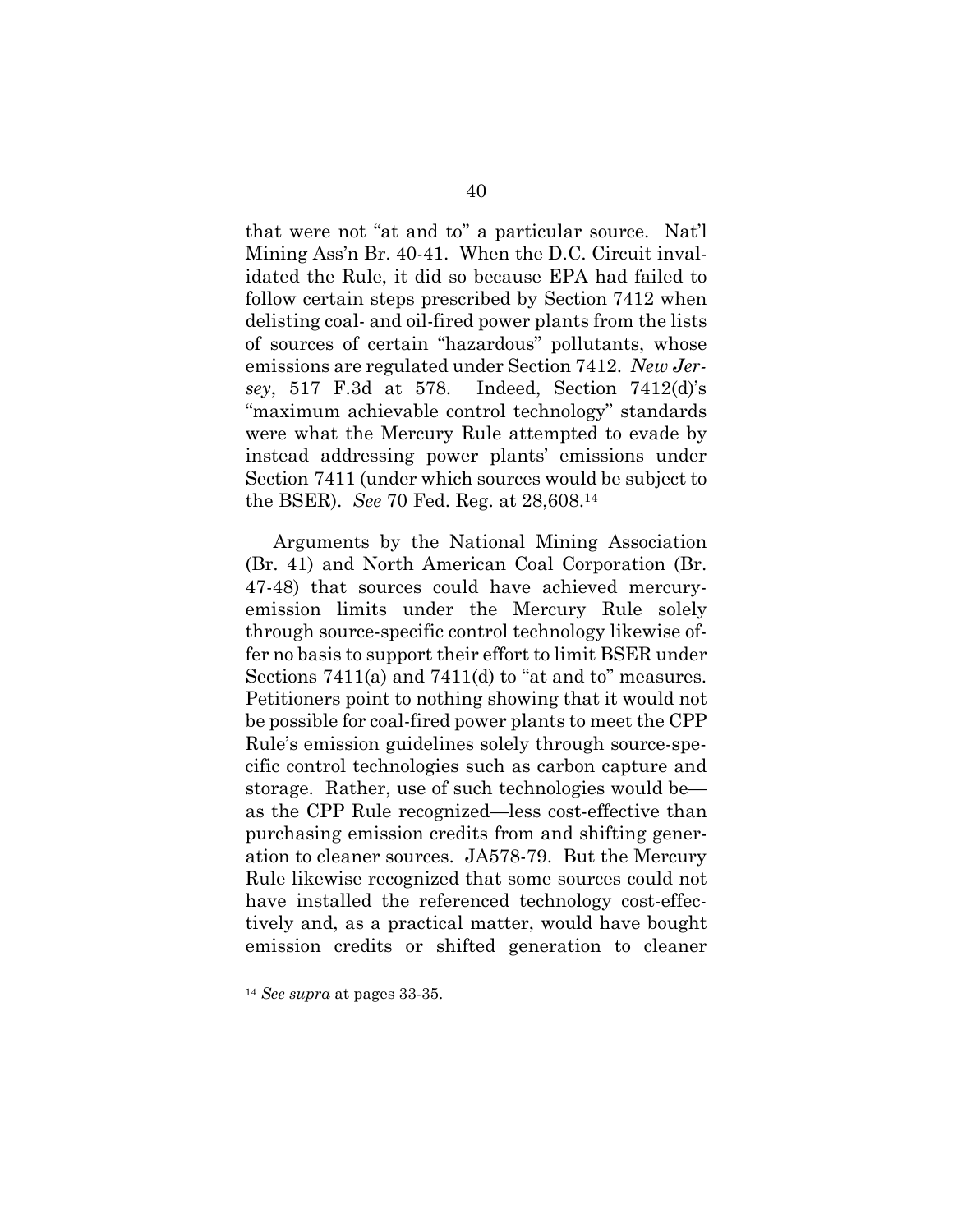<span id="page-57-0"></span>sources instead. *See, e.g.*, 70 Fed. Reg. at 28,619 ("units that are not cost effective to install controls" would achieve reductions by buying credits or "making dispatch changes").

Given that the Mercury Rule's emission guidelines were predicated upon projected shifts in generation to cleaner sources, Petitioner Westmoreland is incorrect that no prior rule under Section 7411 "premised emission rates on reduced utilization of existing sources, through 'shifting' or otherwise." Westmoreland Br. 29. And because any formulation of the BSER that changes power plants' relative costs will cause reduced utilization of some, Petitioners' arguments that the statute forbids consideration of systems that "forc[e] the reduced utilization" of certain facilities (*id*. at 35) or "diminish[] [their] capacity" (North Am. Coal Corp. Br. 35) must be based on an implicit distinction between means that will cause generation-shifting *as a purely incidental effect* and means considered as a candidate for the BSER *because* they will cause such generation-shifting. But nothing in the text announces such a categorical distinction between permissible and impermissible systems of emission reduction.

In the context of the electricity grid—where maintaining the power sector's ultimate service of a reliable electricity supply necessarily requires power plants to increase and reduce their generation of electricity as consumer demand and other plants' availability changes throughout the day—it makes no sense to suggest that the statute categorically bars *any* system of emission reduction that ultimately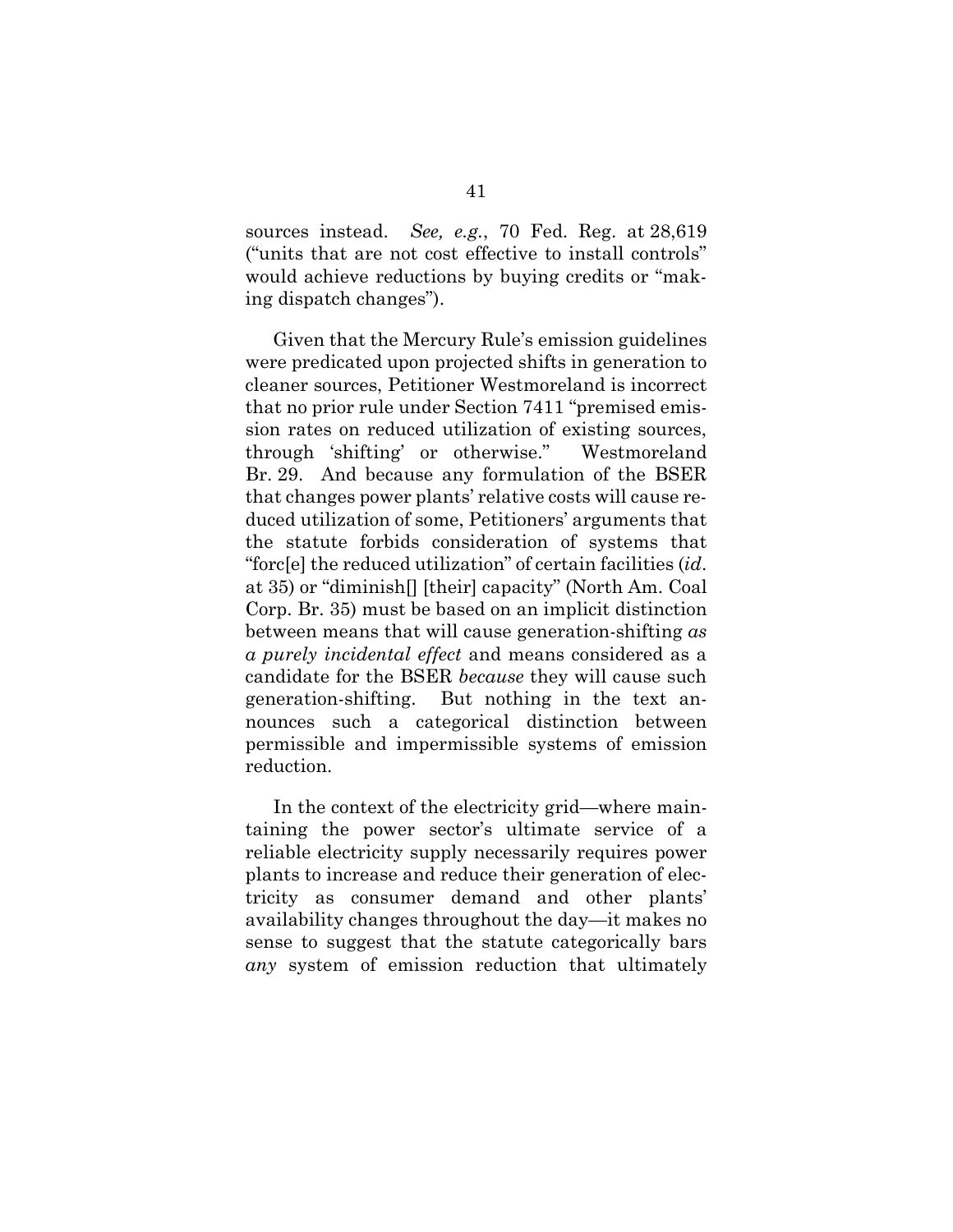causes an individual power plant to reduce its generation.

# <span id="page-58-0"></span>**C. The ACE Rule's Interpretation Would Undermine the Statutory Purpose of Emission Reduction.**

Sections 7411(a) and 7411(d) provide for determination of the "*best* system of *emission reduction*" adequately demonstrated, considering cost and other factors, thus reflecting Congress's overarching purpose of achieving cost-effective emission reduction. But the crabbed reading advocated by Petitioners and reflected by the ACE Rule would result in substantially lower and less cost-effective emission reduction than could be achieved under an approach in which the BSER considers generation-shifting.

The ACE Rule identified a series of measures that could increase the efficiency of coal-fired power plants by between 0.1 and 2.9 percent. Even assuming that States chose to implement these essentially voluntary measures *and* that these measures caused only a minimal "rebound effect,"[15](#page-58-1) the agency still estimated that the ACE Rule would reduce U.S. carbon dioxide emissions by less than 1 percent. *Compare* JA1920 tbl. 3 *with, e.g.*, JA1722.

<span id="page-58-1"></span><sup>15</sup> The "rebound effect" reflects that measures intended to increase the efficiency of coal-fired power plants will—by lowering the marginal cost of operating those plants—lead to increased utilization of those plants as compared to gas-fired plants and other sources, thereby *increasing* emissions. *See* JA92; JA659- 60 (CPP Rule); JA1832-36 (ACE Rule).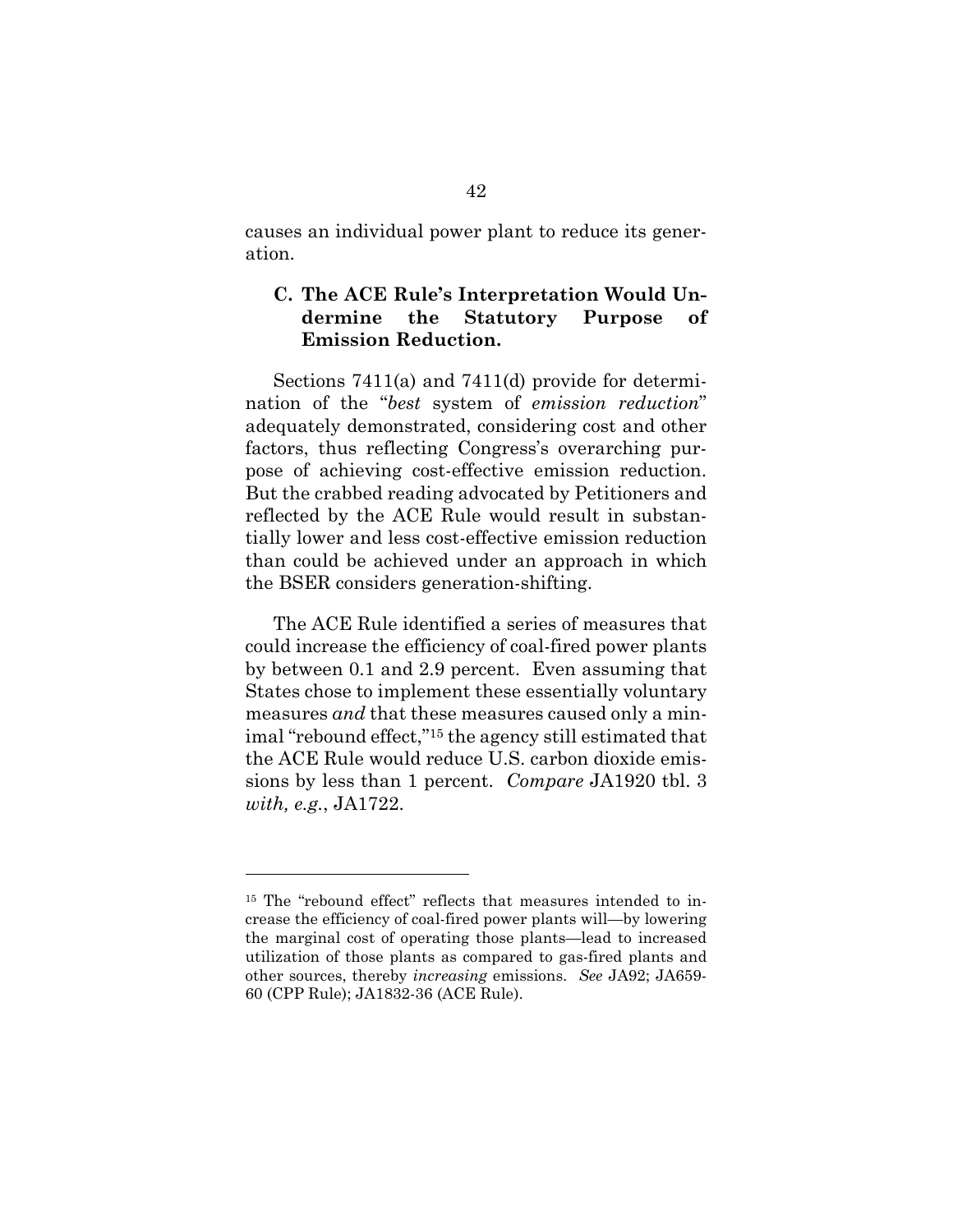By contrast, an approach that considers generation-shifting could achieve nearly 30 times the total reduction in carbon dioxide emissions than would occur under the ACE Rule, at no greater cost per ton of carbon dioxide abated. Grid Experts Br. 21-22. The inferiority of Petitioners' preferred system in comparison to an adequately demonstrated alternative system signals that their restriction is contrary to the purpose of determining the "best system of emission reduction" for power plants.

### <span id="page-59-0"></span>**D. The ACE Rule's Grammatical Theory of "Application" Is Unsound.**

The ACE Rule's interpretation of Section 7411 centered on a new reading of the word "application" in Section 7411(a)(1)'s definition of "standard of performance." JA1745. The ACE Rule reasoned that the CPP Rule incorrectly treated "application" as a synonym of "implementation," which it viewed as "send[ing] different signals." JA1761-62. The distinction, according to the ACE Rule, is that "application" of the BSER requires an indirect object, which must, and can *only*, be the physical confines of an individual plant. JA1746.

But "application" does not require an indirect object when it is used in the sense of applying a principle or process to achieve a result or outcome, such as a judge's application of precedent. JA113. The text of Section 7411(a)(1) provides for "application" generally of the BSER. The agency does that in the context of the category of stationary source at issue, here that is the application of the BSER to the source category of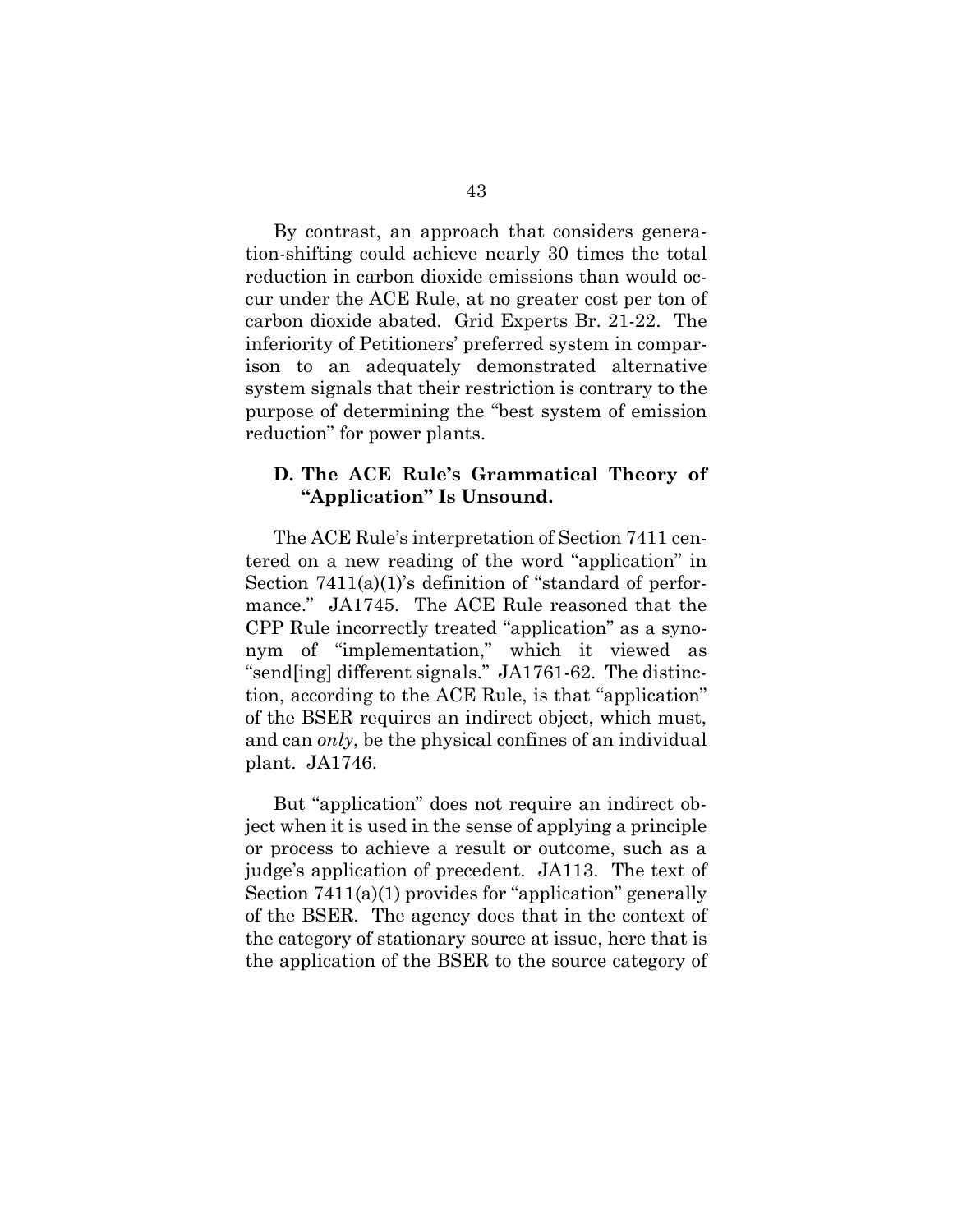fossil fuel-fired plants, not to a particular individual plant.

Moreover, as the court of appeals noted, Congress did not use the verb "apply," but rather the noun "application," which does not require an indirect object. JA112-13. Congress regularly uses such nominalizations "with the full awareness that their use preserves flexibility." JA114. West Virginia contends that even as a nominalization, the best system of emission reduction must be used "*for* something." West Virginia Br. 37. But the text of Section 7411 answers what the BSER must be used for: it must be applied to identify the achievable degree of emission limitation, which can in turn be reflected in the standards of performance States establish for existing sources.

Even proceeding from the incorrect premise that "application" must have an indirect object, the ACE Rule's reading fails. The Rule purportedly located in Section 7411(d) an indirect object for Section 7411(a)'s use of "application." Under that view, because Section 7411(d)(1) provides that "standards of performance" be "*for* an existing source," Section 7411 limits the BSER to systems that can be put into operation at and to an individual existing source. *E.g.*, JA1839. The Rule reasoned that because Section 7411 defines an "existing source" as "any stationary source other than a new source," and a "stationary source" as "any building, structure, facility, or installation which emits or may emit any air pollutant," Section 7411 limits the BSER to systems that can be put into operation at and to a particular building, structure, facility, or installation. *Id.*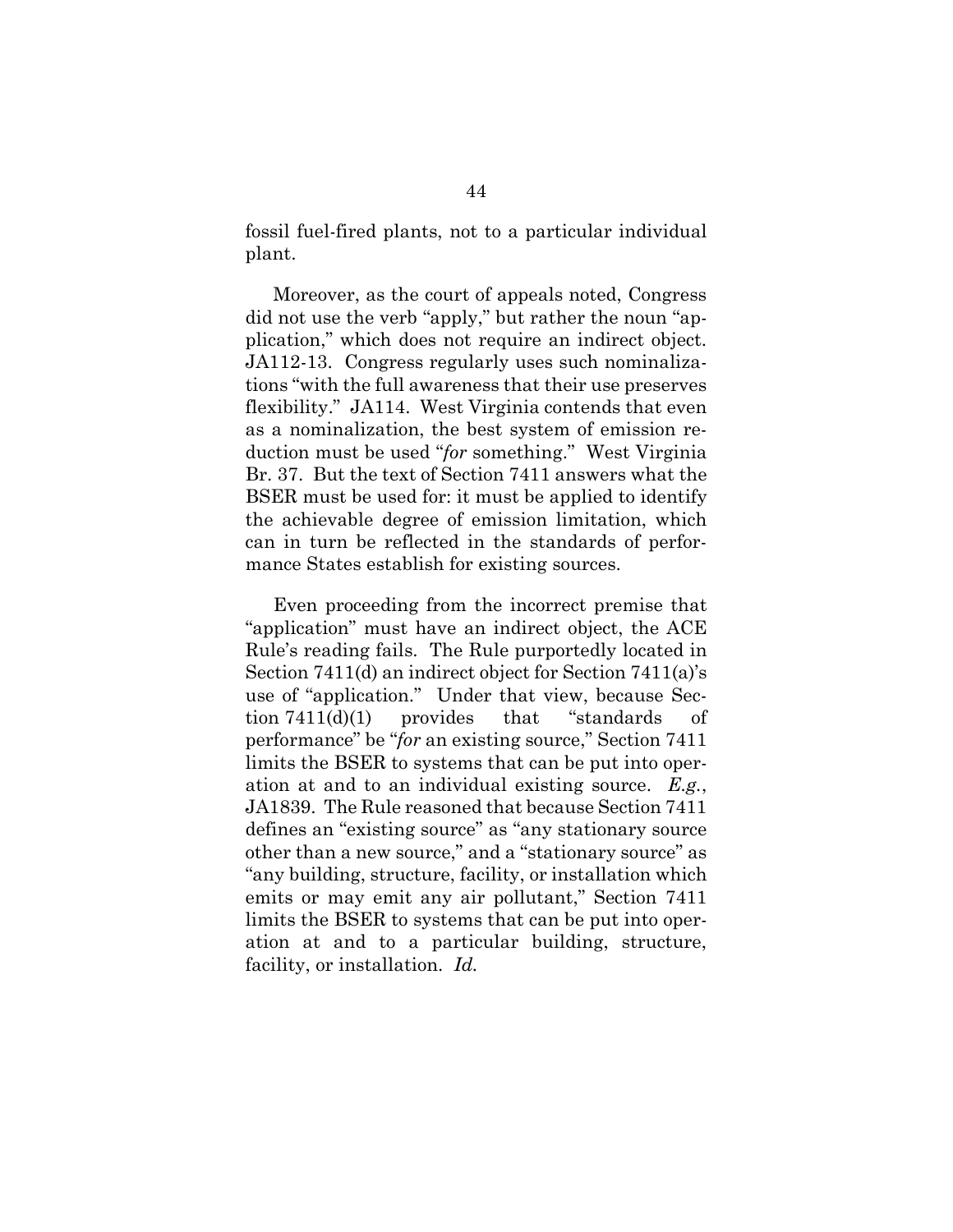But that reasoning conflates two distinct statutory provisions and their respective functions. The "for" provision in Section 7411(d)(1) addresses standards of performance "*for"* any existing source that *States* must submit to EPA. By contrast, Section  $7411(a)(1)$ addresses *EPA's* responsibility to determine the BSER that has been adequately demonstrated for the particular category of stationary source at issue. The ACE Rule disregarded the distinct text and functions of these two provisions to manufacture an indirect object that does not exist in Section 7411(a)(1).

In addition to that maladaptation of "for," the ACE Rule erroneously replaced that "for" with yet other prepositions ("at" and "to") that do not appear even in that provision. Section  $7411(d)(1)$  provides that States must set standards of performance "for" any existing source, not "at" or "to" any existing source. 42 U.S.C. § 7411(d); *see also* JA117. Section 7411(a) also does not use "at" to define either a "standard of performance," an "existing source," or a "stationary source." § 7411(a)(1), (3), (6).

The ACE Rule and Petitioners' textual argument thus fail on their own terms.

# <span id="page-61-0"></span>**E. The ACE Rule Compounded Its Erroneous Reading by Unnecessarily Expanding It to Eliminate the Flexibility Congress Accorded States and Power Plants.**

 The ACE Rule is wholly contrary to the Clean Air Act's provisions affording States flexibility in developing and enforcing standards of performance for existing sources, and power plants in meeting such standards.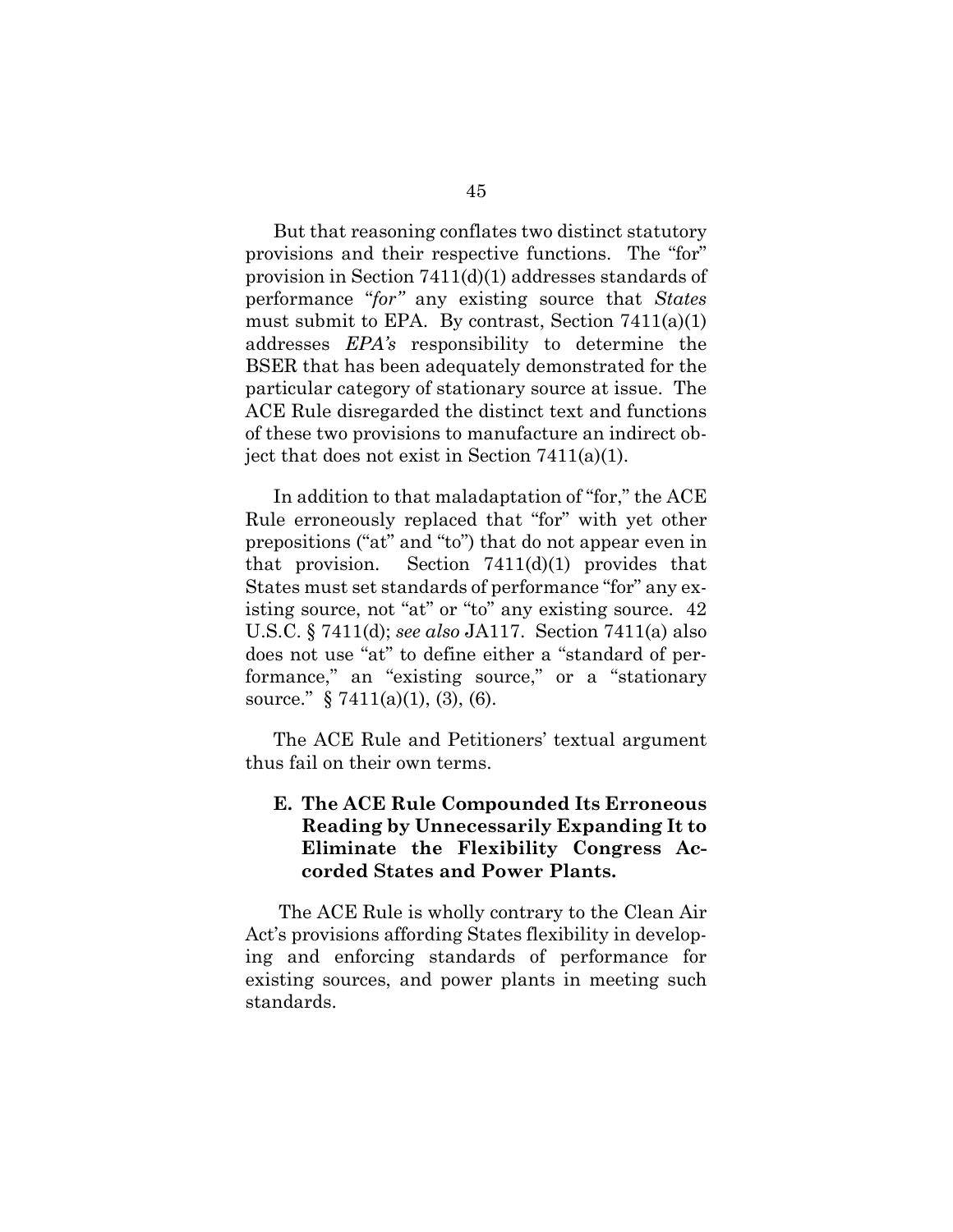The ACE Rule expanded the impact of its erroneous statutory reading by declaring that not only is EPA limited to "at and to" measures in determining the BSER, but also that the authority of States to determine standards of performance also is somehow limited to "at and to" measures. That contorted view of the statute would bar States and power plants from utilizing flexible compliance mechanisms that have become part and parcel of emission limitations in the industry.

Neither the text nor the structure of the Clean Air Act supports the ACE Rule's reading. As the court of appeals observed, "[t]he [Clean Air Act] says nothing about the measures that sources may use to comply with the standards States establish under Section [7411]." JA133.

<span id="page-62-0"></span>Indeed, for nearly half a century, Democratic and Republican Administrations alike have relied on the fact that power plants may meet emissions provisions under the Clean Air Act through emission-trading systems. In promulgating the Mercury Rule (*see* Part II.B.2, *supra*), the Bush Administration relied on the assumption that power plants that could be most efficiently retrofitted with control technology would overcontrol their own mercury emissions and sell emission credits to other plants, 70 Fed. Reg. at 28,619. Likewise, the Clinton Administration's rule governing nitrous oxide emissions from municipal solid waste combustors relied on States allowing sources to satisfy emission limits by averaging emissions from different units within one plant and trading credits with other plants. Standards of Performance for New Stationary Sources and Emission Guidelines for Existing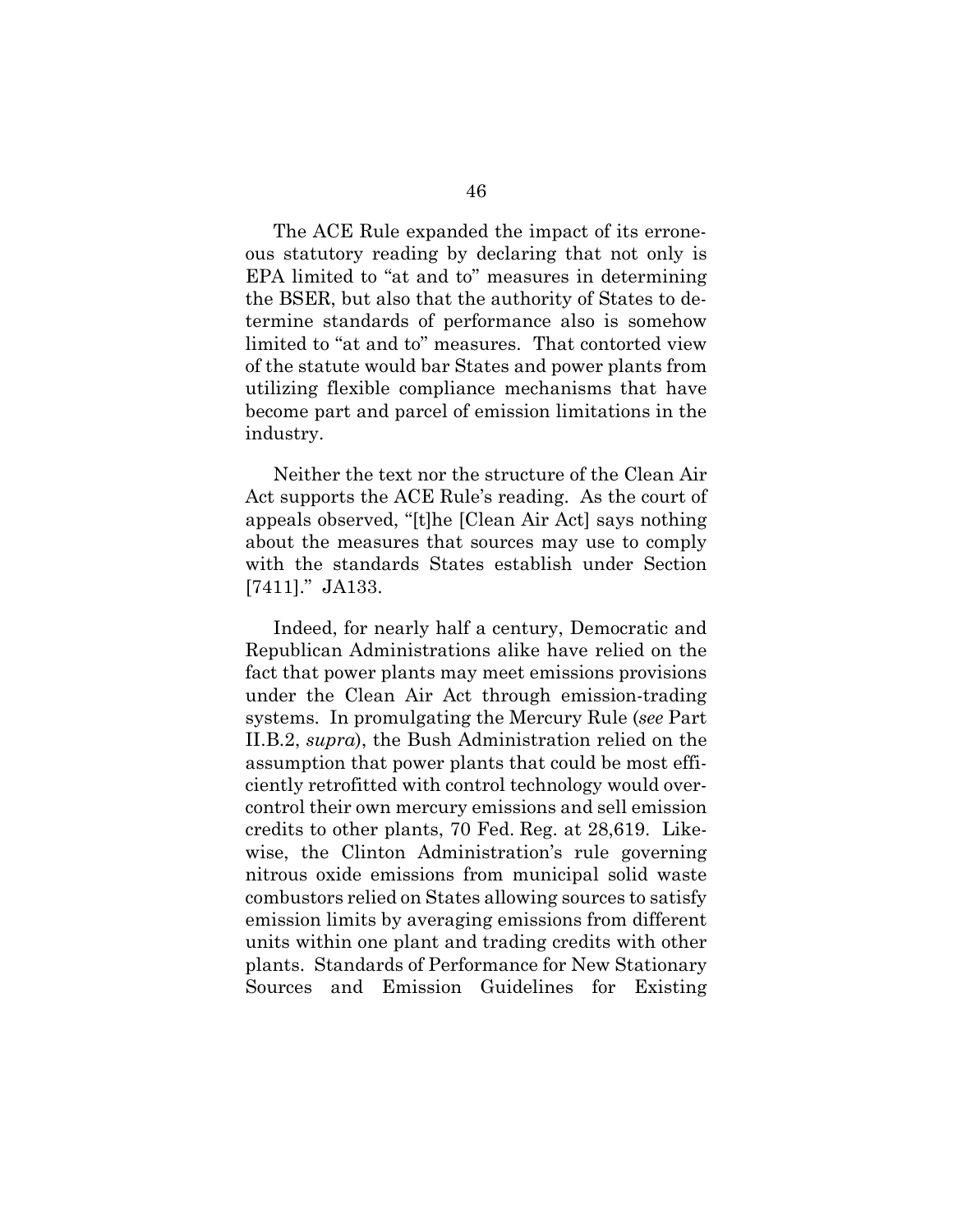Sources: Municipal Waste Combustors, 60 Fed. Reg. 65,387, 65,402 (Dec. 19, 1995).

In stark contrast, the ACE Rule's insistence that each source must achieve and implement standards of performance without averaging or trading, JA1895- 99, was a marked departure from the tools that States and power plants have long utilized.

Power companies, including the Power Company Respondents, favor emission-reduction approaches that allow for trading because these market-driven approaches enable the greatest emission reduction at the lowest cost. Even if BSER were limited to "at and to" measures, there is no basis whatsoever to restrict State authority to allow power plants to use other measures for compliance purposes.

# <span id="page-63-0"></span>**III. THE COURT NEED NOT ADOPT AN ARTIFICIALLY NARROW READING OF SECTION 7411 TO AVOID VIOLATION OF THE NONDELEGATION DOCTRINE.**

A. Some Petitioners argue in passing that Section 7411 must be read to avoid constitutional problems that would result from giving EPA unbounded authority to regulate greenhouse-gas emissions. Nat'l Mining Ass'n Br. 48; West Virginia Br. 44-49; Westmoreland Br. 41-44. The court of appeals, however, did not bestow, and EPA does not claim, unbounded authority.

Petitioners in effect ask this Court to choose between, on the one hand, embracing their atextual "at and to" reading of BSER and, on the other hand, giving EPA unrestrained authority, as one Petitioner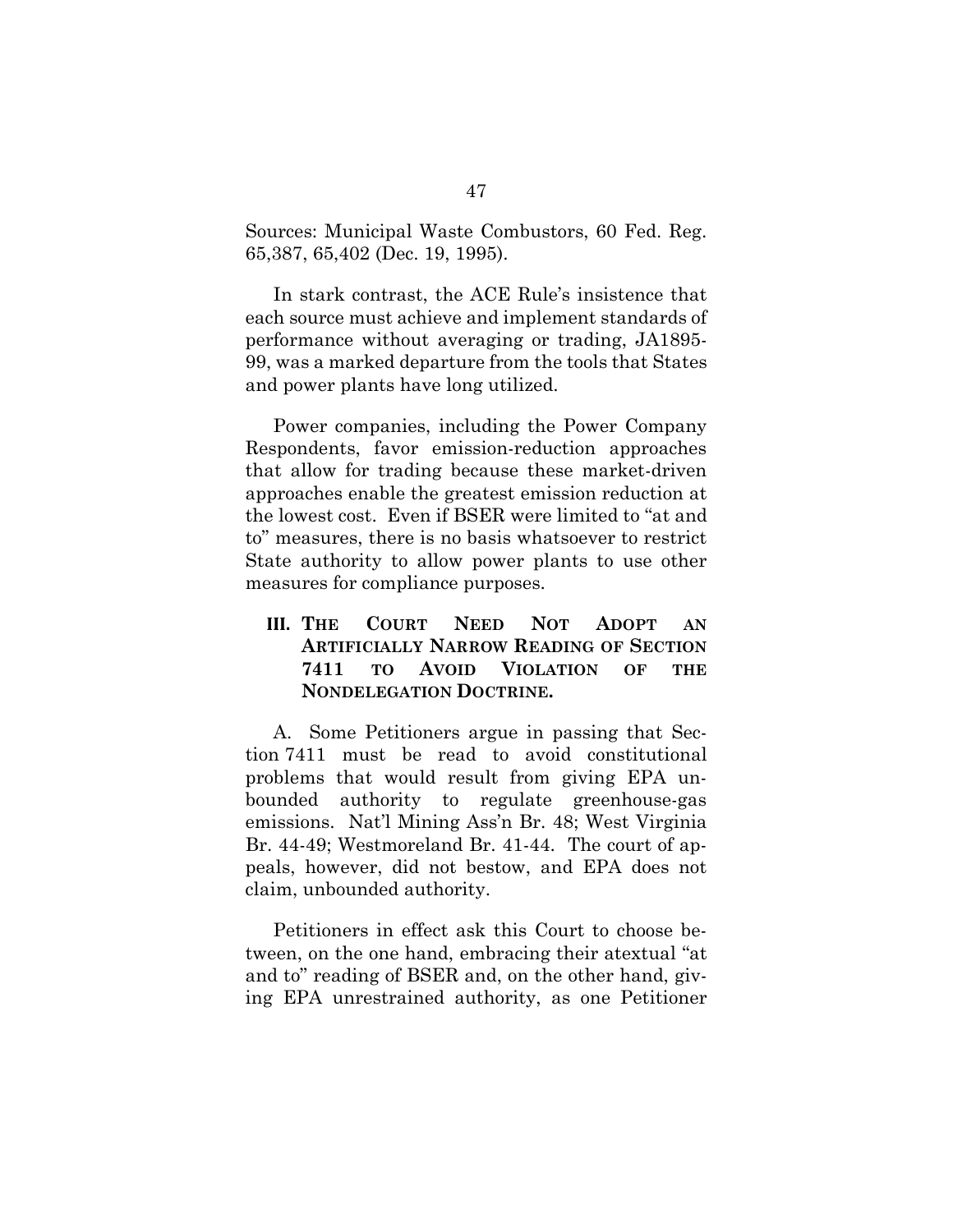would have it, to "restructur[e] (or condemn[]) entire sectors of the economy according to its own policy objectives." Westmoreland Br. 43. But that is a false dichotomy.

The court of appeals did not uphold the CPP Rule; it vacated the ACE Rule that had repealed the CPP Rule, and remanded the matter to EPA "to interpret the statutory language anew." JA104. That is just what EPA is doing. *See* U.S. Br. in Opp'n 33. The court of appeals also did not hold that there were "no limits" on EPA's exercise of its authority regarding emissions under Section 7411(d). North Am. Coal Br. 37; North Dakota Br. 31; West Virginia Br. 13, 19, 47; Westmoreland Br. 17. The court of appeals recognized that Section  $7411(a)(1)$  requires EPA to take into account "cost, any nonair quality health and environmental impacts, and energy requirements" when determining what BSER has been "adequately demonstrated." JA108. Far from concluding that EPA had unbridled authority under Section 7411, the court of appeals properly concluded that these "limitations do not include the source-specific caveat" imposed by the ACE Rule, and that Section 7411(a)(1) imposes "no limits *beyond*" these restrictions. JA106, JA108.

It is unnecessary to avoid nondelegation problems that may lurk within an interpretation of the statute that the agency does not actually espouse. A challenger's argument that the broadest possible reading of a statute might pose nondelegation problems in no way requires skipping past sensible intermediary options. Far from avoiding constitutional issues, invocation of the canon of constitutional avoidance in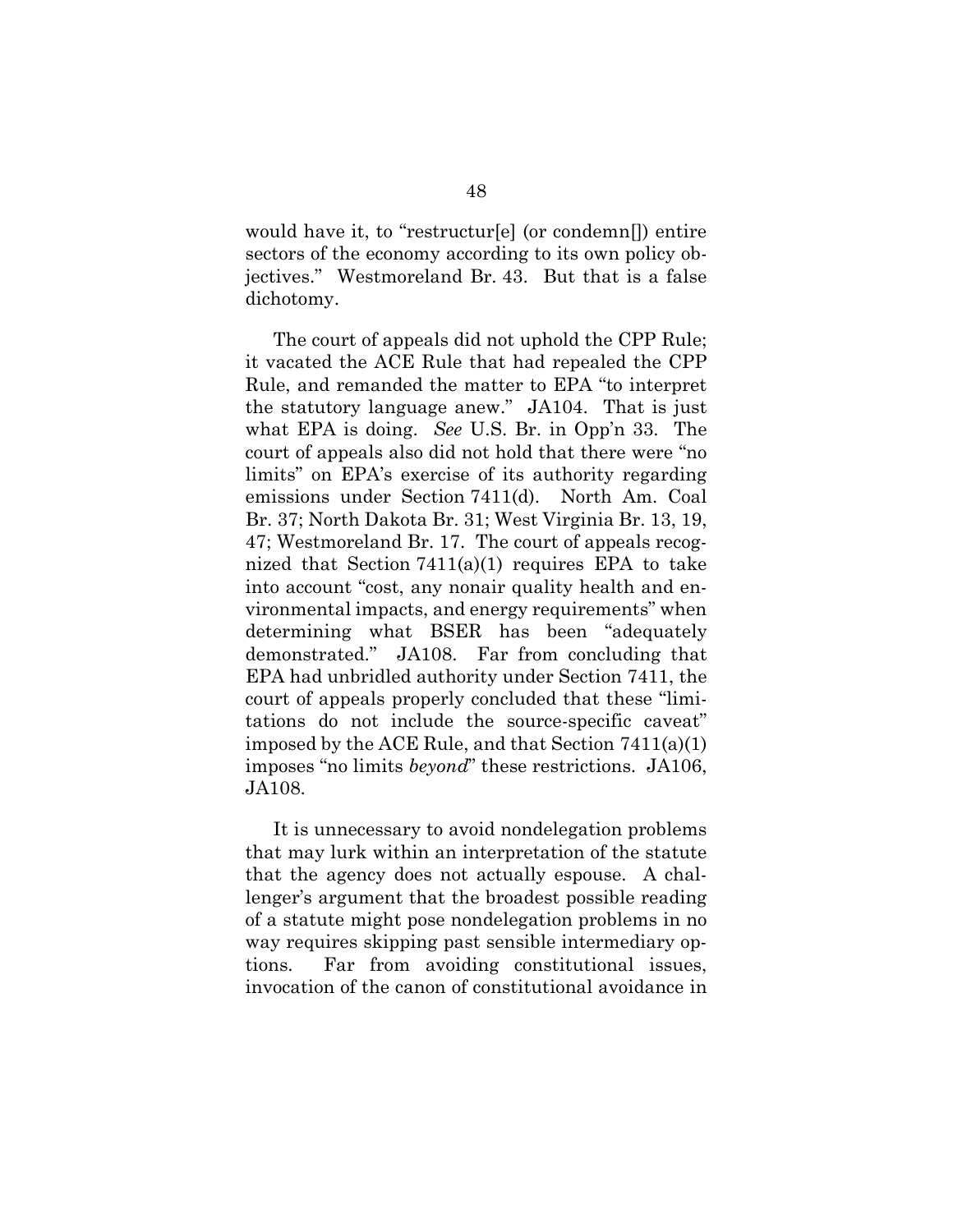<span id="page-65-0"></span>these circumstances would inject constitutional questions into a case presenting no such questions, and "*violate[]* [this Court's] general practice of avoiding the unnecessary resolution" of such questions. *See Gregory v. Ashcroft*, 501 U.S. 452, 479 (1991) (White, J., concurring in part).

<span id="page-65-1"></span>B. The nondelegation doctrine is not violated, in any event, because the plain text of Sections 7411(a) and 7411(d) provides intelligible principles to guide the agency. Congress did not "fail[] to articulate any policy or standard that would serve to confine the [Agency's] discretion." *See Mistretta v. United States*, 488 U.S. 361, 373 n.7 (1989). Indeed, Congress specified a series of requirements that guide the agency in fulfilling its responsibilities under the Statute.

<span id="page-65-2"></span>Sections 7411(a) and 7411(d), in particular, define *what* is regulated (harmful emissions from categories of existing stationary sources subject to standards of performance imposed by the States, 42 U.S.C. § 7411(a)(6)); *which* emissions are regulated (air pollutants not covered by NAAQS or Section 7412, § 7411(d)(1)(A)); and *how* those emissions are to be regulated (through a cooperative-federalism approach in which States establish standards of performance that reflect the degree of emission limitation achievable through application of what EPA has determined (after considering cost, other health and environmental impacts, and energy requirements) is the adequately demonstrated BSER, § 7411(a)(1)). Moreover, the Clean Air Act specifies *why* this statutory and regulatory scheme exists (among other things, "to protect and enhance the quality of the Nation's air resources so as to promote the public health and welfare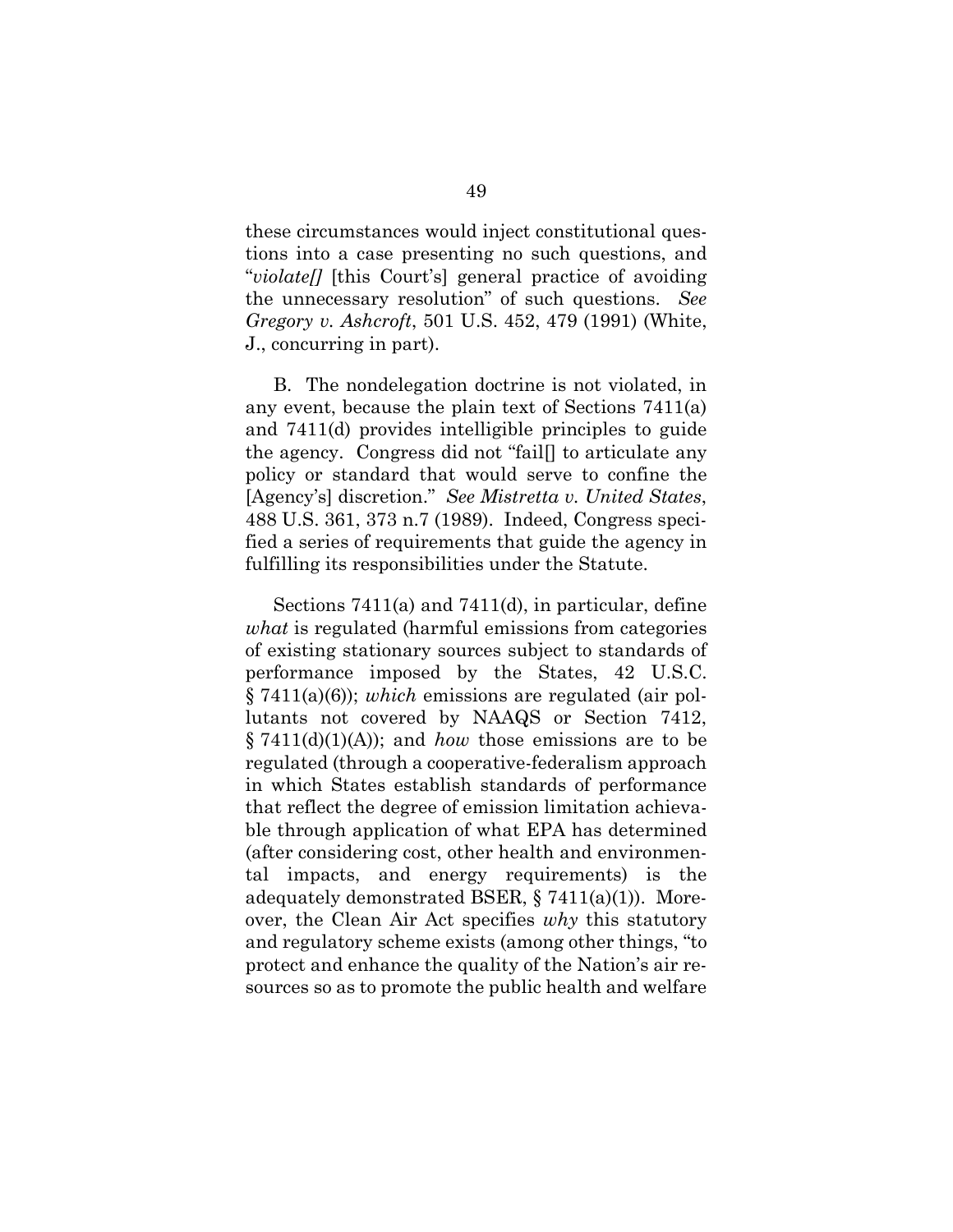and the productive capacity of its population,"  $§ 7401(b)(1)$ . Far from entrusting others with the "legislative Power," Congress enacted a detailed statute that dictates essential policy, leaving States and EPA to identify which among the rapidly evolving means are most capable of limiting emissions while serving cost and electric-supply needs. *See* Section I.C, *supra*.

In enacting Section 7411, Congress enlisted the scientific and technical knowledge of an expert agency to track, among other things, the latest developments in rapidly evolving means of emission control and their costs, and the reduction in emission of various pollutants achievable through application of those means in complex, dynamic markets. Foisting on Congress a nondelegable responsibility for these intricate details is neither practically feasible nor constitutionally required.

Prior to the ACE Rule, EPA itself recognized that the phrase BSER places "significant constraints" when read in its statutory context. The agency concluded that it must (1) cause reduction from sources (ruling out emission offsets), (2) be limited to emission reduction means that sources themselves take or control (ruling out demand-side energy efficiency measures), (3) be "adequately demonstrated," based on a history of implementation and effectiveness, and (4) be "best," taking into account, among other things, emission reduction, "cost" and "energy requirements." 42 U.S.C. § 7411(a)(1); JA541, JA734. These statutory limitations not only provide EPA with an intelligible principle, but sufficiently make the key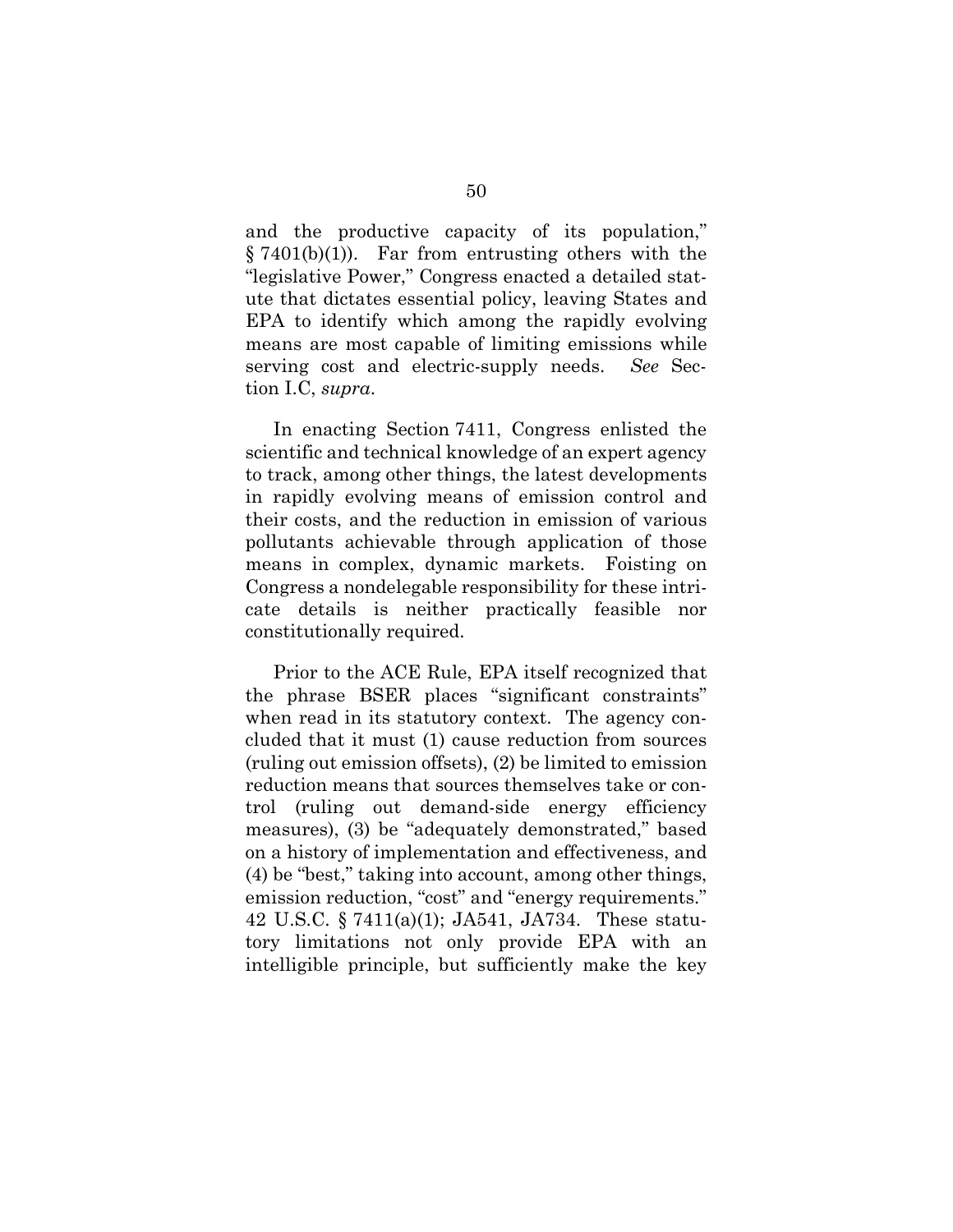<span id="page-67-1"></span>policy decisions about how to limit emissions by existing stationary sources so EPA is appropriately tasked with "fill[ing] up the details" in the plan Congress has charted. *See Gundy v. United States*, 139 S. Ct. 2116, 2123 (2019) (plurality op.); *id.* at 2139 (Gorsuch, J., dissenting). There is no need to misconstrue Section 7411 to avoid violating the nondelegation doctrine, because this provision raises no such constitutional problems.

Nothing in Article I requires limiting the BSER to measures that can be installed "at and to" specific existing sources. West Virginia concedes that allowing EPA to identify means for emission reduction "at and to" existing fossil fuel-fired power plants (*e.g.*, smokestack scrubbers) as part of the BSER for those plants does not implicate the nondelegation doctrine. West Virginia Br. 46. But the State insists that incorporating "outside the fenceline" emission controls (*e.g*, cofiring biofuels) in determination of the BSER violates the Constitution. *Id.* It is implausible that the separation of powers doctrine should dictate the answer to that choice between different means of controlling emissions from existing fossil fuel-fired power plants.

#### **CONCLUSION**

<span id="page-67-0"></span>The judgment of the court of appeals should be affirmed.